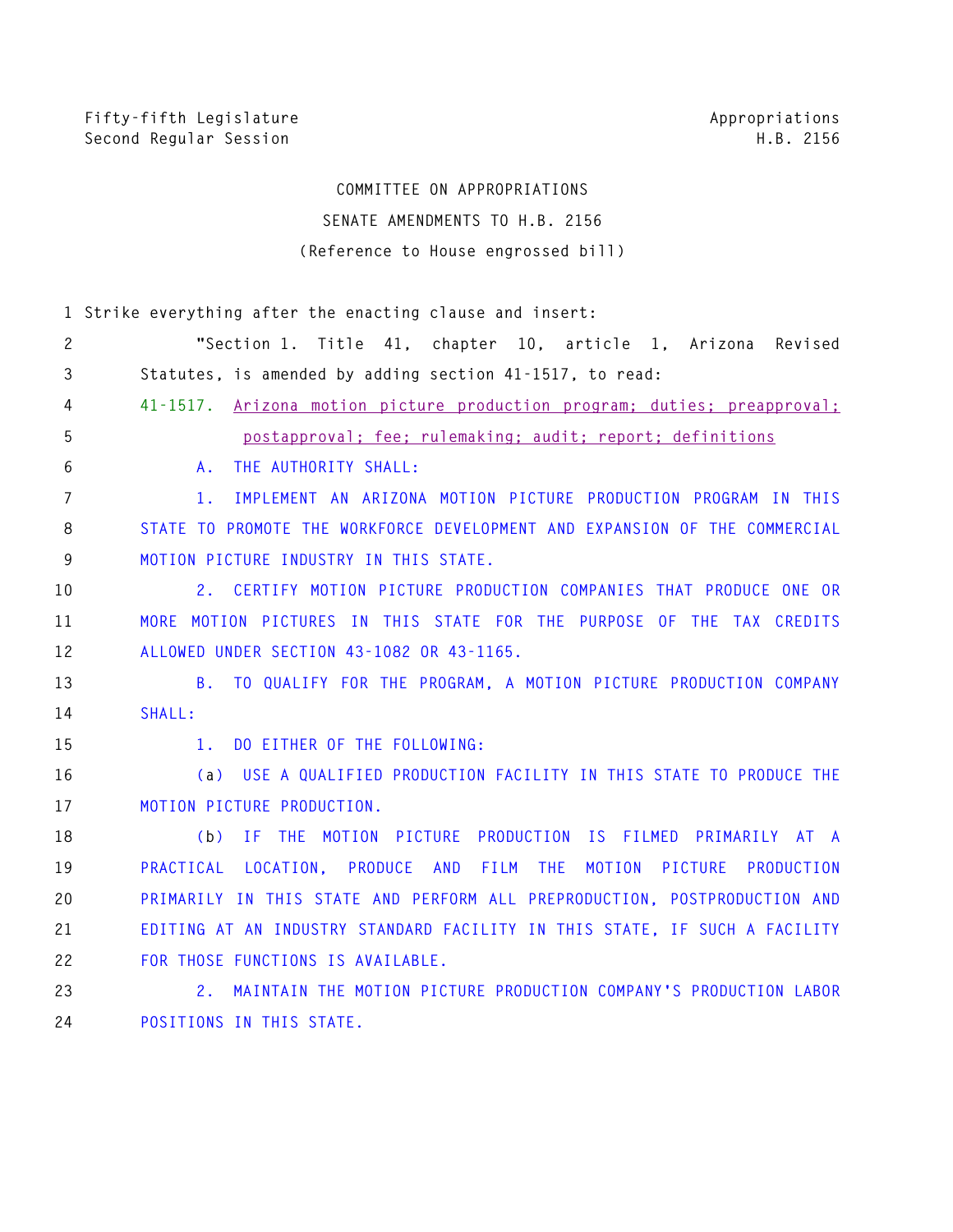**1 3. INCLUDE IN THE CREDITS FOR EACH MOTION PICTURE PRODUCTION AN 2 ACKNOWLEDGMENT THAT THE PRODUCTION WAS FILMED IN ARIZONA. 3 4. SUBMIT A COMPLETED APPLICATION PURSUANT TO SUBSECTION C OF THIS 4 SECTION. AN APPLICATION IS COMPLETE ON RECEIPT OF ALL REQUESTED 5 INFORMATION. 6 5. PROVIDE SUPPORTING STATEMENTS AND RECORDS REQUESTED BY THE 7 AUTHORITY TO DEMONSTRATE THAT THE MOTION PICTURE PRODUCTION COMPANY 8 SATISFIES THE CRITERIA PROVIDED IN THIS SUBSECTION. 9 C. THE APPLICATION FOR CERTIFICATION UNDER THIS SECTION SHALL BE ON 10 A FORM PRESCRIBED BY THE AUTHORITY AND SHALL INCLUDE THE FOLLOWING: 11 1. THE NAME, ADDRESS, TELEPHONE NUMBER AND WEBSITE ADDRESS OF THE 12 MOTION PICTURE PRODUCTION COMPANY. 13 2. THE NAME AND ADDRESS OF AN INDIVIDUAL WHO WILL MAINTAIN RECORDS 14 OF EXPENDITURES IN THIS STATE. 15 3. THE PROJECTED FIRST PREPRODUCTION DATE AND LAST PRODUCTION DATE 16 IN THIS STATE. 17 4. THE PRODUCTION OFFICE ADDRESS AND OFFICE TELEPHONE NUMBER IN THIS 18 STATE. 19 5. THE ESTIMATED TOTAL BUDGET OF THE PRODUCTION. 20 6. THE ESTIMATED TOTAL PRODUCTION COST EXPENDITURES IN THIS STATE. 21 7. THE ESTIMATED TOTAL PERCENTAGE OF THE PRODUCTION THAT WILL TAKE 22 PLACE IN THIS STATE. 23 8. THE ESTIMATED NUMBER AND DURATION OF FULL-TIME PRODUCTION LABOR 24 EMPLOYMENT POSITIONS IN THIS STATE. 25 9. THE ESTIMATED NUMBER OF EMPLOYEES WHO ARE RESIDENTS OF THIS STATE 26 IN THE CAST AND CREW. 27 10. THE ESTIMATED MEDIAN WAGE OF PRODUCTION LABOR EMPLOYMENT 28 POSITIONS IN THIS STATE. 29 11. A SCRIPT OR SYNOPSIS, THE NAME OF THE PROPOSED DIRECTOR AND A 30 PRELIMINARY LIST OF THE CAST AND PRODUCER. 31 12. AN AFFIDAVIT THAT ATTESTS THAT THE MOTION PICTURE PRODUCTION** 

**32 COMPANY WILL MEET ALL OF THE REQUIREMENTS TO QUALIFY FOR THE TAX CREDITS,**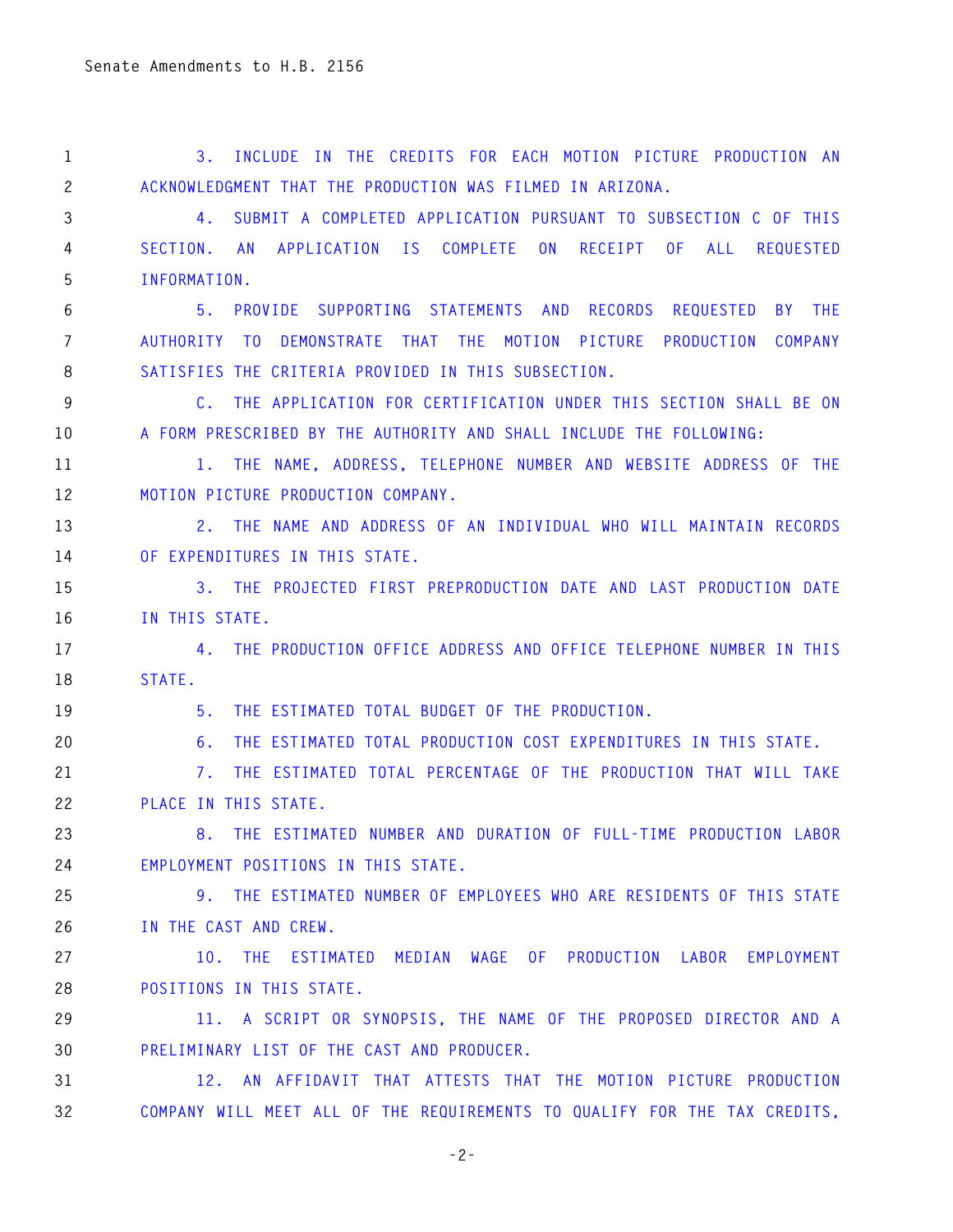**1 INCLUDING THAT THE MOTION PICTURE PRODUCTION COMPANY WILL USE A QUALIFIED 2 PRODUCTION FACILITY IN THIS STATE TO PRODUCE THE MOTION PICTURE PRODUCTION 3 OR OTHERWISE SATISFY THE REQUIREMENTS PRESCRIBED IN SUBSECTION B, PARAGRAPH 4 1 OF THIS SECTION.** 

**5 D. THE AUTHORITY SHALL ESTABLISH PROCESSES TO:** 

**6 1. REVIEW A COMPLETED INITIAL APPLICATION SUBMITTED PURSUANT TO THIS 7 SECTION WITHIN A TIME PERIOD PRESCRIBED BY THE AUTHORITY BY RULE TO 8 DETERMINE WHETHER THE MOTION PICTURE PRODUCTION COMPANY SATISFIES ALL OF 9 THE CRITERIA PROVIDED IN SUBSECTION B OF THIS SECTION.** 

**10 2. CERTIFY AND PREAPPROVE A MOTION PICTURE PRODUCTION COMPANY FOR 11 THE MOTION PICTURE PRODUCTION TAX CREDITS UNDER SECTION 43-1082 OR 12 43-1165. PREAPPROVAL PRIORITY SHALL BE BASED ON THE DATE THAT THE MOTION 13 PICTURE PRODUCTION COMPANY FILES A COMPLETE INITIAL APPLICATION FOR 14 CERTIFICATION WITH THE AUTHORITY.** 

**15 E. THE PREAPPROVED AMOUNT APPLIES AGAINST THE APPLICABLE DOLLAR 16 LIMIT PRESCRIBED BY SUBSECTION I OF THIS SECTION FOR THE CALENDAR YEAR IN 17 WHICH THE APPLICATION WAS SUBMITTED REGARDLESS OF WHETHER THE PREAPPROVAL 18 PERIOD EXTENDS INTO THE FOLLOWING YEAR OR YEARS.** 

**19 F. THE AUTHORITY SHALL DENY AN APPLICATION IF THE AUTHORITY 20 DETERMINES THAT:** 

**21 1. THE MOTION PICTURE PRODUCTION COMPANY DOES NOT MEET ALL OF THE 22 ESTABLISHED CRITERIA PROVIDED IN SUBSECTION B OF THIS SECTION.** 

**23 2. THE PRODUCTION WOULD CONSTITUTE AN OBSCENE MOTION PICTURE FILM OR 24 OBSCENE PICTORIAL PUBLICATION UNDER TITLE 12, CHAPTER 7, ARTICLE 1.1.** 

**25 3. THE PRODUCTION VIOLATES THE OBSCENITY LAWS UNDER TITLE 13, 26 CHAPTER 35.** 

**27 4. THE PRODUCTION WOULD CONSTITUTE SEXUAL EXPLOITATION OF A MINOR OR 28 COMMERCIAL SEXUAL EXPLOITATION OF A MINOR UNDER TITLE 13, CHAPTER 35.1.** 

**29 G. ON A DETERMINATION BY THE AUTHORITY THAT A MOTION PICTURE 30 PRODUCTION COMPANY QUALIFIES FOR THE MOTION PICTURE PRODUCTION TAX CREDITS 31 UNDER SECTION 43-1082 OR 43-1165, THE AUTHORITY SHALL ISSUE THE MOTION 32 PICTURE PRODUCTION COMPANY A PREAPPROVAL LETTER AND TRANSMIT A COPY OF THE**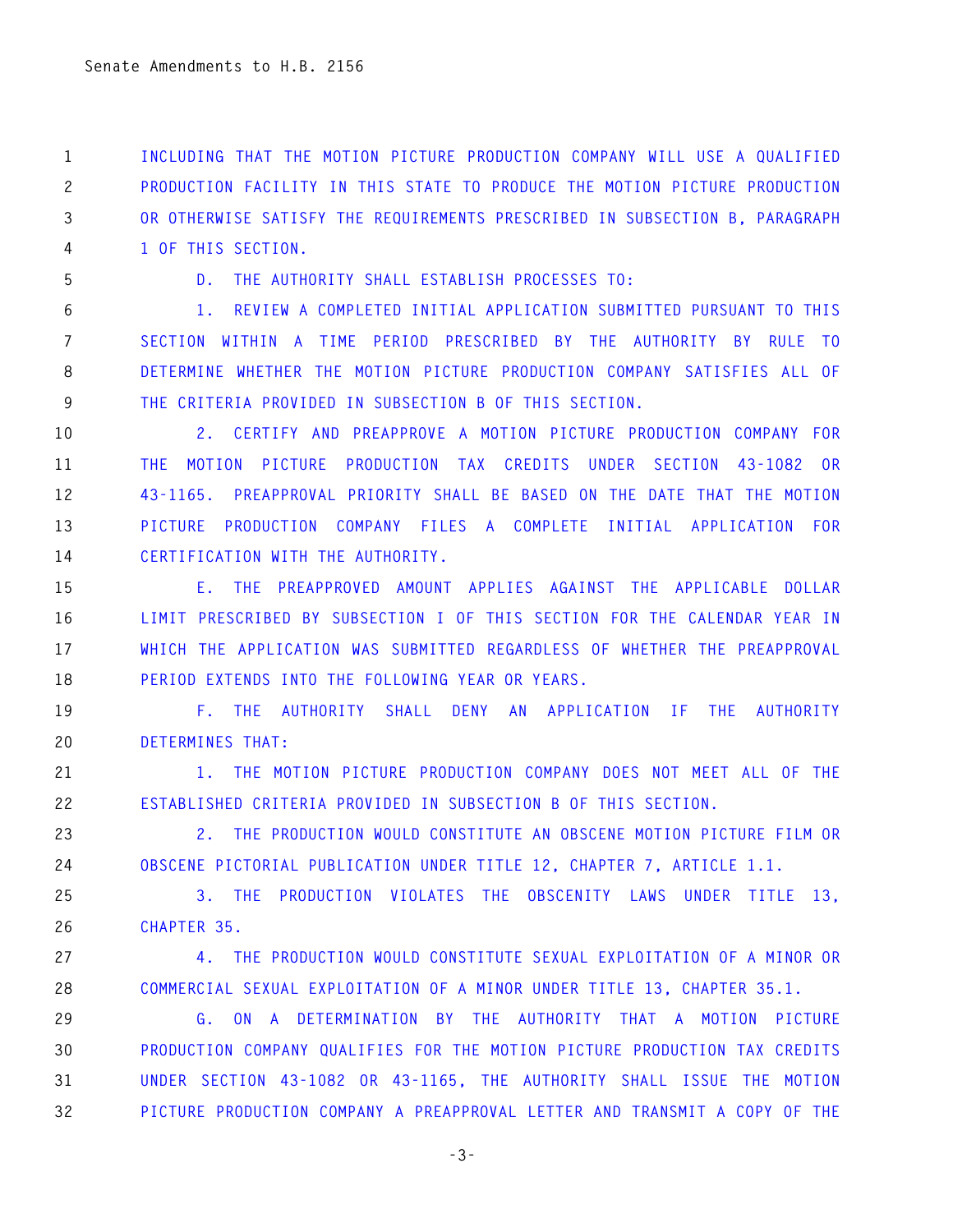**1 PREAPPROVAL LETTER TO THE DEPARTMENT OF REVENUE. A PREAPPROVAL LETTER IS 2 EFFECTIVE FOR A TIME PERIOD PRESCRIBED BY THE AUTHORITY BY RULE THAT SHALL 3 BE STATED IN THE PREAPPROVAL LETTER. A MOTION PICTURE PRODUCTION COMPANY 4 MAY APPLY TO THE AUTHORITY TO EXTEND THE PREAPPROVAL PERIOD IF THE MOTION 5 PICTURE PRODUCTION COMPANY CAN DEMONSTRATE THAT AN ACT OF FORCE MAJEURE 6 OCCURRED AND THAT THE PREAPPROVAL LETTER WILL EXPIRE BEFORE THE PRODUCTION 7 IS COMPLETE.** 

**8 H. ON COMPLETION OF THE MOTION PICTURE PRODUCTION, A MOTION PICTURE 9 PRODUCTION COMPANY THAT IS PREAPPROVED FOR THE MOTION PICTURE PRODUCTION 10 TAX CREDITS UNDER SECTION 43-1082 OR 43-1165 SHALL APPLY TO THE AUTHORITY, 11 ON A FORM PRESCRIBED BY THE AUTHORITY, FOR APPROVAL OF MOTION PICTURE 12 PRODUCTION TAX CREDITS AND PROVIDE AN AUDITED STATEMENT COMPLETED BY A 13 CERTIFIED PUBLIC ACCOUNTANT IN THIS STATE THAT CERTIFIES THE TOTAL AMOUNT 14 OF ELIGIBLE PRODUCTION COSTS ASSOCIATED WITH THE PRODUCTION. THE AUTHORITY 15 SHALL PROVIDE POSTAPPROVAL TO A MOTION PICTURE PRODUCTION COMPANY THAT THE 16 MOTION PICTURE PRODUCTION COMPANY HAS MET THE ELIGIBILITY REQUIREMENTS OF 17 THIS SECTION AND NOTIFY THE DEPARTMENT OF REVENUE THAT THE MOTION PICTURE 18 PRODUCTION COMPANY MAY CLAIM THE TAX CREDITS UNDER SECTION 43-1082 OR 19 43-1165.** 

**20 I. THE AUTHORITY MAY NOT PREAPPROVE TAX CREDITS EXCEEDING THE 21 FOLLOWING AMOUNTS IN A CALENDAR YEAR, OF WHICH UP TO \$25,000,000 IN EACH 22 CALENDAR YEAR MAY BE USED FOR MOTION PICTURE PRODUCTIONS THAT QUALIFY FOR 23 THE PROGRAM PURSUANT TO SUBSECTION B, PARAGRAPH 1, SUBDIVISION (b) OF THIS 24 SECTION:** 

**25 1. IN CALENDAR YEAR 2023, \$75,000,000.** 

**26 2. IN CALENDAR YEAR 2024, \$100,000,000.** 

**27 3. IN CALENDAR YEAR 2025, AND EACH CALENDAR YEAR THEREAFTER, 28 \$125,000,000.** 

**29 J. ANY INFORMATION GATHERED FROM MOTION PICTURE PRODUCTION COMPANIES 30 FOR THE PURPOSES OF THIS SECTION IS CONSIDERED CONFIDENTIAL TAXPAYER 31 INFORMATION AND SHALL BE DISCLOSED ONLY AS PROVIDED IN SECTION 42-2003, 32 SUBSECTION B, PARAGRAPH 12.** 

**-4-**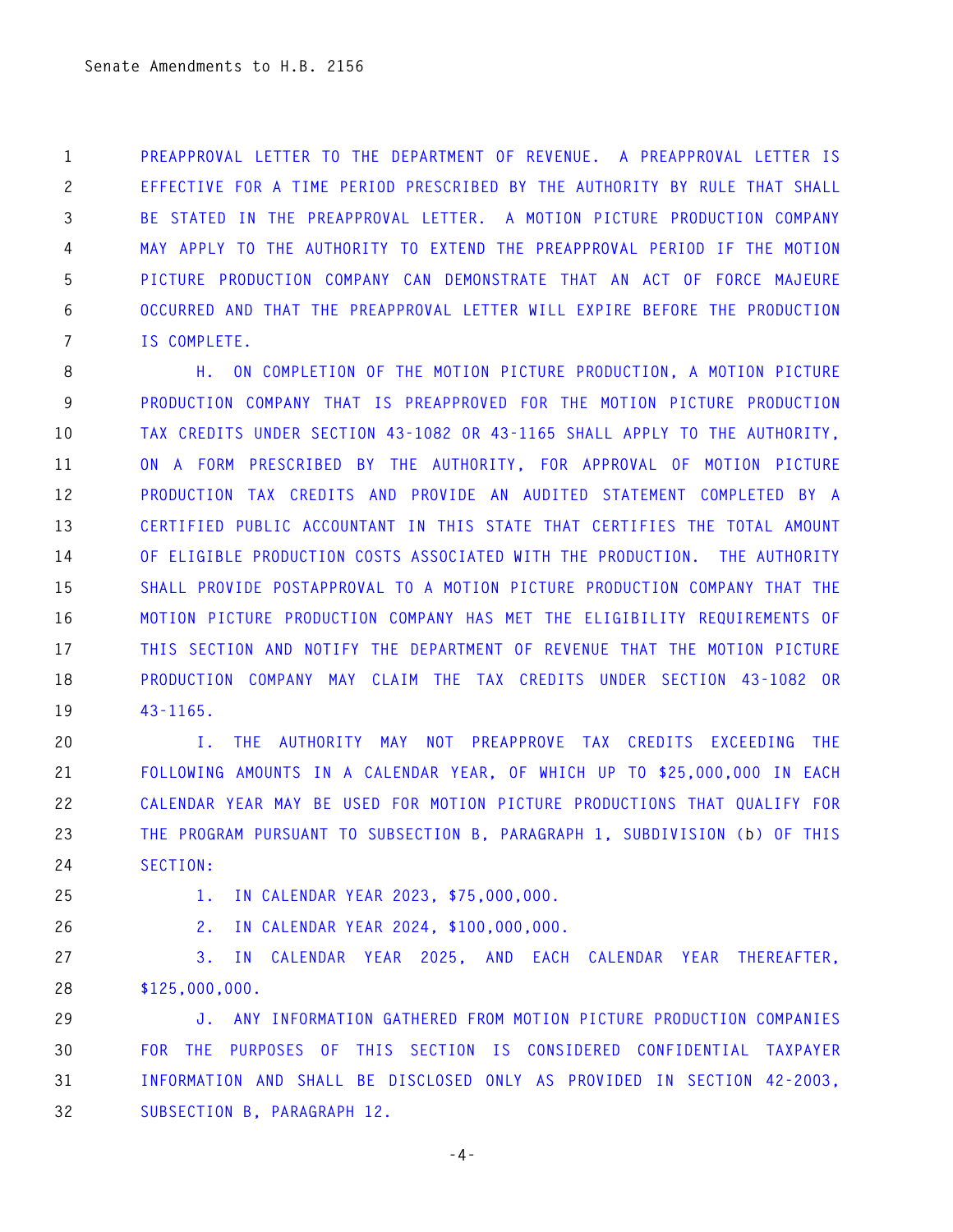**1 K. THE AUTHORITY SHALL ADOPT FEES AND DEPOSIT REQUIREMENTS AND RULES 2 AND SHALL PUBLISH AND PRESCRIBE FORMS AND PROCEDURES AS NECESSARY TO 3 ADMINISTER THIS SECTION AND PROVIDE ADMINISTRATIVE SUPPORT SERVICES.** 

**4 L. THE AUTHORITY SHALL SUBMIT A REPORT ON OR BEFORE DECEMBER 31 EACH 5 YEAR TO THE GOVERNOR, THE PRESIDENT OF THE SENATE AND THE SPEAKER OF THE 6 HOUSE OF REPRESENTATIVES AND SHALL PROVIDE A COPY OF THIS REPORT TO THE 7 SECRETARY OF STATE. THE AUTHORITY SHALL ALSO MAKE THE REPORT AVAILABLE TO 8 THE GENERAL PUBLIC ON REQUEST. THE REPORT SHALL INCLUDE:** 

**9 1. INFORMATION RELATING TO THE PROGRAM'S ACTIVITIES, RECEIPTS AND 10 EXPENDITURES.** 

**11 2. INFORMATION COMPARING THE ANNUAL AMOUNT OF MONIES CREDITED TO 12 CERTIFIED MOTION PICTURE PRODUCTION COMPANIES TO THE ESTIMATED AMOUNT OF 13 MONIES SPENT ON IN-STATE PRODUCTION COSTS BY MOTION PICTURE PRODUCTION 14 COMPANIES.** 

**15 3. QUARTERLY DATA ON THE GROWTH AND DEVELOPMENT OF MOTION PICTURE 16 INDUSTRY EMPLOYMENT AND WAGES IN THIS STATE.** 

**17 4. A THIRD-PARTY REVIEW OF THE RELATIVE ECONOMIC BENEFITS TO THIS 18 STATE BASED ON AN ANALYSIS OF THE FOLLOWING:** 

**19 (a) A COMPARISON OF THE ESTIMATED STATE TAX REVENUES GENERATED BY 20 MOTION PICTURE PRODUCTION ACTIVITY TO THE CALCULATED VALUE OF THE TAX 21 CREDIT. STATE TAX REVENUE ESTIMATES SHALL INCLUDE THE SUM OF ALL INCOME 22 TAXES, TRANSACTION PRIVILEGE TAXES AND OTHER TAXES IMPOSED BY THIS STATE.** 

**23 (b) THE DIRECT, INDIRECT AND INDUCED INPUTS THAT RELY ON COMMONLY 24 USED INPUT-OUTPUT ECONOMIC MODELING FOR GENERATING ECONOMIC MULTIPLIERS AND 25 THAT MEASURE THE DIRECT AND INDIRECT IMPACT OF THE MOTION PICTURE 26 PRODUCTION INDUSTRY AND IDENTIFIABLE INDUCED ECONOMIC ACTIVITY IN THIS 27 STATE, INCLUDING BENEFITS RELATED TO CONSTRUCTION ACTIVITY AND THE 28 ASSOCIATED STATE TRANSACTION PRIVILEGE TAX.** 

**29 (c) THE DIFFERENCE BETWEEN THE STATE TAX REVENUES ESTIMATED PURSUANT 30 TO SUBDIVISION (a) OF THIS PARAGRAPH AND THE AMOUNT OF MONIES CREDITED 31 PURSUANT TO SECTIONS 43-1082 AND 43-1165, AGGREGATED EACH YEAR AND REPORTED 32 ON A CUMULATIVE BASIS IN EACH SUCCEEDING YEAR.** 

**-5-**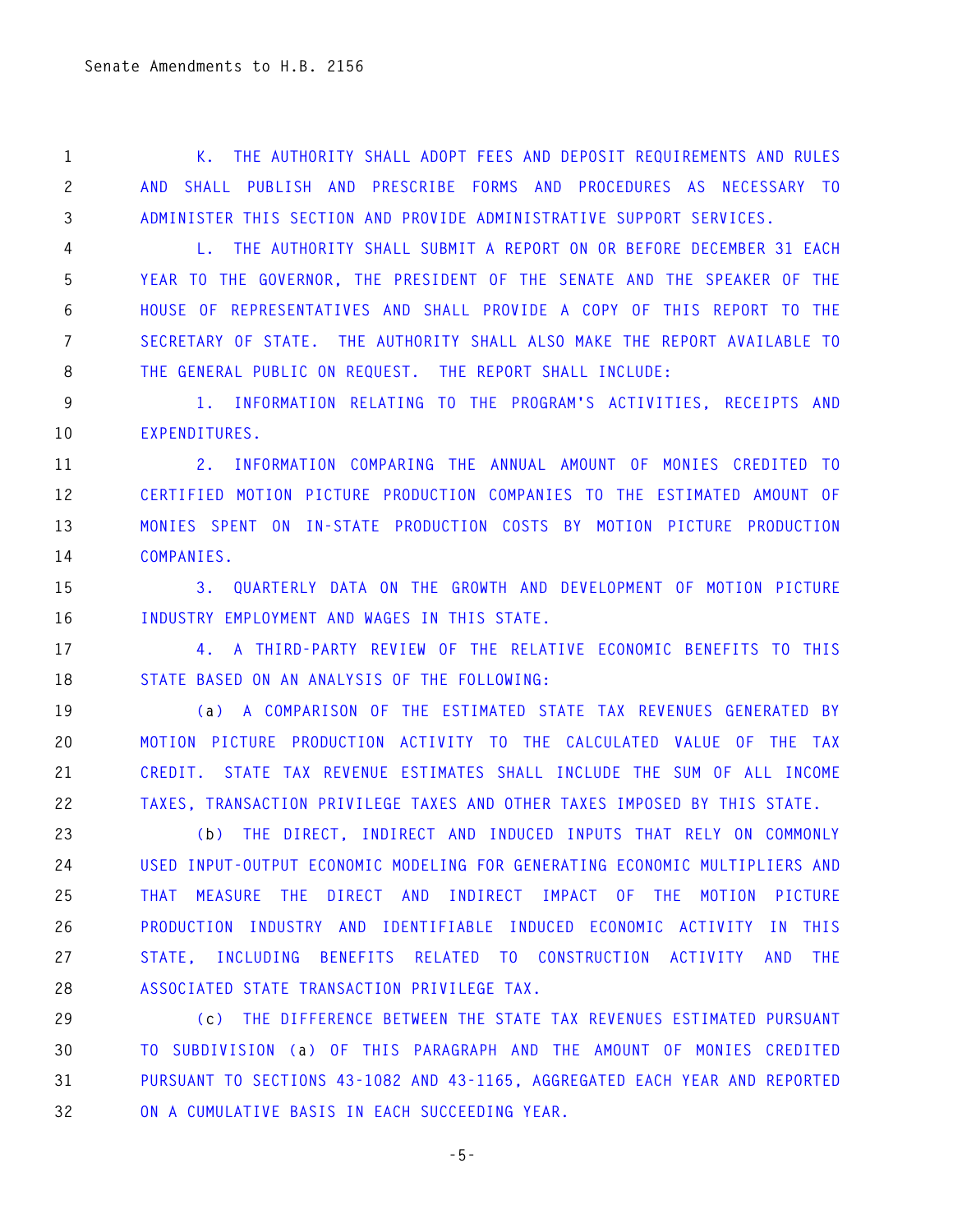**1 M. BEGINNING ON THE FIFTH YEAR AFTER THE AUTHORITY ISSUES THE FIRST 2 PREAPPROVAL LETTER AND AT LEAST EVERY FIFTH YEAR THEREAFTER, THE AUTHORITY 3 SHALL PERFORM AN AUDIT OF THE PROGRAM. ON OR BEFORE JUNE 30 OF THE 4 RESPECTIVE YEAR, THE AUTHORITY SHALL ISSUE A PUBLIC REPORT OF THE AUDIT AND 5 SUBMIT THE REPORT OF THE AUDIT TO THE PRESIDENT OF THE SENATE AND THE 6 SPEAKER OF THE HOUSE OF REPRESENTATIVES AND SHALL PROVIDE A COPY TO THE 7 SECRETARY OF STATE. THE AUDITOR GENERAL SHALL REVIEW EACH AUDIT PERFORMED 8 PURSUANT TO THIS SUBSECTION AND REPORT THE AUDITOR GENERAL'S FINDINGS TO 9 THE PRESIDENT OF THE SENATE AND THE SPEAKER OF THE HOUSE OF REPRESENTATIVES 10 AND SHALL PROVIDE A COPY TO THE SECRETARY OF STATE. THE AUDIT PERFORMED ON 11 THE TENTH YEAR AFTER THE FIRST AUDIT BY THE AUTHORITY SHALL INCLUDE A 12 RECOMMENDATION FOR WHETHER THE PROGRAM IS ECONOMICALLY VIABLE AND 13 EFFECTIVE.** 

14 N. EACH AUDIT REPORT REQUIRED BY SUBSECTION M OF THIS SECTION MUST **15 INCLUDE:** 

**16 1. THE CUMULATIVE TOTAL NUMBER OF PRODUCTION LABOR EMPLOYMENT 17 POSITIONS AND LABOR COSTS RELATED TO THOSE POSITIONS THAT QUALIFIED FOR THE 18 TAX CREDITS ALLOWED UNDER SECTION 43-1082, SUBSECTION A, PARAGRAPH 2 OR 19 SECTION 43-1165, SUBSECTION A, PARAGRAPH 2 FOR EACH YEAR THE CREDIT IS 20 TAKEN.** 

**21 2. A COMPARISON OF THE MEDIAN WAGE OF PRODUCTION LABOR EMPLOYMENT 22 POSITIONS IN EACH COUNTY AND THE MEDIAN WAGE IN THE COUNTY IN WHICH A 23 PRODUCTION LABOR EMPLOYMENT POSITION IS LOCATED.** 

**24 3. THE CUMULATIVE TOTAL OF WORKER-DAYS CALCULATED BY MULTIPLYING THE 25 TOTAL NUMBER OF PRODUCTION LABOR EMPLOYMENT POSITIONS BY THE NUMBER OF DAYS 26 WORKED FOR EACH POSITION DURING THE EMPLOYMENT.** 

**27 O. FOR THE PURPOSES OF THIS SECTION:** 

**28 1. "MOTION PICTURE PRODUCTION" MEANS A SINGLE MEDIUM OR MULTIMEDIA 29 PROGRAM, INCLUDING A FEATURE FILM, EPISODIC SERIES OR COMMERCIAL 30 ADVERTISEMENT MESSAGE, THAT:** 

**31 (a) IS CREATED BY PRODUCTION ACTIVITIES CONDUCTED IN THIS STATE.** 

**32 (b) CAN BE VIEWED OR REPRODUCED.** 

**-6-**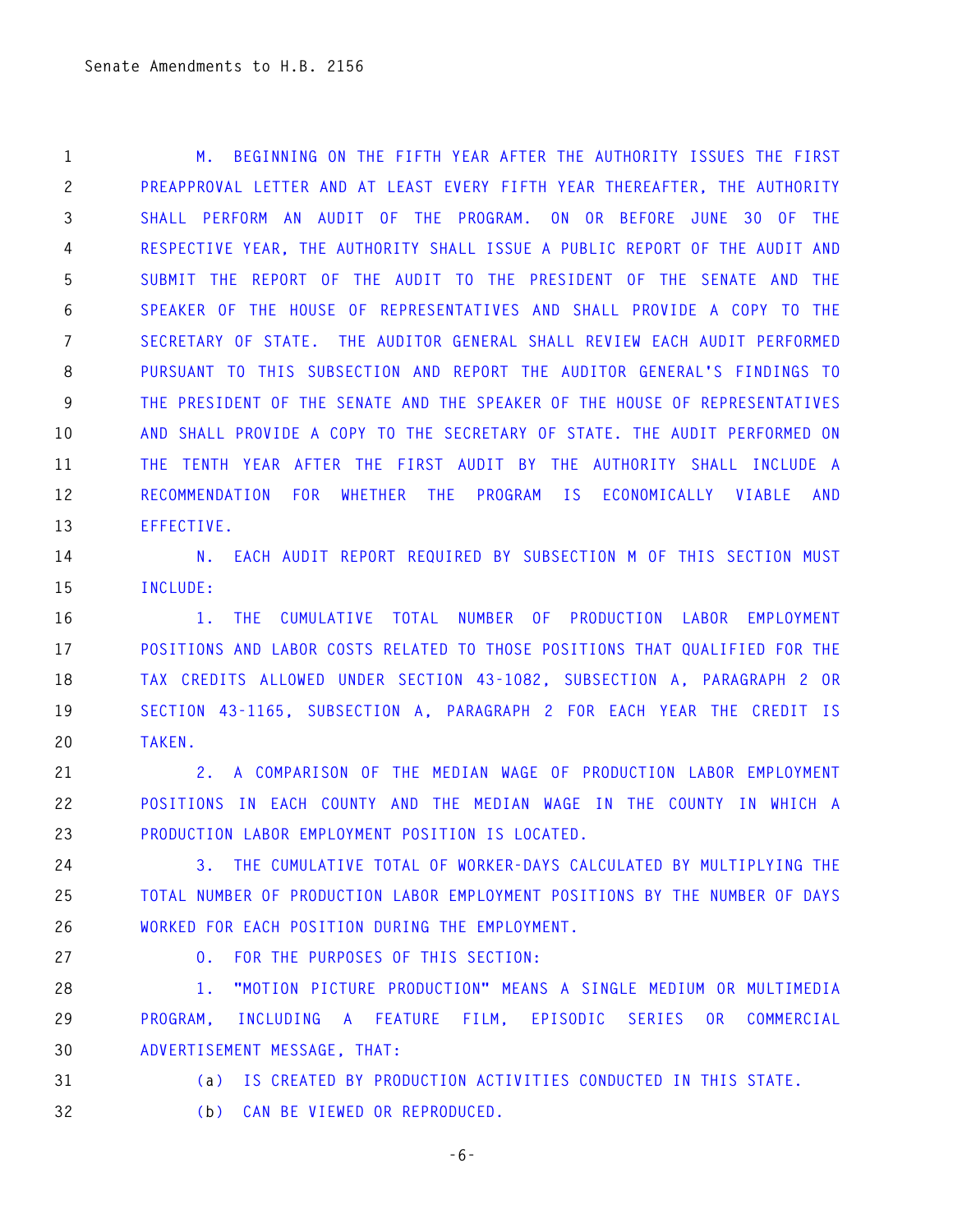**1 (c) IS INTENDED FOR COMMERCIAL DISTRIBUTION OR LICENSING IN THE 2 DELIVERY MEDIUM USED.** 

**3 2. "MOTION PICTURE PRODUCTION COMPANY" MEANS ANY PERSON THAT IS 4 PRIMARILY ENGAGED IN THE BUSINESS OF PRODUCING MOTION PICTURES AND THAT HAS 5 A PHYSICAL BUSINESS OFFICE IN THIS STATE.** 

**6 3. "PRACTICAL LOCATION" MEANS A LOCATION AT WHICH A MOTION PICTURE 7 PRODUCTION IS FILMED THAT IS NOT AND THAT DOES NOT USE AN INDUSTRY STANDARD 8 SOUND STAGE OR PRODUCTION FACILITY TO PRODUCE AND FILM THE MOTION PICTURE 9 PRODUCTION.** 

**10 4. "PRODUCTION COSTS":** 

**11 (a) MEANS COSTS FOR THE FOLLOWING THAT ARE INCURRED AND TAXABLE IN 12 THIS STATE:** 

**13 (i) ALL COMPENSATION PAID TO TALENT, WRITERS, DIRECTORS AND 14 MANAGEMENT.** 

**15 (ii) ALL COMPENSATION PAID FOR PRODUCTION LABOR.** 

**16 (iii) SET CONSTRUCTION AND OPERATION COSTS PAID PURSUANT TO 17 CONSTRUCTION CONTRACTS WITH CONTRACTORS THAT ARE LICENSED UNDER TITLE 32, 18 CHAPTER 10.** 

**19 (iv) WARDROBE, PROPS, ACCESSORIES AND RELATED SERVICES.** 

**20 (v) PHOTOGRAPHY, SOUND SYNCHRONIZATION, LIGHTING AND RELATED COSTS.** 

**21 (vi) EDITING AND RELATED SERVICES.** 

**22 (vii) RENTAL OF QUALIFIED PRODUCTION FACILITIES.** 

**23 (viii) RENTAL OF EQUIPMENT.** 

**24 (ix) CATERED FOOD, DRINK AND CONDIMENT PURCHASED FROM A QUALIFIED 25 PRODUCTION FACILITY.** 

**26 (x) OTHER DIRECT IN-STATE COSTS OF PRODUCING THE MOTION PICTURE 27 PRODUCTION PURSUANT TO RULES ADOPTED BY THE AUTHORITY.** 

**28 (b) DOES NOT INCLUDE PAYMENTS FOR PENALTIES AND FINES OR FEES OR 29 DEPOSITS ESTABLISHED BY THE AUTHORITY OR THE DEPARTMENT OF REVENUE TO 30 ADMINISTER THE PROGRAM.** 

**31 5. "PRODUCTION LABOR" MEANS ALL LABORERS WORKING ON A PRODUCTION 32 THAT ARE NOT TALENT, WRITERS, DIRECTORS, PRODUCERS OR MANAGEMENT.** 

**-7-**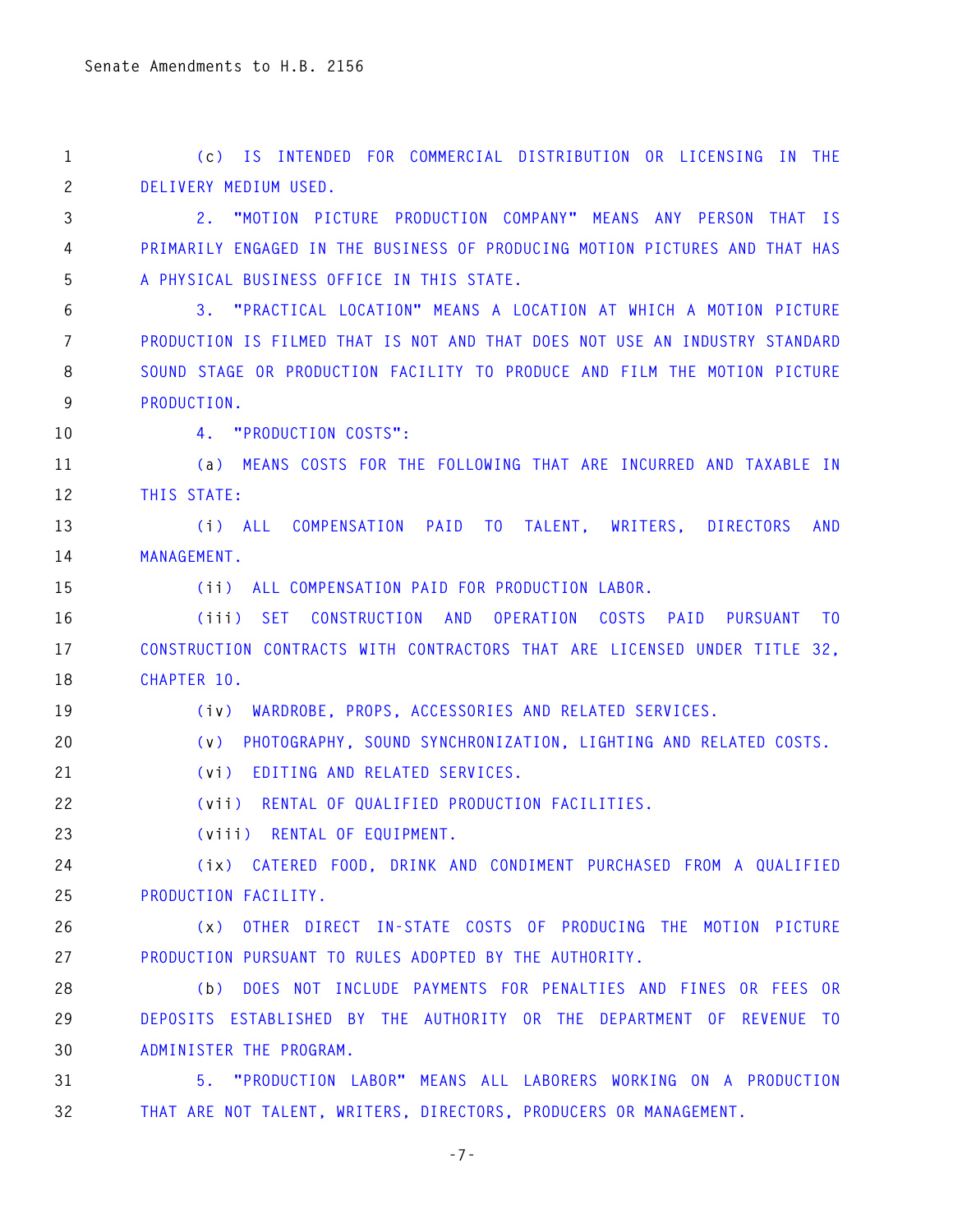**1 6. "PROGRAM" MEANS THE ARIZONA MOTION PICTURE PRODUCTION PROGRAM 2 IMPLEMENTED PURSUANT TO THIS SECTION.** 

**3 7. "QUALIFIED PRODUCTION FACILITY" MEANS A STRUCTURE THAT IS BUILT 4 FOR FILM INDUSTRY PURPOSES, IS LOCATED IN THIS STATE, IS AT LEAST TEN 5 THOUSAND SQUARE FEET AND MEETS GENERALLY ACCEPTED INDUSTRY STANDARDS, 6 INCLUDING STANDARDS FOR SOUNDPROOFING, LIGHTING, AIR CONDITIONING AND 7 MOTION PICTURE PRODUCTION QUALITY TECHNOLOGY FOR PRODUCING, FILMING OR 8 OTHERWISE CREATING A MOTION PICTURE PRODUCTION.** 

**9 Sec. 2. Delayed repeal**

**10 Section 41-1517, Arizona Revised Statutes, as added by this act, is 11 repealed from and after December 31, 2043.** 

**12 Sec. 3. Section 42-1122, Arizona Revised Statutes, is amended to 13 read:** 

### **14 42-1122. Setoff for debts to state agencies, political subdivisions and 15 courts; revolving fund; penalties; definitions**

**16 A. The department shall establish a liability setoff program by 17 which refunds under sections SECTION 42-1118 and 43-1072 TITLE 43, CHAPTERS 18 10 AND 11 may be used to satisfy debts that the taxpayer owes to this 19 state, a political subdivision or a court. The program shall comply with 20 the standards and requirements prescribed by this section.** 

**21 B. If a taxpayer owes an agency, political subdivision or court a 22 debt, the agency, political subdivision or court, by November 1 of each 23 year, may notify the department, furnishing at least the state agency, 24 court or program identifier, the taxpayer's first name, last name, middle 25 initial or middle name and suffix and social security number and any other 26 available identification that the agency, political subdivision or court 27 deems appropriate of the debtor as shown on the records of the agency, 28 political subdivision or court, and the amount of the debt.** 

**29 C. The department shall match the information submitted by the 30 agency, political subdivision or court by at least two items of 31 identification of the taxpayer with taxpayers who qualify for refunds under 32 section 42-1118 and shall:** 

**-8-**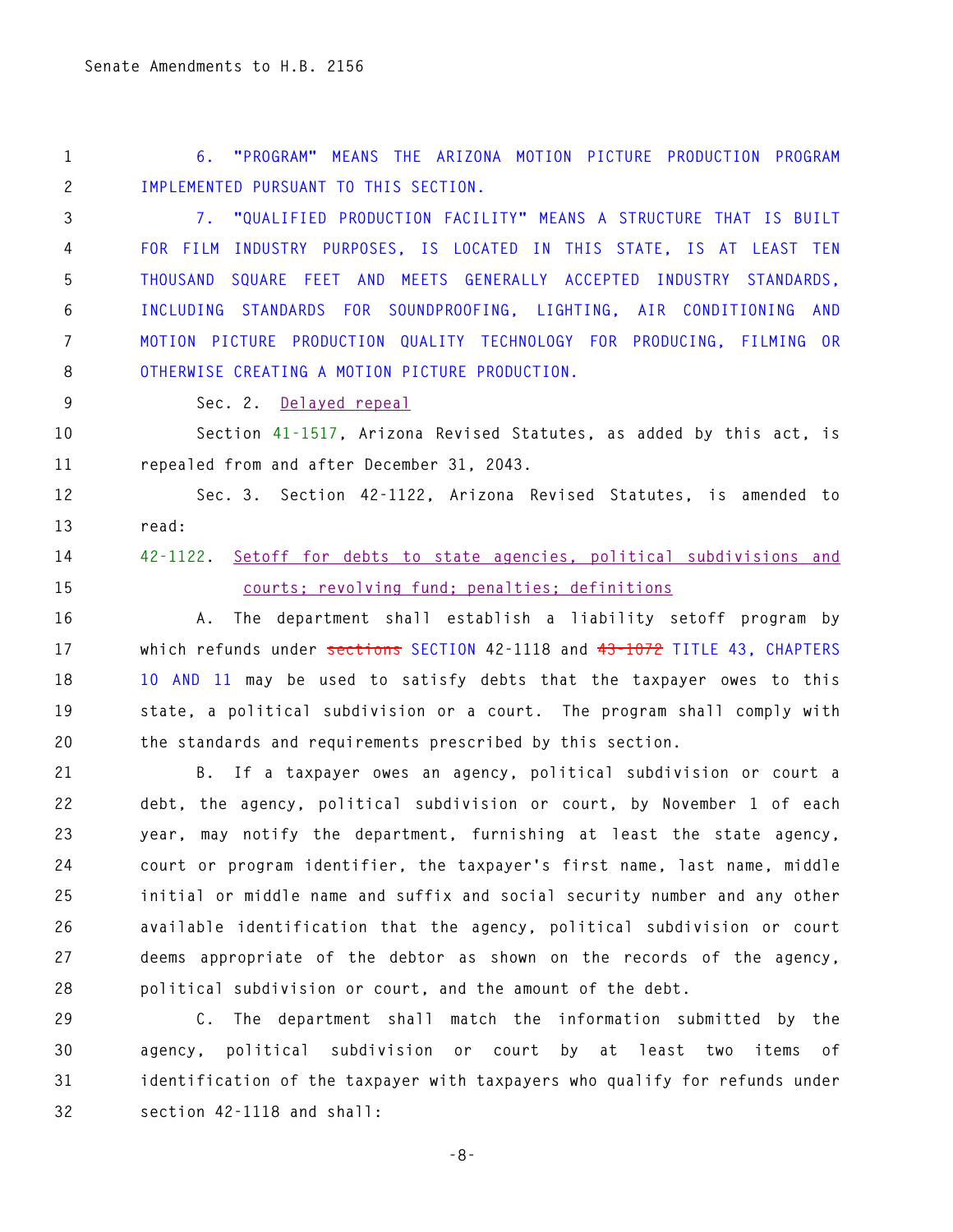**1 1. Notify the agency, political subdivision or court of a potential 2 match, the taxpayer's home address and any additional taxpayer 3 identification numbers used by the taxpayer. Even if the taxpayer is not 4 entitled to a refund, the department of revenue shall provide to:** 

**5 (a) The court, the clerk of the court and the department of economic 6 security, for child support and spousal maintenance purposes only, the home 7 address of a taxpayer whose debt for overdue support is referred for setoff 8 and any additional taxpayer identification numbers used by the taxpayer.** 

**9 (b) The court the home address and any additional taxpayer 10 identification numbers used by the taxpayer whose debt for a court 11 obligation is referred for setoff and who is identified by the court as a 12 probationer on absconder status.** 

**13 2. Request final agency, political subdivision or court confirmation 14 in writing or electronically as determined by the department within ten 15 days after the match and of the continuation of the debt. If the agency, 16 political subdivision or court fails to provide confirmation within 17 forty-five days after the request, the department shall release the refund 18 to the taxpayer.** 

**19 D. An agency, political subdivision or court may submit updated 20 information, additions, deletions and other changes on a quarterly or more 21 frequent basis, at the convenience of the agency, political subdivision or 22 court.** 

**23 E. On confirmation pursuant to subsection C, paragraph 2 of this 24 section, the agency or political subdivision shall notify the taxpayer, by 25 mail to the most recent physical address or electronically to the most**  26 **recent <del>e-mail</del> EMAIL address provided by the taxpayer to the department:** 

**27 1. Of the intention to set off the debt against the refund due.** 

**28 2. Of the taxpayer's right to appeal to the appropriate court or to 29 request a review by the agency or political subdivision pursuant to agency 30 or political subdivision rule, within thirty days after the physical or 31 electronic mailing of the notice.** 

**-9-**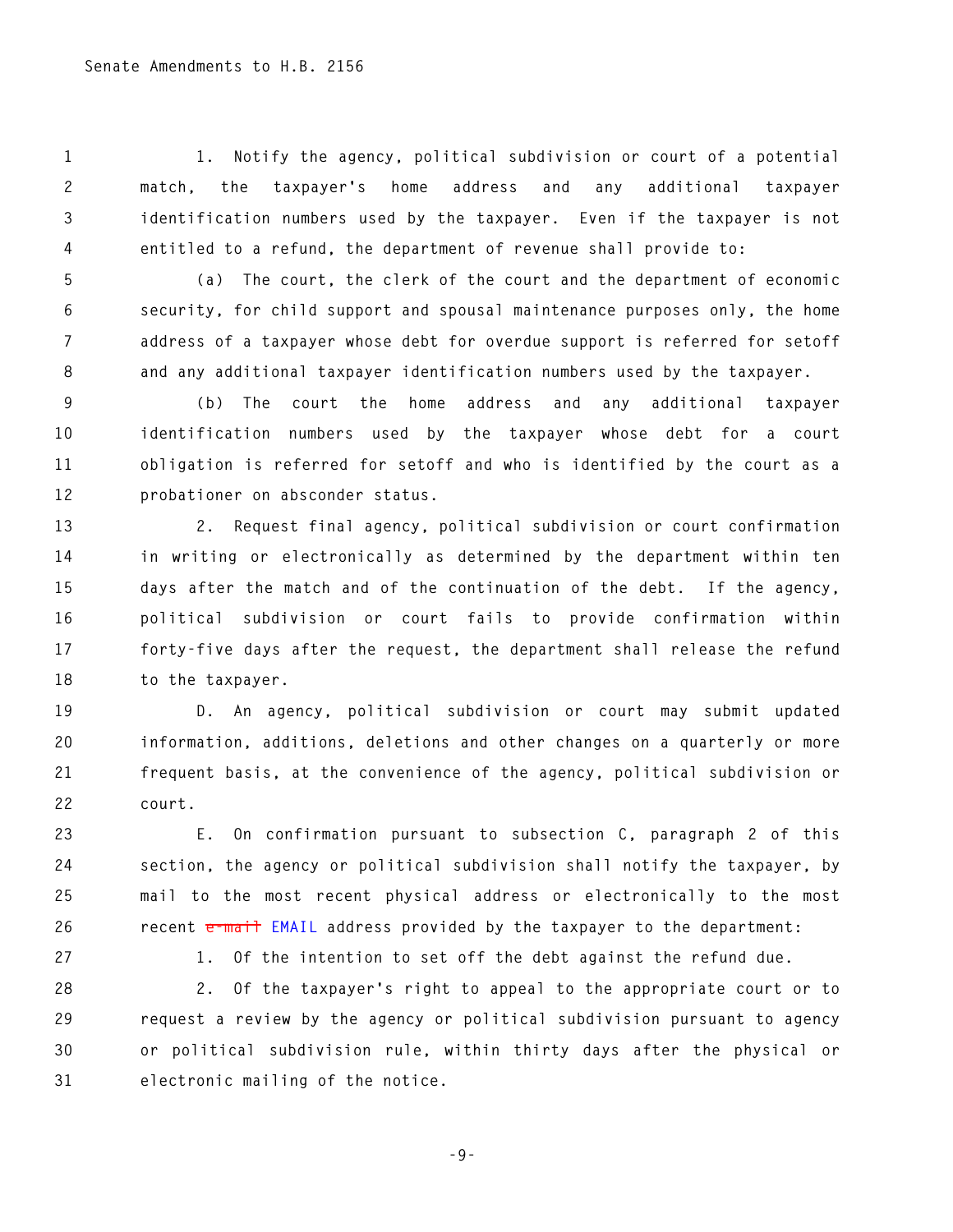**1 F. In addition, the taxpayer shall receive notice that if the refund 2 is intercepted in error through no fault of the taxpayer, the taxpayer is 3 entitled to the full refund plus interest and penalties from the agency, 4 political subdivision or court as provided by subsection O of this section.** 

**5 G. The basis for a request for review as provided by subsection E of 6 this section shall not include the validity of the claim if its validity 7 has been established at an agency hearing, by judicial review in a court of 8 competent jurisdiction in this or any other state or by final 9 administrative decision and shall state with specificity why the taxpayer 10 claims the obligation does not exist or why the amount of the obligation is 11 incorrect.** 

**12 H. If, within thirty days after the physical or electronic mailing 13 of the notice, the taxpayer requests a review by the agency or political 14 subdivision or provides the agency or political subdivision with proof that 15 an appeal has been taken to the appropriate court, the agency or political 16 subdivision shall immediately notify the department and the setoff 17 procedure shall be stayed pending resolution of the review or appeal.** 

**18 I. If the department does not receive notice of a timely appeal, it 19 shall draw and deliver a warrant in the amount of the available refund up 20 to the amount of the debt in favor of the agency or political subdivision 21 and notify the taxpayer of the action by physical mail or e-mail EMAIL.** 

**22 J. Subsections E, G, H and I of this section do not apply to a debt 23 imposed by a court except that the taxpayer shall receive notice of the 24 intent to set off the debt against the refund due and the right to appeal 25 to the court that imposed the debt within thirty days after the physical or 26 electronic mailing of the notice. The basis for the request for review 27 shall not include the validity of the claim and shall state with 28 specificity why the taxpayer claims the obligation does not exist or why 29 the obligation is incorrect.** 

**30 K. If the setoff accounts for only a portion of the refund due, the 31 remainder of the refund shall be sent to the taxpayer. A court shall not 32 use this section to satisfy a judgment or payment of a fine or civil** 

**-10-**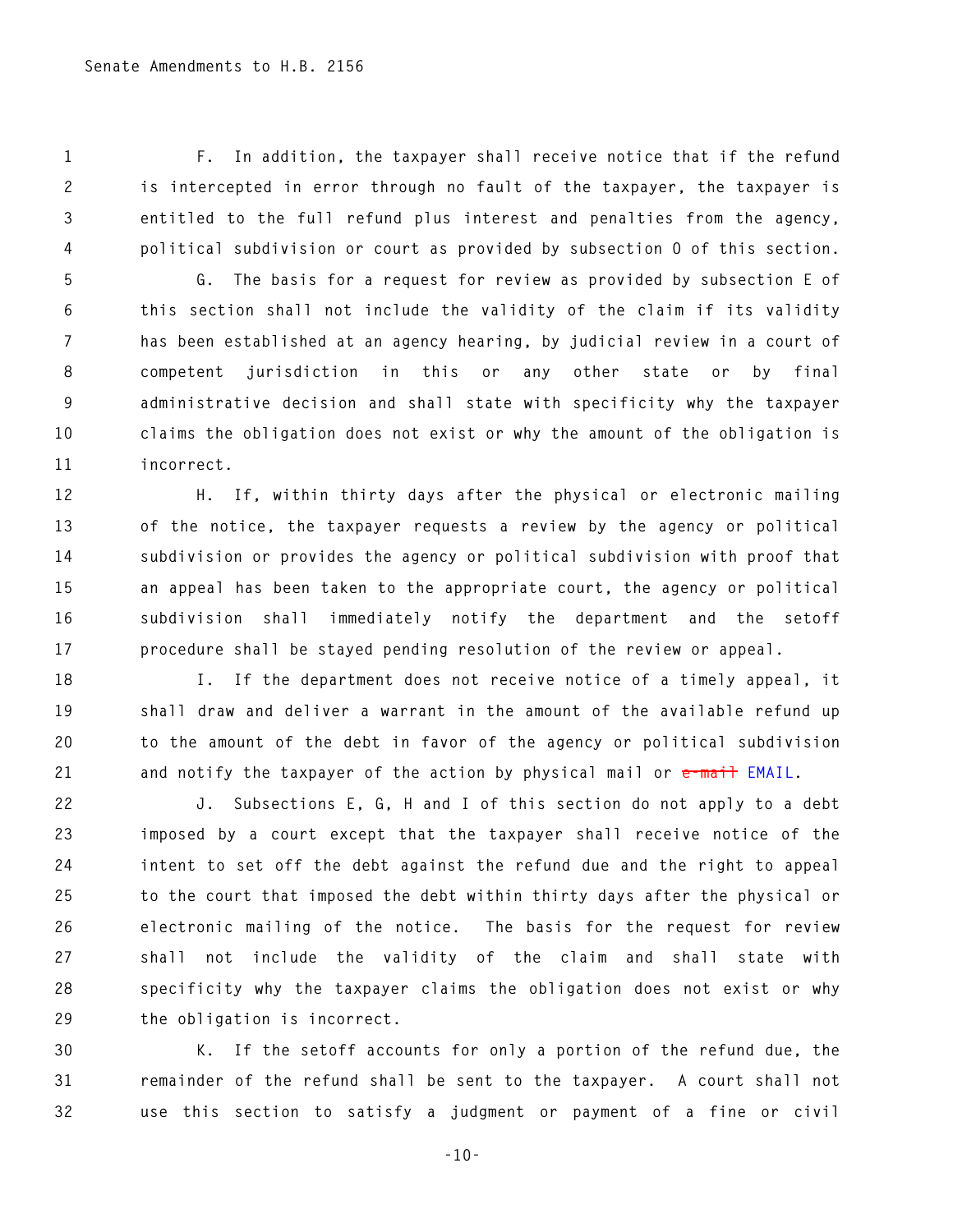**1 penalty until the judgment has become final or until the time to appeal the 2 imposition of a fine or civil penalty has expired.** 

**3 L. A revolving fund is established to recover and pay the cost of 4 operating the setoff program under this section. Monies in the fund may 5 also be used for the general operating expenses of the department. The 6 department may prescribe a fee to be collected from each agency, political 7 subdivision or court using the setoff procedure or from the taxpayer, and 8 the amount shall be deposited in the fund. The amount of the fee shall 9 reasonably reflect the actual cost of the service provided. Monies in the 10 revolving fund are subject to legislative appropriation.** 

**11 M. If agencies, political subdivisions or courts have two or more 12 delinquent accounts for the same taxpayer, the refund may be apportioned 13 among them pursuant to rules prescribed by the department of revenue, 14 except that a setoff to the department of economic security for overdue 15 support has priority over all other setoffs.** 

**16 N. If the refund is insufficient to satisfy the entire debt, the 17 remainder of the debt may be collected by the agency, political subdivision 18 or court as provided by law or resubmitted for setoff against subsequent 19 refunds.** 

**20 O. In the case of a refund that is intercepted in error through no 21 fault of the taxpayer under this section, the taxpayer shall be reimbursed 22 by the agency, political subdivision or court with interest pursuant to 23 section 42-1123. In addition, if all or part of a refund is intercepted in 24 error due to an agency, political subdivision or court incorrectly 25 identifying a taxpayer as a debtor through no fault of the taxpayer, the 26 agency, political subdivision or court shall also pay the taxpayer a 27 penalty as follows:** 

**28 1. If the agency, political subdivision or court reimburses the 29 taxpayer sixteen through one hundred eighty days after the agency, 30 political subdivision or court receives notification that the refund was 31 erroneously intercepted and the refund was received by the agency,** 

**-11-**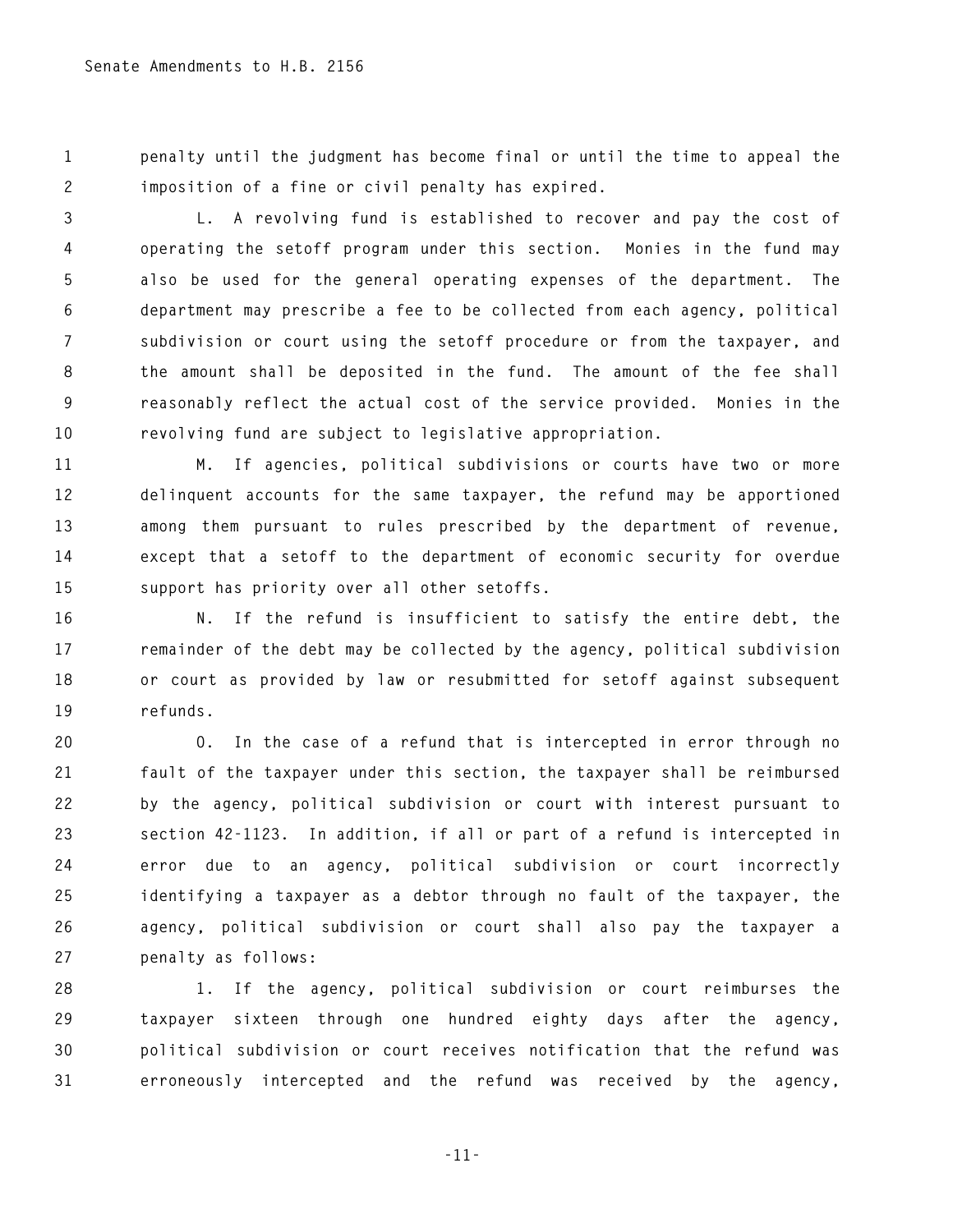**1 political subdivision or court, the penalty is equal to ten percent of the 2 amount of the refund that was intercepted.** 

**3 2. If the agency, political subdivision or court reimburses the 4 taxpayer one hundred eighty-one through three hundred sixty-five days after 5 the agency, political subdivision or court receives notification that the 6 refund was erroneously intercepted and the refund was received by the 7 agency, political subdivision or court, the penalty is equal to fifteen 8 percent of the amount of the refund that was intercepted.** 

**9 3. If the agency, political subdivision or court fails to reimburse 10 the taxpayer within three hundred sixty-five days after the agency, 11 political subdivision or court receives notification that the refund was 12 erroneously intercepted and the refund was received by the agency, 13 political subdivision or court, the penalty is equal to twenty percent of 14 the amount of the refund that was intercepted.** 

**15 P. The time periods set forth in subsection O of this section shall 16 be stayed during a review of an agency decision pursuant to section 25-522.** 

**17 Q. Except as is reasonably necessary to accomplish the purposes of 18 this section, the department shall not disclose under this section any 19 information in violation of chapter 2, article 1 of this title.** 

**20 R. An agency, political subdivision or court shall not enter into an 21 agreement with a debtor for:** 

**22 1. The assignment of any prospective refund to the agency, political 23 subdivision or court in satisfaction of the debt.** 

**24 2. Payment of the debt if the debt has been confirmed to the 25 department for setoff under subsection C, paragraph 2 of this section.** 

**26 S. If a tax refund is based on a joint income tax return and the 27 department of economic security receives a written claim from the 28 nonobligated spouse within forty-five days after the notice of a setoff for 29 overdue child support, the setoff only applies to that portion of the 30 refund due to the obligor. The nonobligated spouse shall provide to the 31 department of economic security copies of both the obligated and 32 nonobligated spouse's federal W-2 forms and evidence of estimated tax** 

**-12-**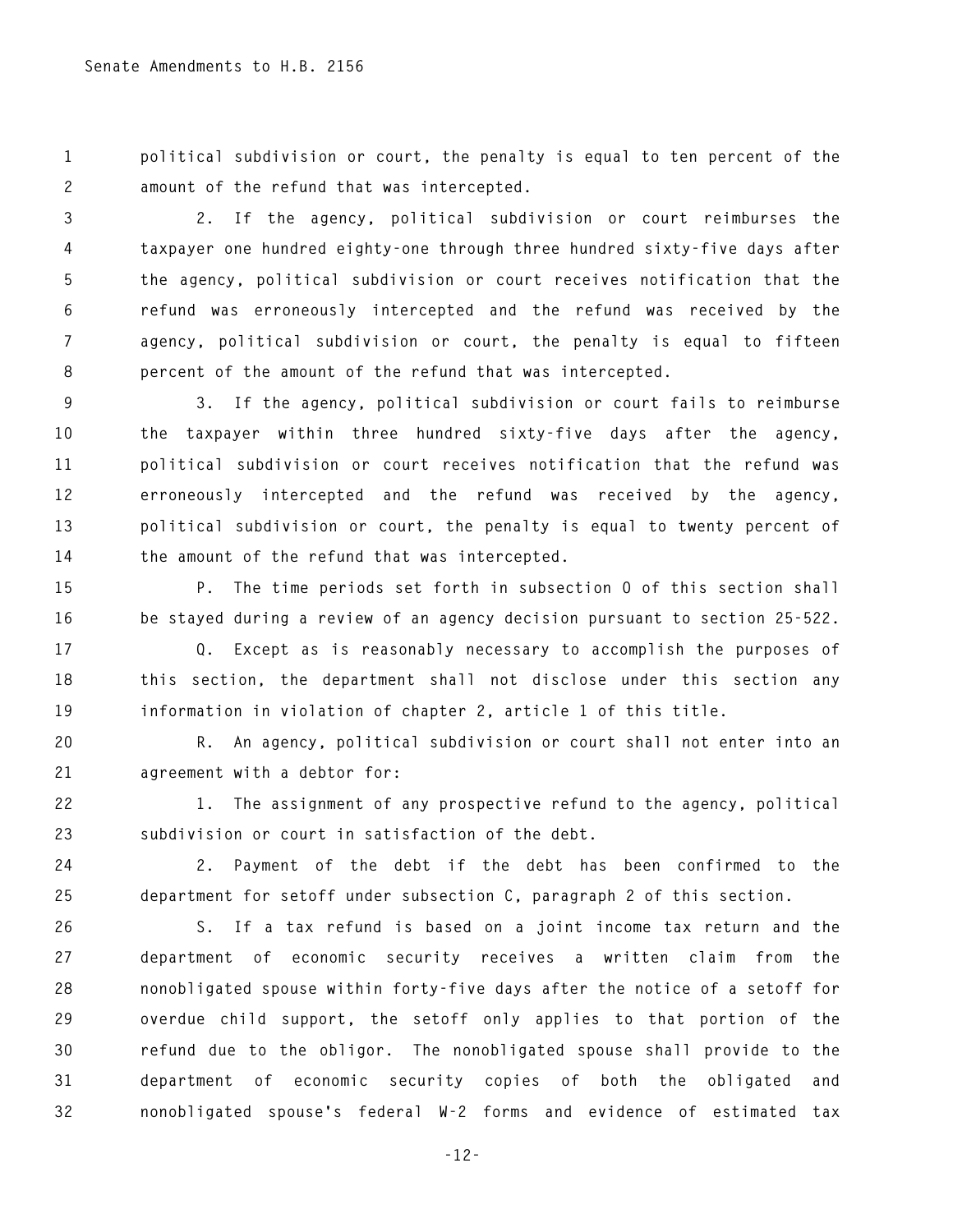**1 payments supporting the proportionate share of each spouse's payment of 2 tax. The department of economic security shall retain the amount of the 3 setoff refund due to the obligated spouse determined by a proration based 4 on the tax payments of each spouse by estimated tax payment or tax withheld 5 from wages.** 

**6 T. For the purposes of this section:** 

**7 1. "Agency" means:** 

**8 (a) A department, agency, board, commission or institution of this 9 state.** 

**10 (b) A corporation that is under contract with this state and that 11 provides a service that would otherwise be provided by a department,**  12 agency, board, commission or institution of this state<sup>1</sup> if the contract **13 specifically authorizes participation in the liability setoff program and 14 the attorney general's office has reviewed the contract and approves such 15 authorization. The participation in the liability setoff program shall be 16 limited to debt related to the services the corporation provides for or on 17 behalf of this state.** 

**18 2. "Court" means all courts of record, justice courts and municipal 19 courts.** 

**20 3. "Debt":** 

**21 (a) Means an amount over \$50 that is owed to an agency, political 22 subdivision or court by a taxpayer and may include a judgment in favor of 23 this state or a political subdivision of this state, interest, penalties, 24 charges, costs, fees, fines, civil penalties, surcharges, assessments, 25 administrative charges or any other amount.** 

**26 (b) Includes monies that are owed by a taxpayer for overdue support 27 and that are referred to the department of economic security or the clerk 28 of the court for collection.** 

**29 4. "Overdue support" means a delinquency in court ordered payments 30 for spousal maintenance or support of a child or for spousal maintenance to 31 the parent with whom the child is living if child support is also being** 

**-13-**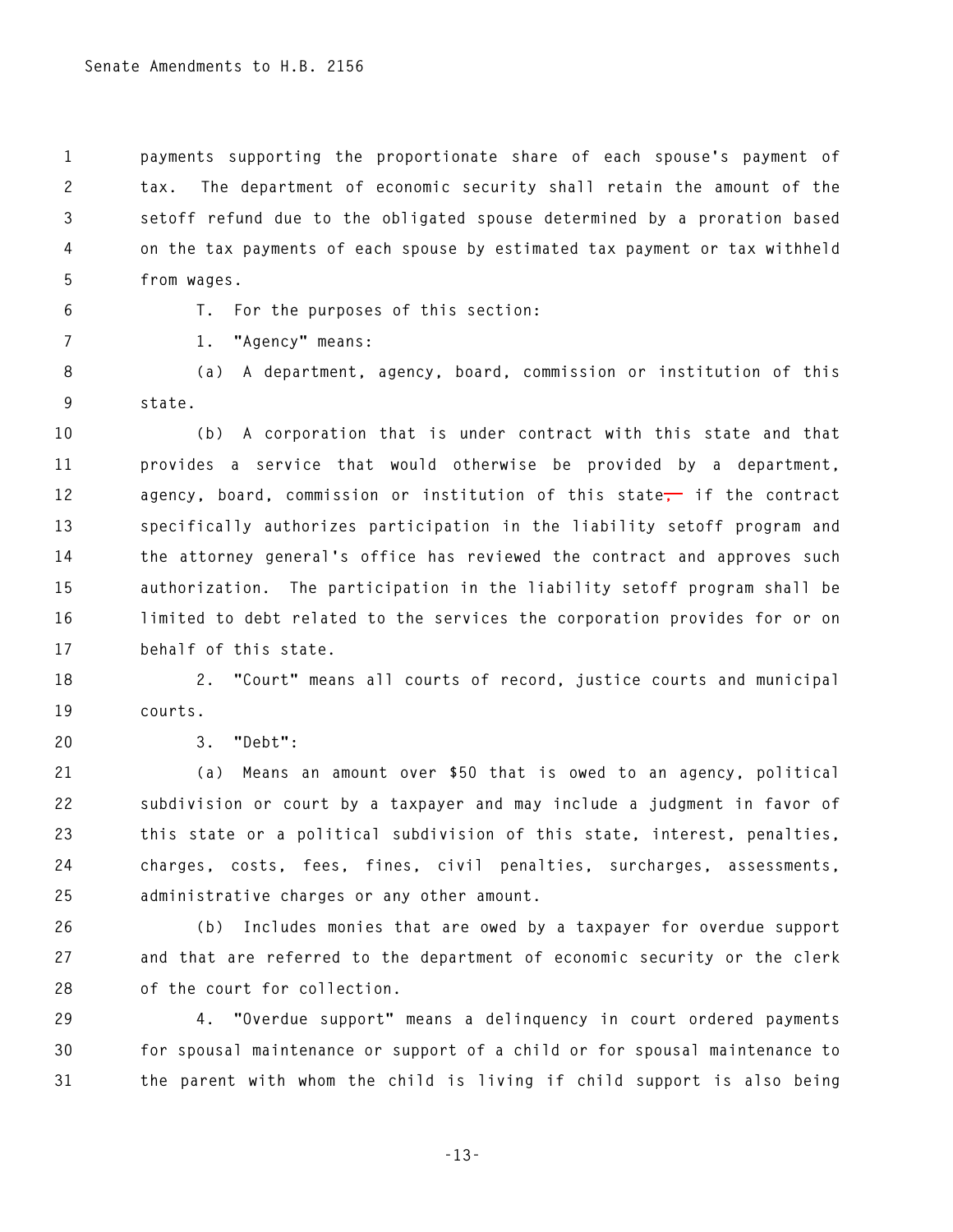**1 enforced pursuant to an assignment or application filed under 42 United 2 States Code section 654(6) or other applicable law.** 

**3 5. "Political subdivision" means a county or an incorporated city or 4 town in this state.** 

**5 Sec. 4. Section 42-2003, Arizona Revised Statutes, is amended to 6 read:** 

**7 42-2003. Authorized disclosure of confidential information**

**8 A. Confidential information relating to:** 

**9 1. A taxpayer may be disclosed to the taxpayer, its successor in 10 interest or a designee of the taxpayer who is authorized in writing by the 11 taxpayer. A principal corporate officer of a parent corporation may 12 execute a written authorization for a controlled subsidiary.** 

**13 2. A corporate taxpayer may be disclosed to any principal officer, 14 any person designated by a principal officer or any person designated in a 15 resolution by the corporate board of directors or other similar governing 16 body. If a corporate officer signs a statement under penalty of perjury 17 representing that the officer is a principal officer, the department may 18 rely on the statement until the statement is shown to be false. For the 19 purposes of this paragraph, "principal officer" includes a chief executive 20 officer, president, secretary, treasurer, vice president of tax, chief 21 financial officer, chief operating officer or chief tax officer or any 22 other corporate officer who has the authority to bind the taxpayer on 23 matters related to state taxes.** 

**24 3. A partnership may be disclosed to any partner of the partnership. 25 This exception does not include disclosure of confidential information of a 26 particular partner unless otherwise authorized.** 

**27 4. A limited liability company may be disclosed to any member of the 28 company or, if the company is manager-managed, to any manager.** 

**29 5. An estate may be disclosed to the personal representative of the 30 estate and to any heir, next of kin or beneficiary under the will of the 31 decedent if the department finds that the heir, next of kin or beneficiary** 

**-14-**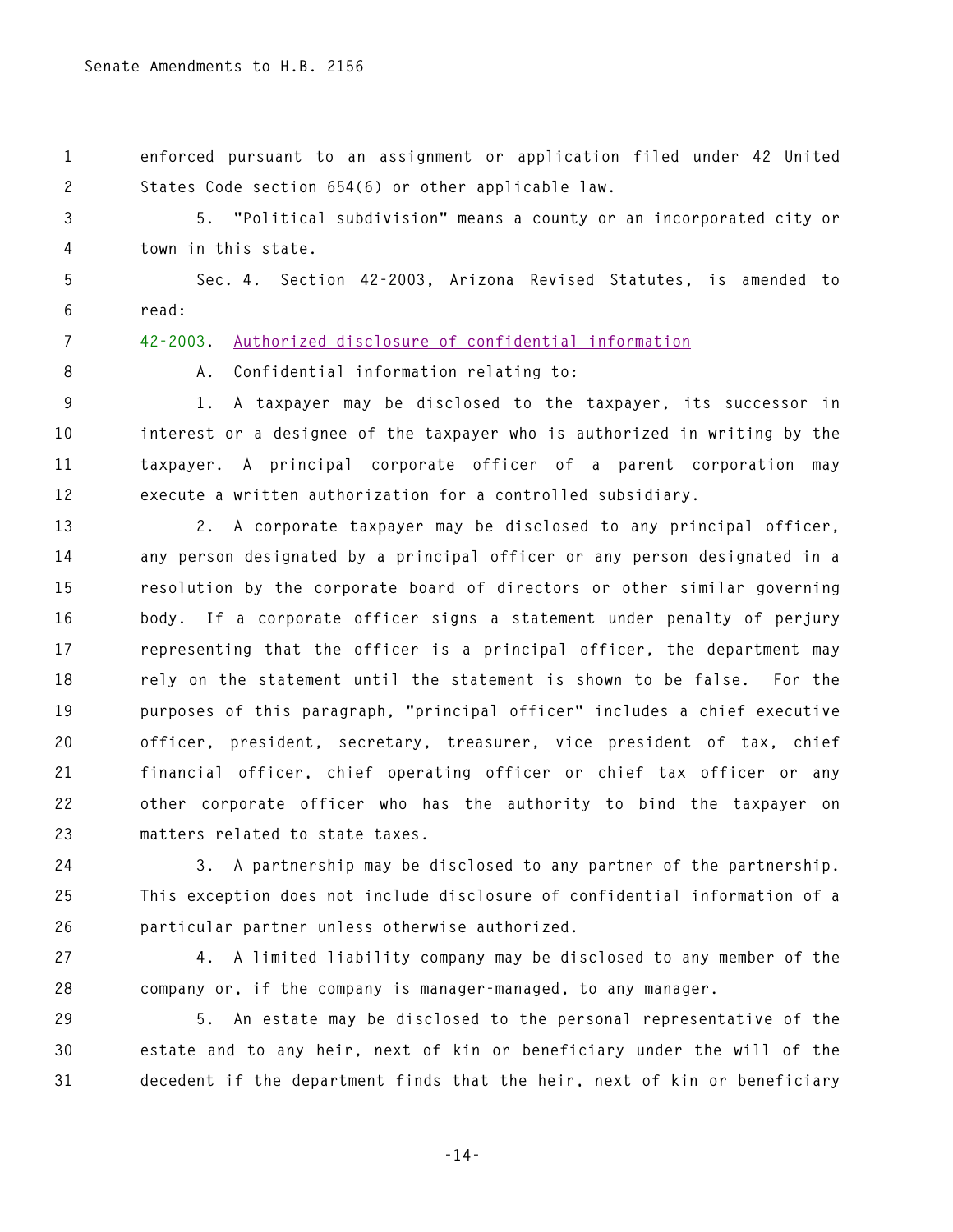**1 has a material interest that will be affected by the confidential 2 information.** 

**3 6. A trust may be disclosed to the trustee or trustees, jointly or 4 separately, and to the grantor or any beneficiary of the trust if the 5 department finds that the grantor or beneficiary has a material interest 6 that will be affected by the confidential information.** 

**7 7. A government entity may be disclosed to the head of the entity or 8 a member of the governing board of the entity, or any employee of the 9 entity who has been delegated the authorization in writing by the head of 10 the entity or the governing board of the entity.** 

**11 8. Any taxpayer may be disclosed if the taxpayer has waived any 12 rights to confidentiality either in writing or on the record in any 13 administrative or judicial proceeding.** 

**14 9. The name and taxpayer identification numbers of persons issued 15 direct payment permits may be publicly disclosed.** 

**16 10. Any taxpayer may be disclosed during a meeting or telephone call 17 if the taxpayer is present during the meeting or telephone call and 18 authorizes the disclosure of confidential information.** 

**19 B. Confidential information may be disclosed to:** 

**20 1. Any employee of the department whose official duties involve tax 21 administration.** 

**22 2. The office of the attorney general solely for its use in 23 preparation for, or in an investigation that may result in, any proceeding 24 involving tax administration before the department or any other agency or 25 board of this state, or before any grand jury or any state or federal 26 court.** 

**27 3. The department of liquor licenses and control for its use in 28 determining whether a spirituous liquor licensee has paid all transaction 29 privilege taxes and affiliated excise taxes incurred as a result of the 30 sale of spirituous liquor, as defined in section 4-101, at the licensed 31 establishment and imposed on the licensed establishments by this state and 32 its political subdivisions.**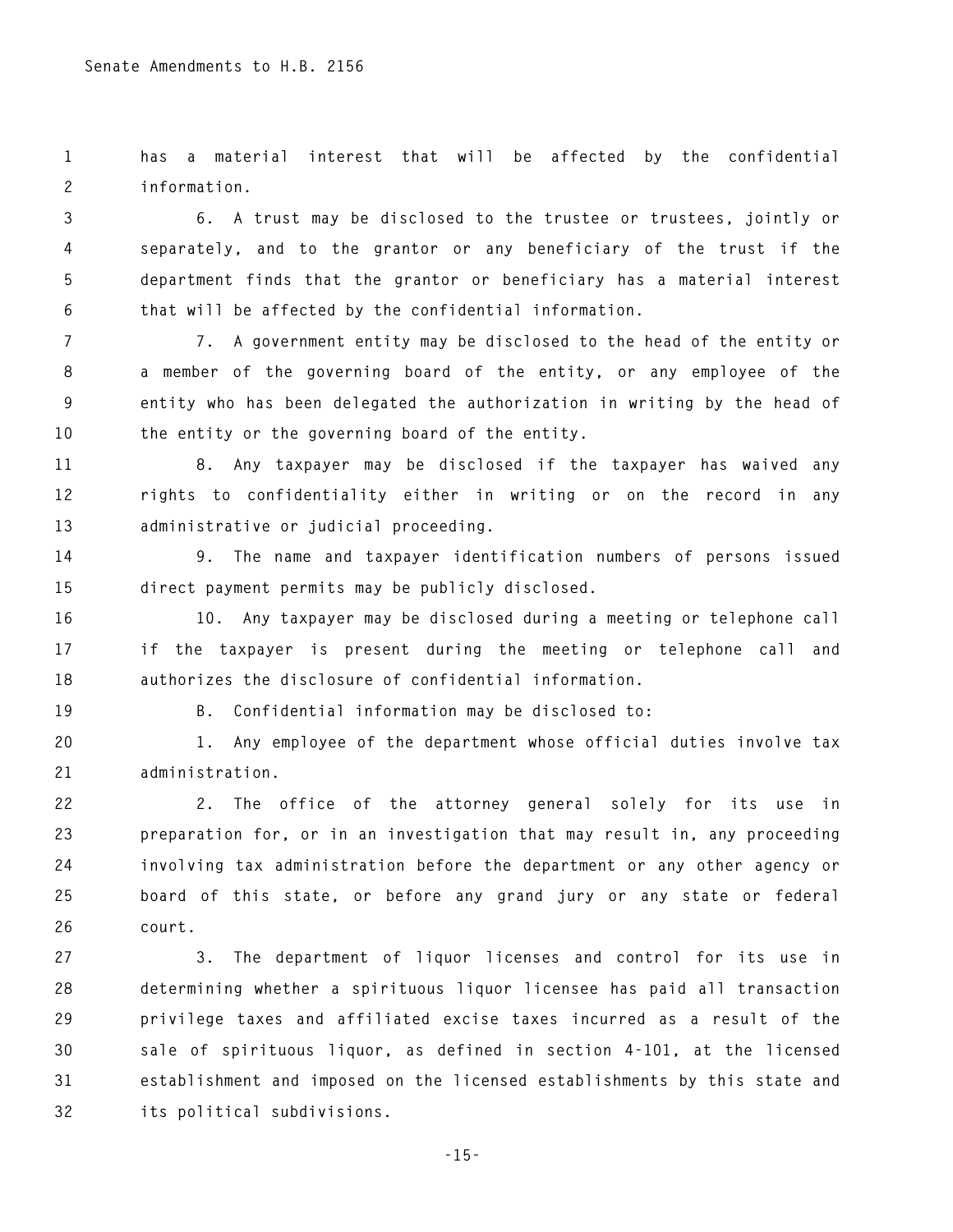**1 4. Other state tax officials whose official duties require the 2 disclosure for proper tax administration purposes if the information is 3 sought in connection with an investigation or any other proceeding 4 conducted by the official. Any disclosure is limited to information of a 5 taxpayer who is being investigated or who is a party to a proceeding 6 conducted by the official.** 

**7 5. The following agencies, officials and organizations, if they 8 grant substantially similar privileges to the department for the type of 9 information being sought, pursuant to statute and a written agreement 10 between the department and the foreign country, agency, state, Indian tribe 11 or organization:** 

**12 (a) The United States internal revenue service, alcohol and tobacco 13 tax and trade bureau of the United States treasury, United States bureau of 14 alcohol, tobacco, firearms and explosives of the United States department 15 of justice, United States drug enforcement agency and federal bureau of 16 investigation.** 

**17 (b) A state tax official of another state.** 

**18 (c) An organization of states, federation of tax administrators or 19 multistate tax commission that operates an information exchange for tax 20 administration purposes.** 

**21 (d) An agency, official or organization of a foreign country with 22 responsibilities that are comparable to those listed in subdivision (a), 23 (b) or (c) of this paragraph.** 

**24 (e) An agency, official or organization of an Indian tribal 25 government with responsibilities comparable to the responsibilities of the 26 agencies, officials or organizations identified in subdivision (a), (b) or 27 (c) of this paragraph.** 

**28 6. The auditor general, in connection with any audit of the 29 department subject to the restrictions in section 42-2002, subsection D.** 

**30 7. Any person to the extent necessary for effective tax 31 administration in connection with:** 

**-16-**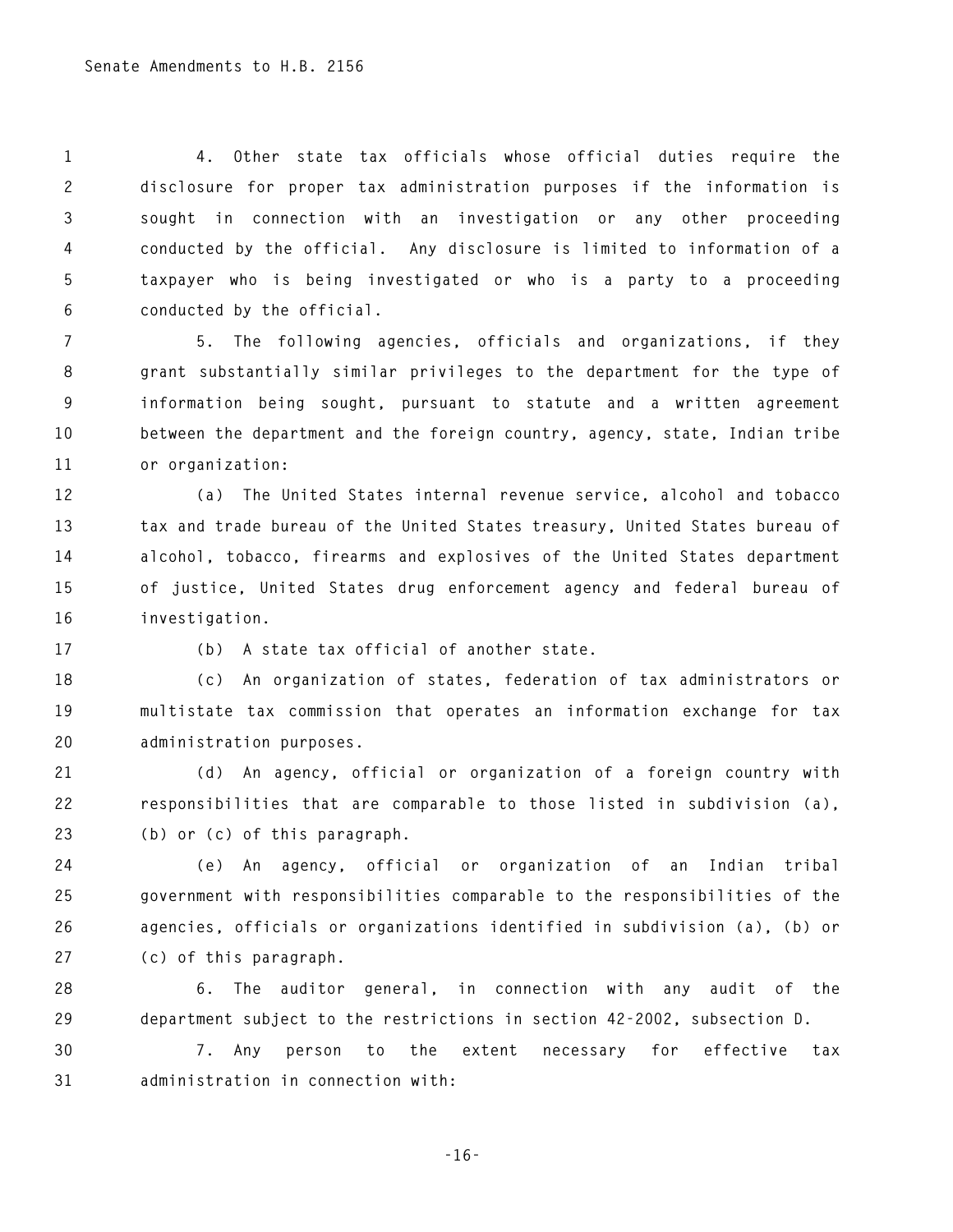**1 (a) The processing, storage, transmission, destruction and 2 reproduction of the information.** 

**3 (b) The programming, maintenance, repair, testing and procurement of 4 equipment for purposes of tax administration.** 

**5 (c) The collection of the taxpayer's civil liability.** 

**6 8. The office of administrative hearings relating to taxes 7 administered by the department pursuant to section 42-1101, but the 8 department shall not disclose any confidential information without the 9 taxpayer's written consent:** 

**10 (a) Regarding income tax or withholding tax.** 

**11 (b) On any tax issue relating to information associated with the 12 reporting of income tax or withholding tax.** 

**13 9. The United States treasury inspector general for tax 14 administration for the purpose of reporting a violation of internal revenue 15 code section 7213A (26 United States Code section 7213A), unauthorized 16 inspection of returns or return information.** 

**17 10. The financial management service of the United States treasury 18 department for use in the treasury offset program.** 

**19 11. The United States treasury department or its authorized agent 20 for use in the state income tax levy program and in the electronic federal 21 tax payment system.** 

**22 12. The Arizona commerce authority for its use in:** 

**23 (a) Qualifying renewable energy operations for the tax incentives 24 under section 42-12006.** 

**25 (b) Qualifying businesses with a qualified facility for income tax 26 credits under sections 43-1083.03 and 43-1164.04.** 

**27 (c) Fulfilling its annual reporting responsibility pursuant to 28 section 41-1511, subsections U and V, and section 41-1512, subsections U 29 and V AND SECTION 41-1517, SUBSECTION L.** 

**30 (d) Certifying computer data centers for tax relief under section 31 41-1519.** 

**-17-**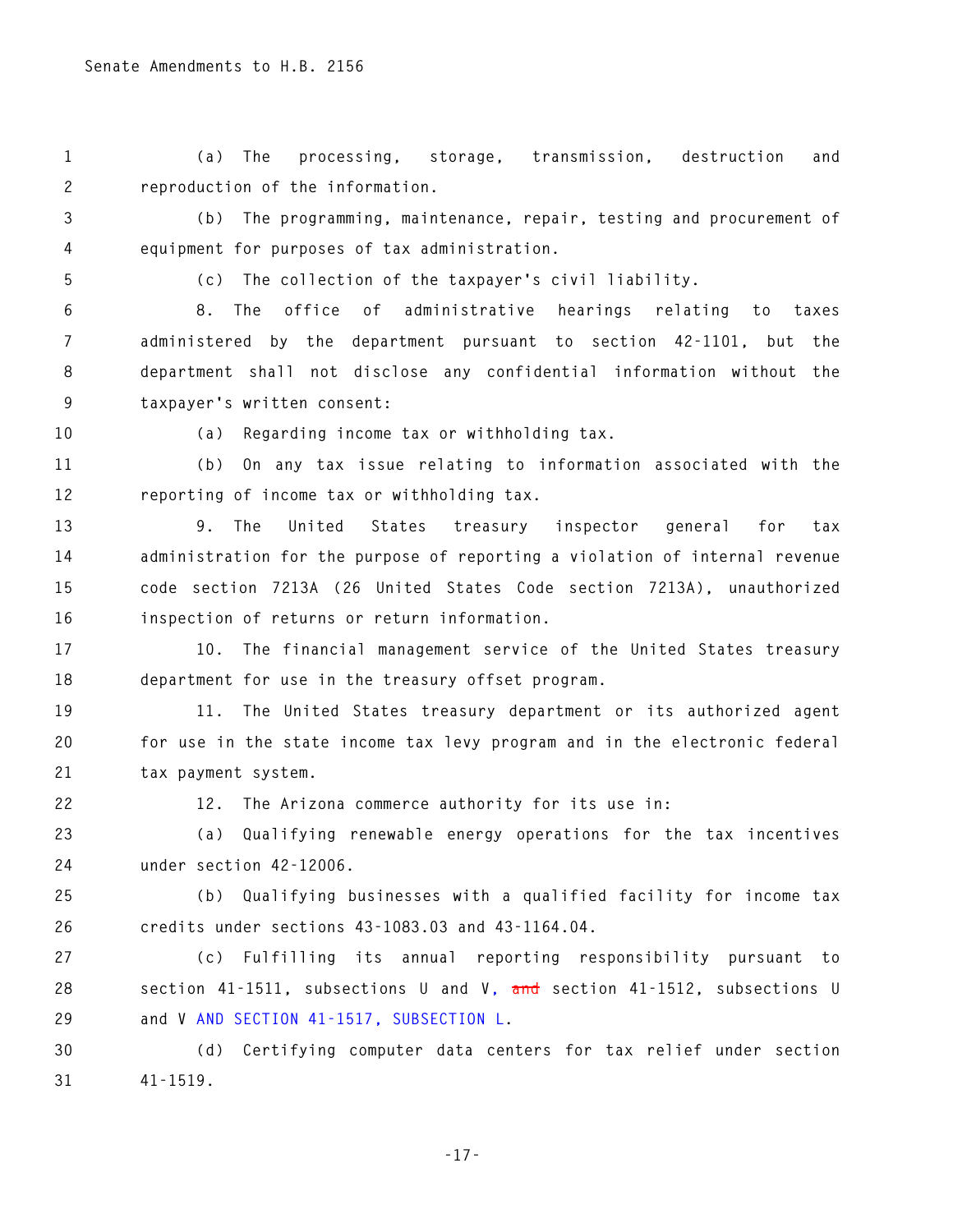**1 (e) CERTIFYING APPLICANTS FOR THE TAX CREDIT FOR MOTION PICTURE 2 PRODUCTION COSTS UNDER SECTIONS 43-1082 AND 43-1165.** 

**3 13. A prosecutor for purposes of section 32-1164, subsection C.** 

**4 14. The office of the state fire marshal for use in determining 5 compliance with and enforcing title 37, chapter 9, article 5.** 

**6 15. The department of transportation for its use in administering 7 taxes, surcharges and penalties prescribed by title 28.** 

**8 16. The Arizona health care cost containment system administration 9 for its use in administering nursing facility provider assessments.** 

**10 17. The department of administration risk management division and 11 the office of the attorney general if the information relates to a claim 12 against this state pursuant to section 12-821.01 involving the department 13 of revenue.** 

**14 18. Another state agency if the taxpayer authorizes the disclosure 15 of confidential information in writing, including an authorization that is 16 part of an application form or other document submitted to the agency.** 

**17 19. The department of economic security for its use in determining 18 whether an employer has paid all amounts due under the unemployment 19 insurance program pursuant to title 23, chapter 4.** 

**20 20. The department of health services for its use in determining the 21 following:** 

**22 (a) Whether a medical marijuana dispensary is in compliance with the 23 tax requirements of chapter 5 of this title for the purposes of section 24 36-2806, subsection A.** 

**25 (b) Whether a marijuana establishment, marijuana testing facility or 26 dual licensee licensed under title 36, chapter 28.2 is in compliance with 27 the tax obligations under this title or title 43.** 

**28 C. Confidential information may be disclosed in any state or federal 29 judicial or administrative proceeding pertaining to tax administration 30 pursuant to the following conditions:** 

**31 1. One or more of the following circumstances must apply:** 

**32 (a) The taxpayer is a party to the proceeding.** 

**-18-**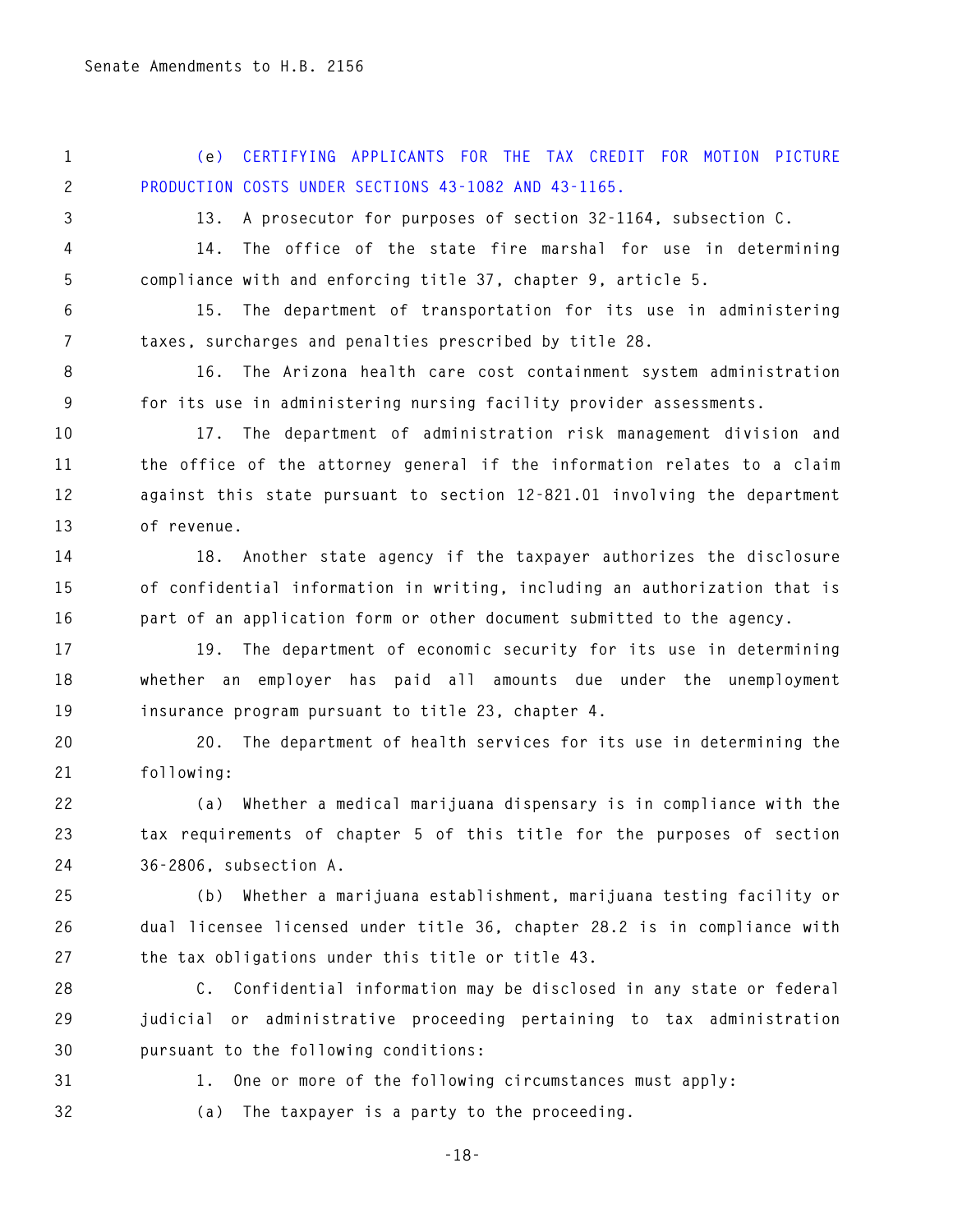**1 (b) The proceeding arose out of, or in connection with, determining 2 the taxpayer's civil or criminal liability, or the collection of the 3 taxpayer's civil liability, with respect to any tax imposed under this 4 title or title 43.** 

**5 (c) The treatment of an item reflected on the taxpayer's return is 6 directly related to the resolution of an issue in the proceeding.** 

**7 (d) Return information directly relates to a transactional 8 relationship between a person who is a party to the proceeding and the 9 taxpayer and directly affects the resolution of an issue in the proceeding.** 

**10 2. Confidential information may not be disclosed under this 11 subsection if the disclosure is prohibited by section 42-2002, subsection C 12 or D.** 

**13 D. Identity information may be disclosed for purposes of notifying 14 persons entitled to tax refunds if the department is unable to locate the 15 persons after reasonable effort.** 

**16 E. The department, on the request of any person, shall provide the 17 names and addresses of bingo licensees as defined in section 5-401, verify 18 whether or not a person has a privilege license and number, a tobacco 19 product distributor's license and number or a withholding license and 20 number or disclose the information to be posted on the department's website 21 or otherwise publicly accessible pursuant to section 42-1124, subsection F 22 and section 42-3401.** 

**23 F. A department employee, in connection with the official duties 24 relating to any audit, collection activity or civil or criminal 25 investigation, may disclose return information to the extent that 26 disclosure is necessary to obtain information that is not otherwise 27 reasonably available. These official duties include the correct 28 determination of and liability for tax, the amount to be collected or the 29 enforcement of other state tax revenue laws.** 

**30 G. Confidential information relating to transaction privilege tax, 31 use tax, severance tax, jet fuel excise and use tax and any other tax 32 collected by the department on behalf of any jurisdiction may be disclosed** 

**-19-**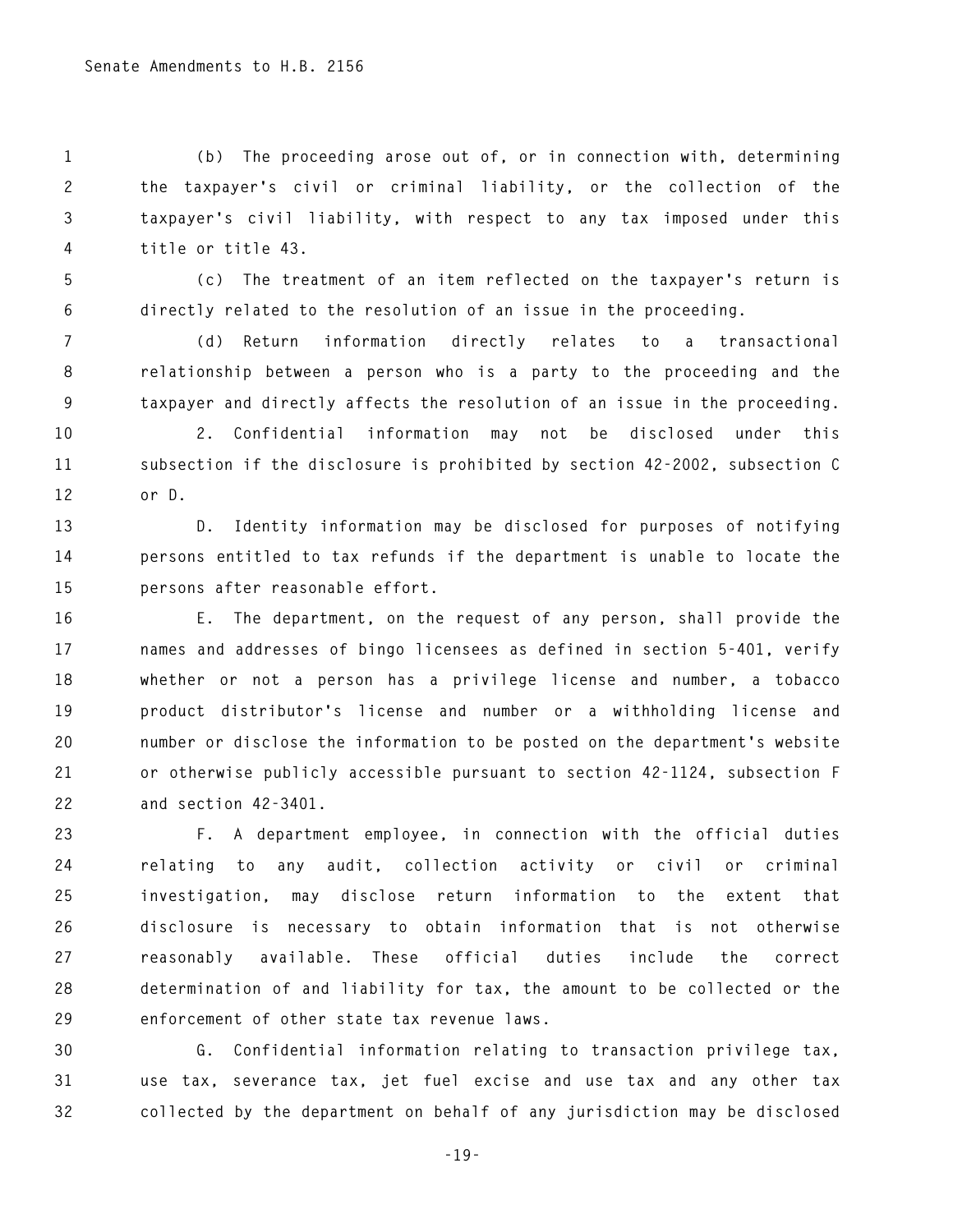**1 to any county, city or town tax official if the information relates to a 2 taxpayer who is or may be taxable by a county, city or town or who may be 3 subject to audit by the department pursuant to section 42-6002. Any 4 taxpayer information that is released by the department to the county, city 5 or town:** 

**6 1. May be used only for internal purposes, including audits. If 7 there is a legitimate business need relating to enforcing laws, regulations 8 and ordinances pursuant to section 9-500.39 or 11-269.17, a county, city or 9 town tax official may redisclose transaction privilege tax information 10 relating to a vacation rental or short-term rental property owner or online 11 lodging operator from the new license report and license update report, 12 subject to the following:** 

**13 (a) The information redisclosed is limited to the following:** 

**14 (i) The transaction privilege tax license number.** 

**15 (ii) The type of organization or ownership of the business.** 

**16 (iii) The legal business name and doing business as name, if 17 different from the legal name.** 

**18 (iv) The business mailing address, tax record physical location 19 address, telephone number, email address and fax number.** 

**20 (v) The date the business started in this state, the business 21 description and the North American industry classification system code.** 

**22 (vi) The name, address and telephone number for each owner, partner, 23 corporate officer, member, managing member or official of the employing 24 unit.** 

**25 (b) Redisclosure is limited to nonelected officials in other units 26 within the county, city or town. The information may not be redisclosed to 27 an elected official or the elected official's staff.** 

**28 (c) All redisclosures of confidential information made pursuant to 29 this paragraph are subject to paragraph 2 of this subsection.** 

**30 2. May not be disclosed to the public in any manner that does not 31 comply with confidentiality standards established by the department. The 32 county, city or town shall agree in writing with the department that any** 

**-20-**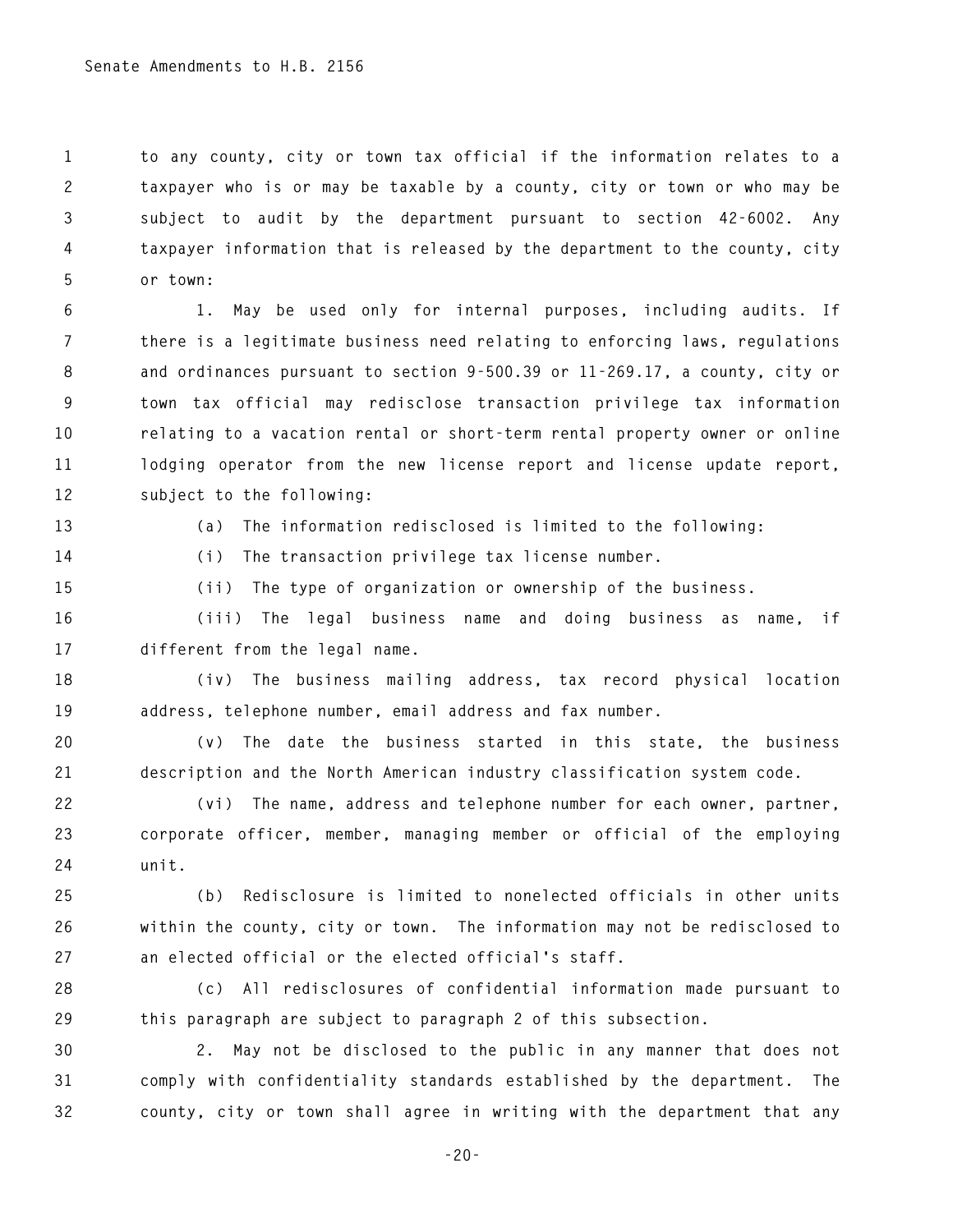**1 release of confidential information that violates the confidentiality 2 standards adopted by the department will result in the immediate suspension 3 of any rights of the county, city or town to receive taxpayer information 4 under this subsection.** 

**5 H. The department may disclose statistical information gathered from 6 confidential information if it does not disclose confidential information 7 attributable to any one taxpayer. The department may disclose statistical 8 information gathered from confidential information, even if it discloses 9 confidential information attributable to a taxpayer, to:** 

**10 1. The state treasurer in order to comply with the requirements of 11 section 42-5029, subsection A, paragraph 3.** 

**12 2. The joint legislative income tax credit review committee, the 13 joint legislative budget committee staff and the legislative staff in order 14 to comply with the requirements of section 43-221.** 

**15 I. The department may disclose the aggregate amounts of any tax 16 credit, tax deduction or tax exemption enacted after January 1, 1994. 17 Information subject to disclosure under this subsection shall not be 18 disclosed if a taxpayer demonstrates to the department that such 19 information would give an unfair advantage to competitors.** 

**20 J. Except as provided in section 42-2002, subsection C, confidential 21 information, described in section 42-2001, paragraph 1, subdivision (a), 22 item (ii), may be disclosed to law enforcement agencies for law enforcement 23 purposes.** 

**24 K. The department may provide transaction privilege tax license 25 information to property tax officials in a county for the purpose of 26 identification and verification of the tax status of commercial property.** 

**27 L. The department may provide transaction privilege tax, luxury tax, 28 use tax, property tax and severance tax information to the 29 ombudsman-citizens aide pursuant to title 41, chapter 8, article 5.** 

**30 M. Except as provided in section 42-2002, subsection D, a court may 31 order the department to disclose confidential information pertaining to a 32 party to an action. An order shall be made only on a showing of good cause** 

**-21-**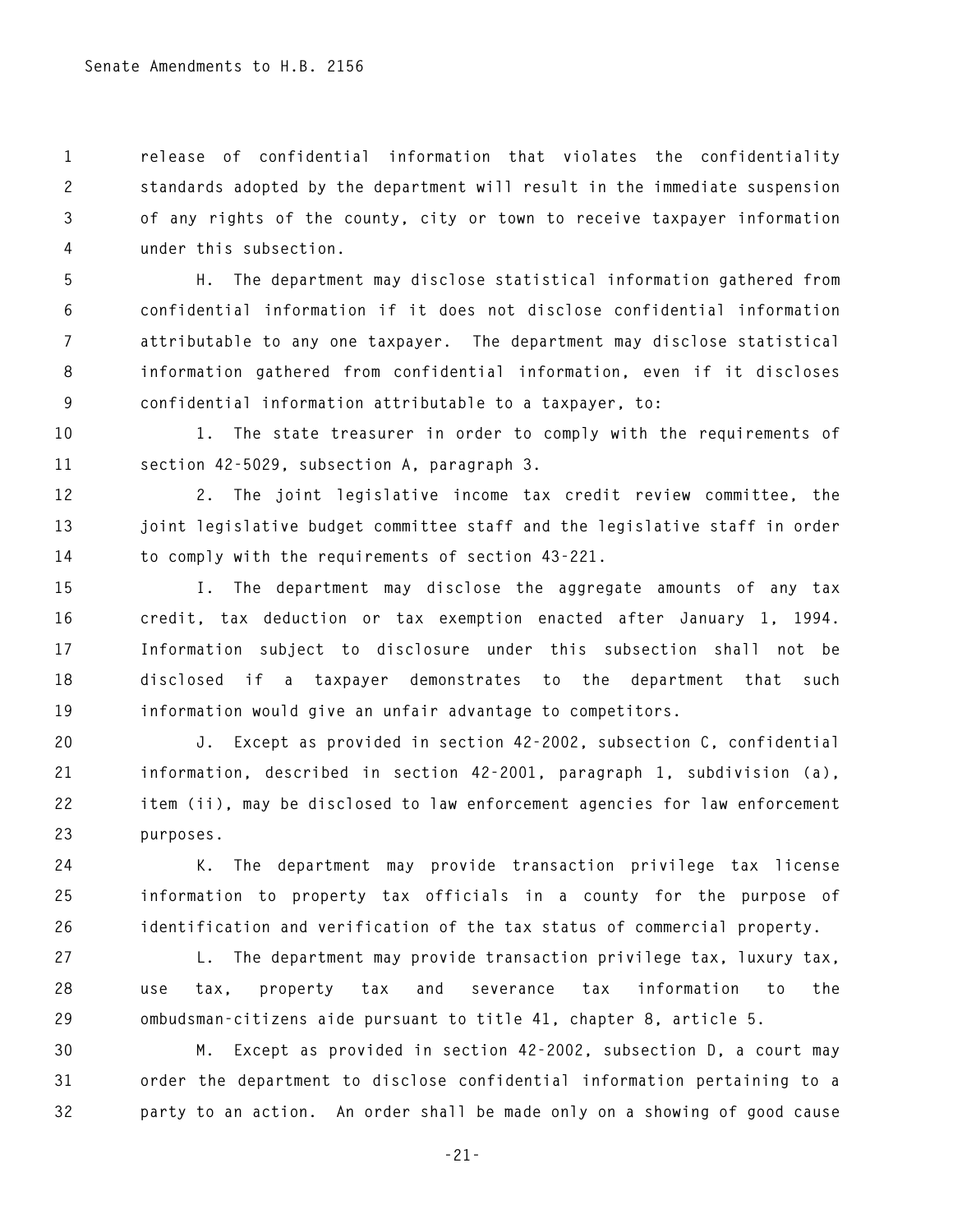**1 and that the party seeking the information has made demand on the taxpayer 2 for the information.** 

**3 N. This section does not prohibit the disclosure by the department 4 of any information or documents submitted to the department by a bingo 5 licensee. Before disclosing the information, the department shall obtain 6 the name and address of the person requesting the information.** 

**7 O. If the department is required or permitted ALLOWED to disclose 8 confidential information, it may charge the person or agency requesting the 9 information for the reasonable cost of its services.** 

**10 P. Except as provided in section 42-2002, subsection D, the 11 department of revenue shall release confidential information as requested 12 by the department of economic security pursuant to section 42-1122 or 13 46-291. Information disclosed under this subsection is limited to the same 14 type of information that the United States internal revenue service is 15 authorized to disclose under section 6103(l)(6) of the internal revenue 16 code.** 

**17 Q. Except as provided in section 42-2002, subsection D, the 18 department shall release confidential information as requested by the 19 courts and clerks of the court pursuant to section 42-1122.** 

**20 R. To comply with the requirements of section 42-5031, the 21 department may disclose to the state treasurer, to the county stadium 22 district board of directors and to any city or town tax official that is 23 part of the county stadium district confidential information attributable 24 to a taxpayer's business activity conducted in the county stadium district.** 

**25 S. The department shall release to the attorney general confidential 26 information as requested by the attorney general for purposes of 27 determining compliance with or enforcing any of the following:** 

**28 1. Any public health control law relating to tobacco sales as 29 provided under title 36, chapter 6, article 14.** 

**30 2. Any law relating to reduced cigarette ignition propensity 31 standards as provided under title 37, chapter 9, article 5.** 

**-22-**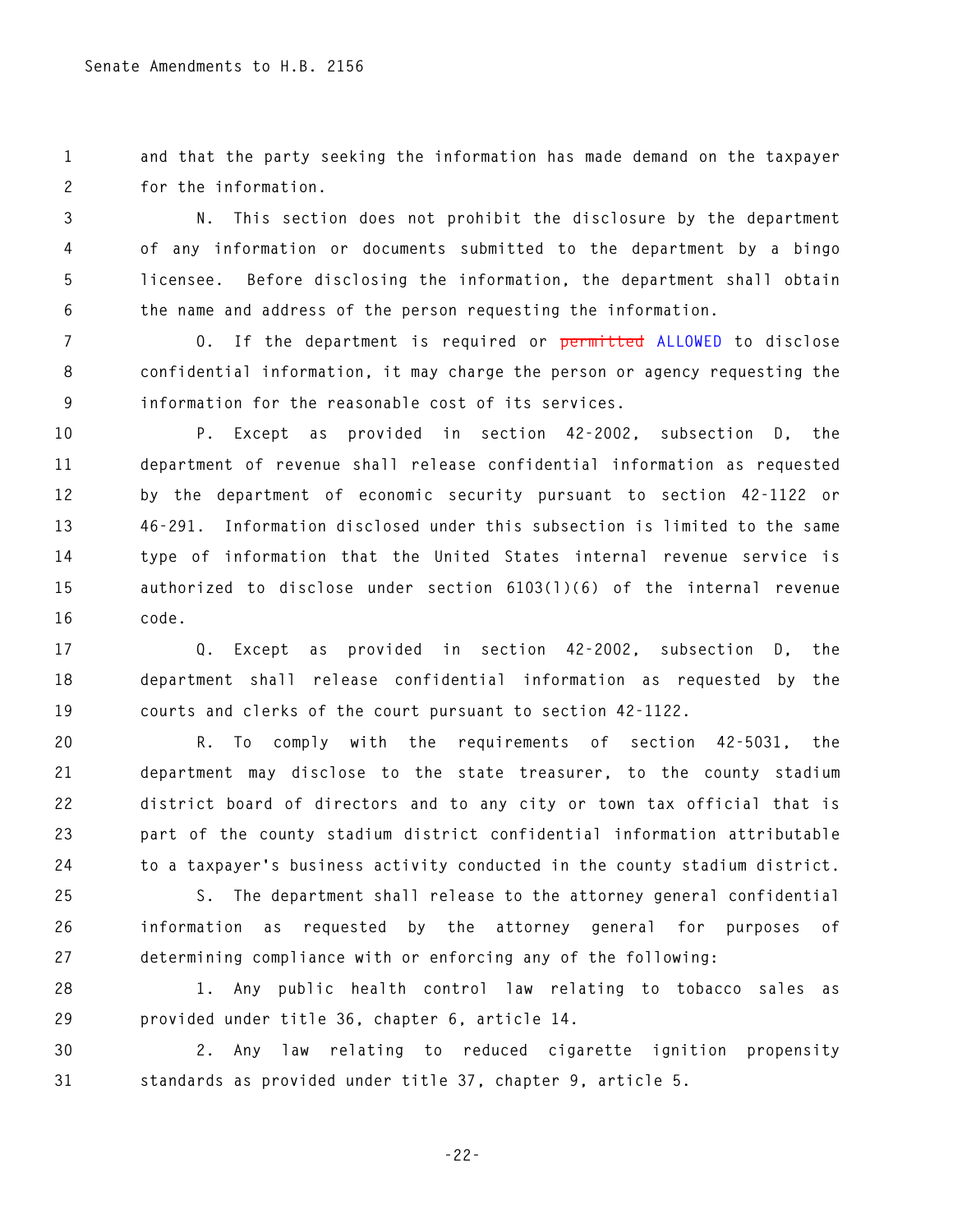**1 3. Sections 44-7101 and 44-7111, the master settlement agreement 2 referred to in those sections and all agreements regarding disputes under 3 the master settlement agreement.** 

**4 T. For proceedings before the department, the office of 5 administrative hearings, the state board of tax appeals or any state or 6 federal court involving penalties that were assessed against a return 7 preparer, an electronic return preparer or a payroll service company 8 pursuant to section 42-1103.02, 42-1125.01 or 43-419, confidential 9 information may be disclosed only before the judge or administrative law 10 judge adjudicating the proceeding, the parties to the proceeding and the 11 parties' representatives in the proceeding prior to its introduction into 12 evidence in the proceeding. The confidential information may be introduced 13 as evidence in the proceeding only if the taxpayer's name, the names of any 14 dependents listed on the return, all social security numbers, the 15 taxpayer's address, the taxpayer's signature and any attachments containing 16 any of the foregoing information are redacted and if either:** 

**17 1. The treatment of an item reflected on such a return is or may be 18 related to the resolution of an issue in the proceeding.** 

**19 2. Such a return or the return information relates or may relate to 20 a transactional relationship between a person who is a party to the 21 proceeding and the taxpayer that directly affects the resolution of an 22 issue in the proceeding.** 

**23 3. The method of payment of the taxpayer's withholding tax liability 24 or the method of filing the taxpayer's withholding tax return is an issue 25 for the period.** 

**26 U. The department and attorney general may share the information 27 specified in subsection S of this section with any of the following:** 

**28 1. Federal, state or local agencies located in this state for the 29 purposes of enforcement of the statutes or agreements specified in 30 subsection S of this section or for the purposes of enforcement of 31 corresponding laws of other states.** 

**-23-**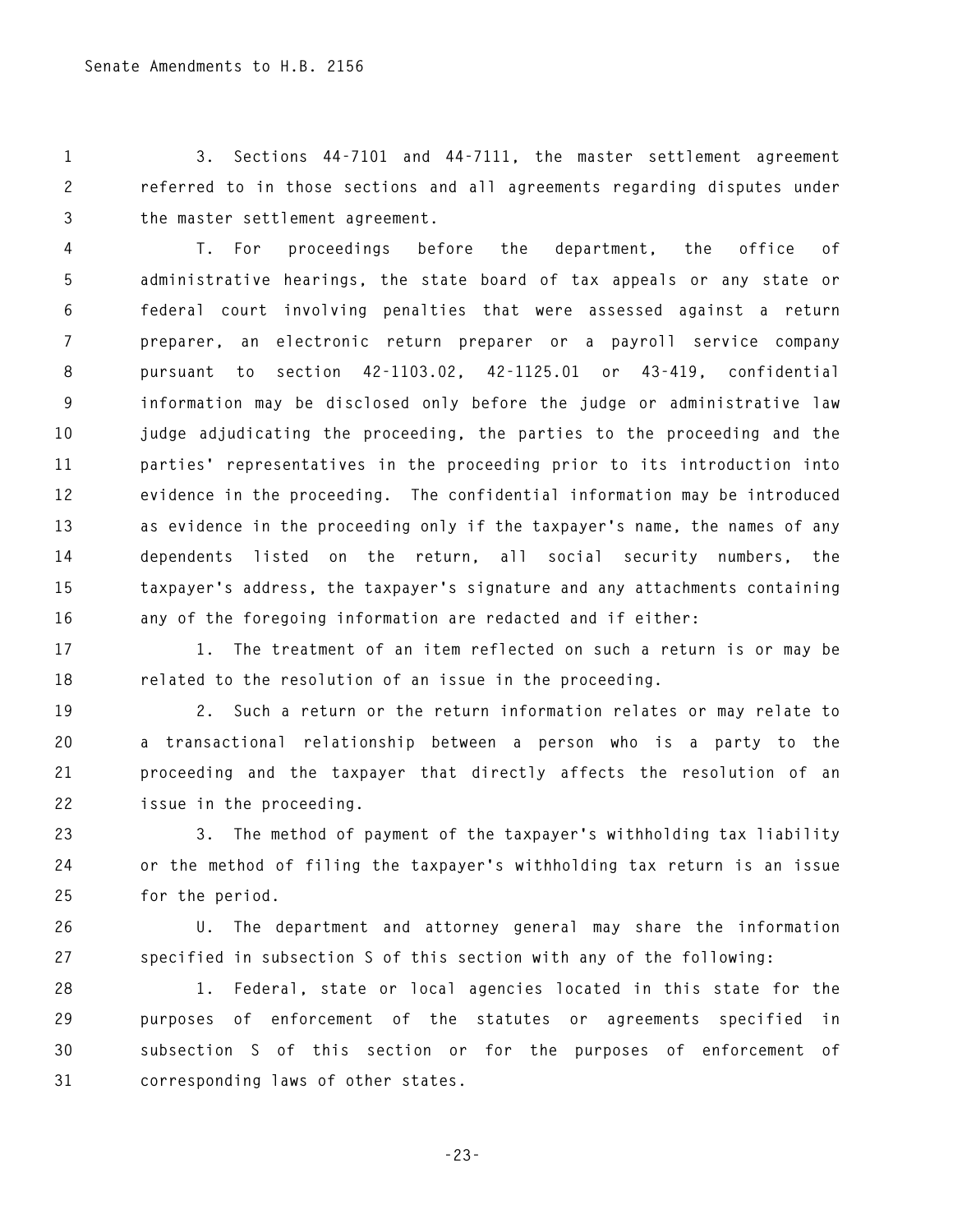**1 2. Indian tribes located in this state for the purposes of 2 enforcement of the statutes or agreements specified in subsection S of this 3 section.** 

**4 3. A court, arbitrator, data clearinghouse or similar entity for the 5 purpose of assessing compliance with or making calculations required by the 6 master settlement agreement or agreements regarding disputes under the 7 master settlement agreement, and with counsel for the parties or expert 8 witnesses in any such proceeding, if the information otherwise remains 9 confidential.** 

**10 V. The department may provide the name and address of qualifying 11 hospitals and qualifying health care organizations, as defined in section 12 42-5001, to a business that is classified and reporting transaction 13 privilege tax under the utilities classification.** 

**14 W. The department may disclose to an official of any city, town or 15 county in a current agreement or considering a prospective agreement with 16 the department as described in section 42-5032.02, subsection G any 17 information relating to amounts that are subject to distribution and that 18 are required by section 42-5032.02. Information disclosed by the 19 department under this subsection:** 

**20 1. May only be used ONLY by the city, town or county for internal 21 purposes.** 

**22 2. May not be disclosed to the public in any manner that does not 23 comply with confidentiality standards established by the department. The 24 city, town or county must agree with the department in writing that any 25 release of confidential information that violates the confidentiality 26 standards will result in the immediate suspension of any rights of the 27 city, town or county to receive information under this subsection.** 

**28 X. Notwithstanding any other provision of this section, the 29 department may not disclose information provided by an online lodging 30 marketplace, as defined in section 42-5076, without the written consent of 31 the online lodging marketplace, and the information may be disclosed only 32 pursuant to subsection A, paragraphs 1 through 6, 8 and 10, subsection B,** 

**-24-**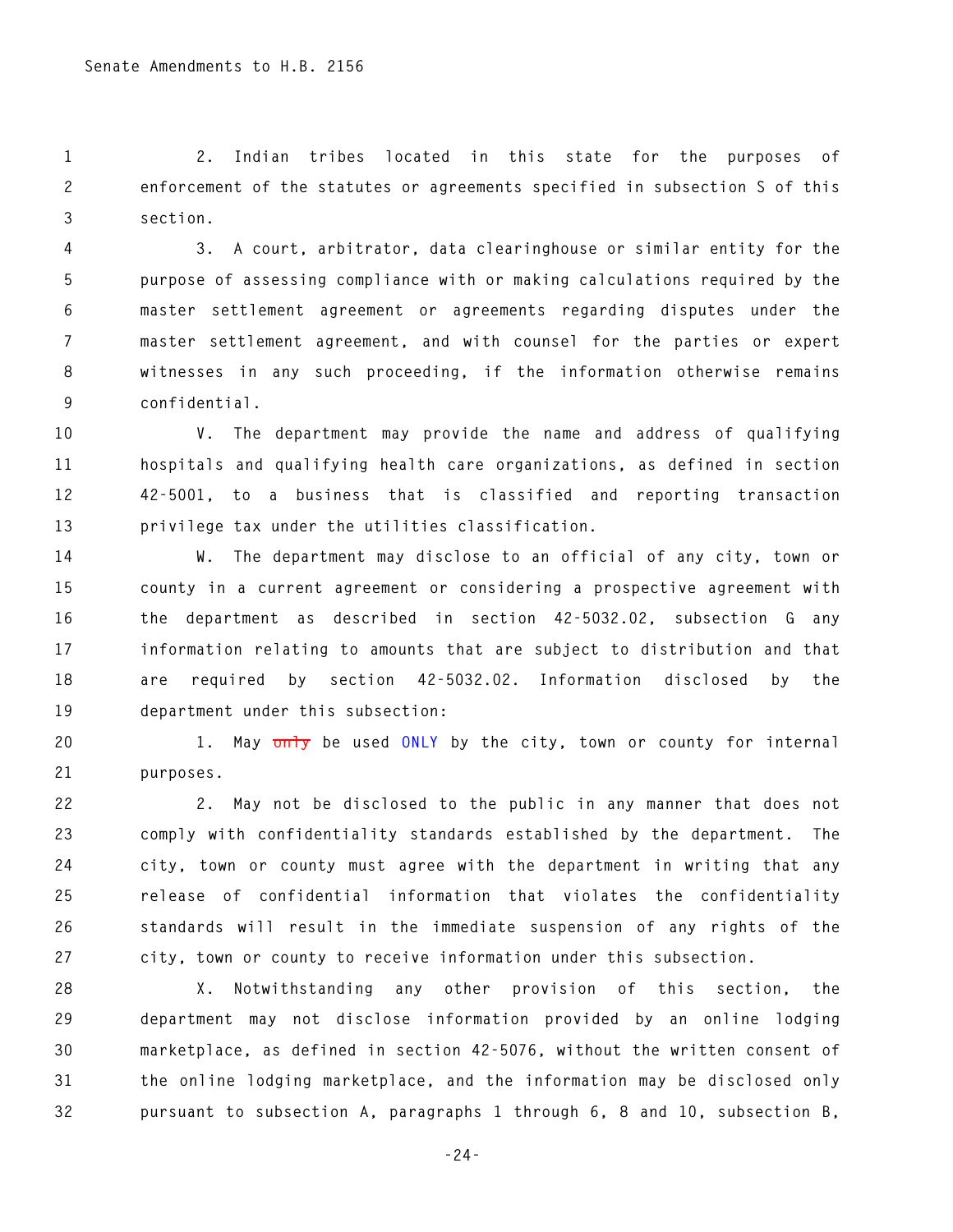**1 paragraphs 1, 2, 7 and 8 and subsections C, D and G of this section. Such 2 information: 3 1. Is not subject to disclosure pursuant to title 39, relating to 4 public records. 5 2. May not be disclosed to any agency of this state or of any 6 county, city, town or other political subdivision of this state. 7 Sec. 5. Section 43-222, Arizona Revised Statutes, is amended to 8 read: 9 43-222. Income tax credit review schedule 10 The joint legislative income tax credit review committee shall review 11 the following income tax credits: 12 1. For years ending in 0 and 5, sections 43-1079.01, 43-1088, 13 43-1089.04, 43-1167.01 and 43-1175. 14 2. For years ending in 1 and 6, sections 43-1072.02, 43-1074.02, 15 43-1075, 43-1076.01, 43-1077, 43-1078, 43-1083, 43-1083.02, 43-1162, 16 43-1164.03 and 43-1183. 17 3. For years ending in 2 and 7, sections 43-1073, 43-1082, 43-1085, 18 43-1086, 43-1089, 43-1089.01, 43-1089.02, 43-1089.03, 43-1164, 43-1165, 19 43-1169 and 43-1181. 20 4. For years ending in 3 and 8, sections 43-1074.01, 43-1081, 21 43-1168, 43-1170 and 43-1178. 22 5. For years ending in 4 and 9, sections 43-1073.01, 43-1076, 23 43-1081.01, 43-1083.03, 43-1084, 43-1164.04, 43-1164.05 and 43-1184. 24 Sec. 6. Section 43-1021, Arizona Revised Statutes, is amended to 25 read: 26 43-1021. Addition to Arizona gross income 27 In computing Arizona adjusted gross income, the following amounts 28 shall be added to Arizona gross income: 29 1. A beneficiary's share of the fiduciary adjustment to the extent 30 that the amount determined by section 43-1333 increases the beneficiary's 31 Arizona gross income.**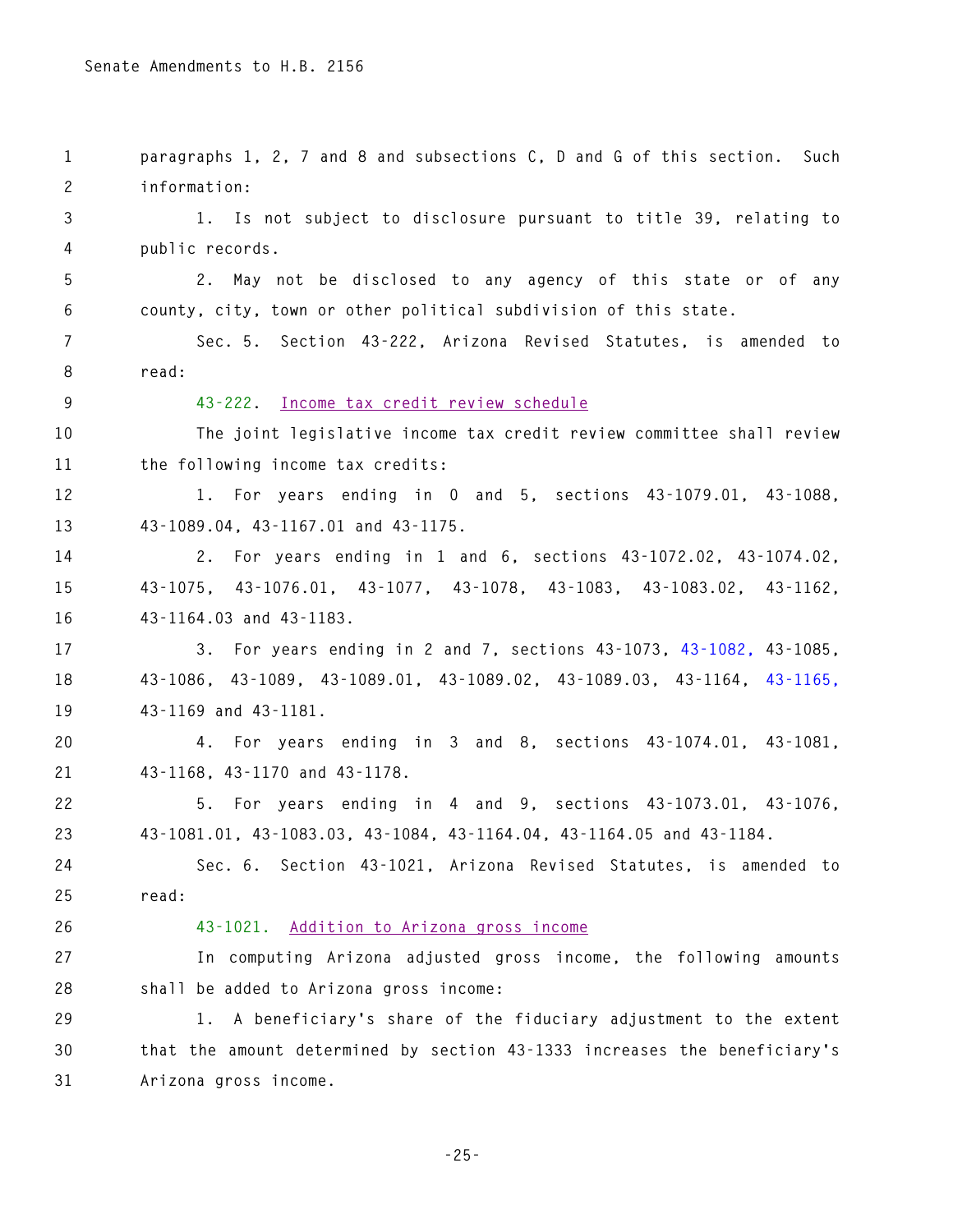**1 2. An amount equal to the ordinary income portion of a lump sum 2 distribution that was excluded from federal adjusted gross income pursuant 3 to the special rule for individuals who attained fifty years of age before 4 January 1, 1986 under Public Law 99-514, section 1122(h)(3).** 

**5 3. The amount of interest income received on obligations of any 6 state, territory or possession of the United States, or any political 7 subdivision thereof, located outside the OF THIS state of Arizona, reduced, 8 for taxable years beginning from and after December 31, 1996, by the amount 9 of any interest on indebtedness and other related expenses that were 10 incurred or continued to purchase or carry those obligations and that are 11 not otherwise deducted or subtracted in arriving at Arizona gross income.** 

**12 4. The excess of a partner's share of partnership taxable income 13 required to be included under chapter 14, article 2 of this title over the 14 income required to be reported under section 702(a)(8) of the internal 15 revenue code.** 

**16 5. The excess of a partner's share of partnership losses determined 17 pursuant to section 702(a)(8) of the internal revenue code over the losses 18 allowable under chapter 14, article 2 of this title.** 

**19 6. Any amount of agricultural water conservation expenses that were 20 deducted pursuant to the internal revenue code for which a credit is 21 claimed under section 43-1084.** 

**22 7. The amount by which the depreciation or amortization computed 23 under the internal revenue code with respect to property for which a credit 24 was taken under either section 43-1081 or 43-1081.01 exceeds the amount of 25 depreciation or amortization computed pursuant to the internal revenue code 26 on the Arizona adjusted basis of the property.** 

**27 8. The amount by which the adjusted basis computed under the 28 internal revenue code with respect to property for which a credit was 29 claimed under section 43-1074.02, 43-1081 or 43-1081.01 and that is sold or 30 otherwise disposed of during the taxable year exceeds the adjusted basis of 31 the property computed under section 43-1074.02, 43-1081 or 43-1081.01, as 32 applicable.**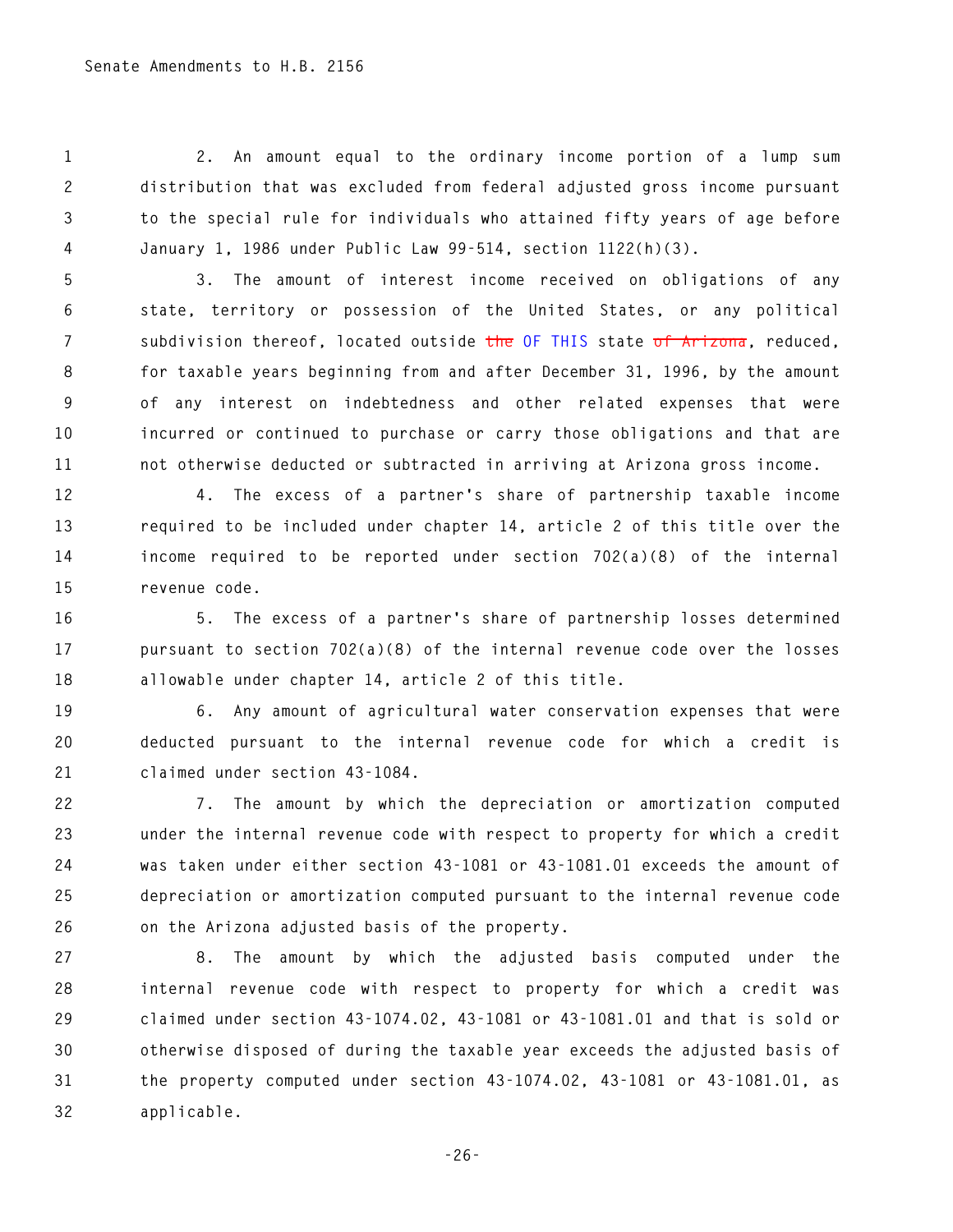**1 9. The deduction referred to in section 1341(a)(4) of the internal 2 revenue code for restoration of a substantial amount held under a claim of 3 right.** 

**4 10. The amount by which a net operating loss carryover or capital 5 loss carryover allowable pursuant to section 1341(b)(5) of the internal 6 revenue code exceeds the net operating loss carryover or capital loss 7 carryover allowable pursuant to section 43-1029, subsection F.** 

**8 11. The amount of any depreciation allowance allowed pursuant to 9 section 167(a) of the internal revenue code to the extent not previously 10 added.** 

**11 12. The amount of a nonqualified withdrawal, as defined in section 12 15-1871, from a college savings plan established pursuant to section 529 of 13 the internal revenue code that is made to a distributee to the extent the 14 amount is not included in computing federal adjusted gross income, except 15 that the amount added under this paragraph shall not exceed the difference 16 between the amount subtracted under section 43-1022 in prior taxable years 17 and the amount added under this section in any prior taxable years.** 

**18 13. If a subtraction is or has been taken by the taxpayer under 19 section 43-1024, in the current or a prior taxable year for the full amount 20 of eligible access expenditures paid or incurred to comply with the 21 requirements of the Americans with disabilities act of 1990 (P.L. 101-336) 22 or title 41, chapter 9, article 8, any amount of eligible access 23 expenditures that is recognized under the internal revenue code, including 24 any amount that is amortized according to federal amortization schedules, 25 and that is included in computing taxable income for the current taxable 26 year.** 

**27 14. For taxable years beginning from and after December 31, 2017, 28 the amount of any net capital loss included in Arizona gross income for the 29 taxable year that is derived from the exchange of one kind of legal tender 30 for another kind of legal tender. For the purposes of this paragraph:** 

**-27-**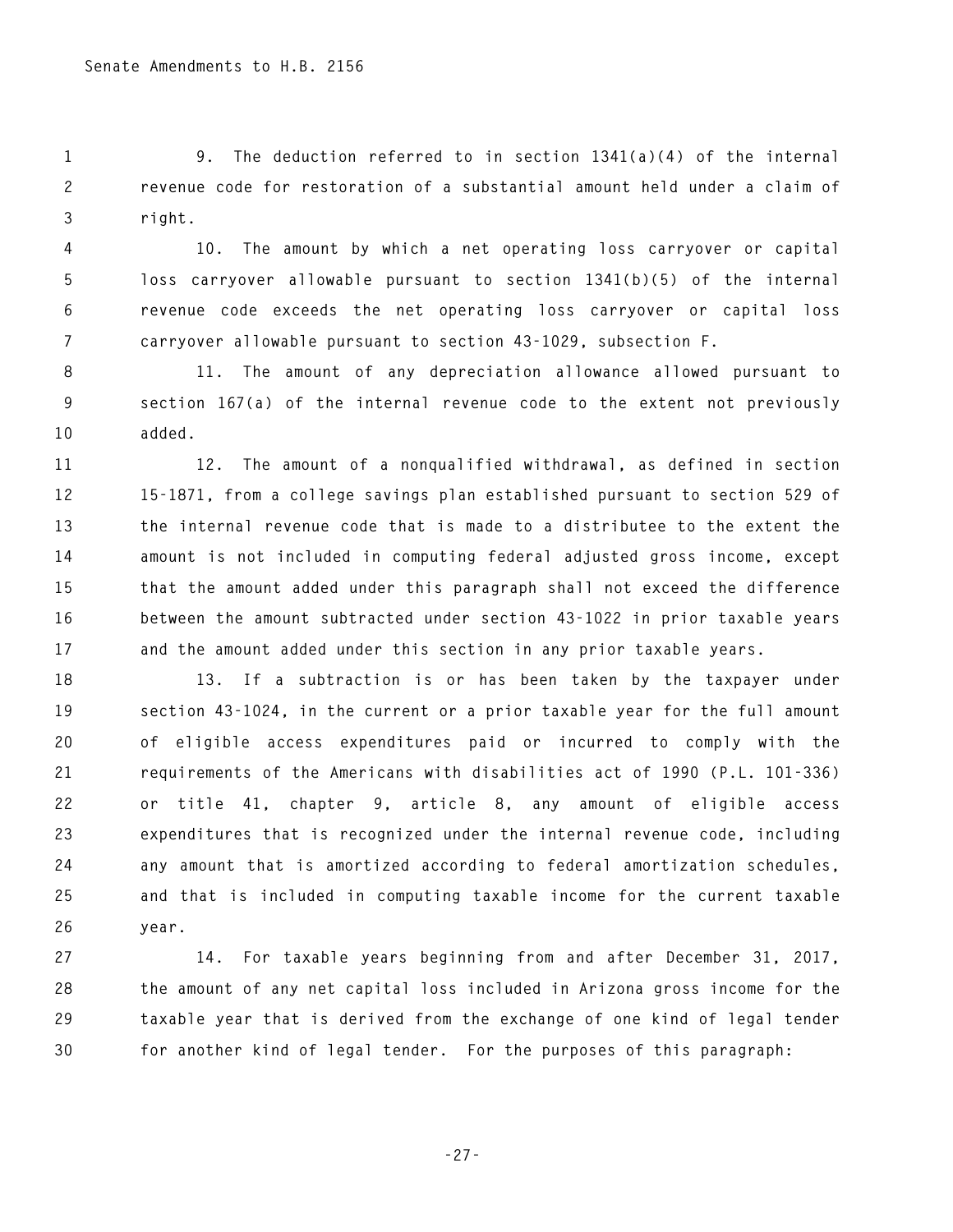**1 (a) "Legal tender" means a medium of exchange, including specie, 2 that is authorized by the United States Constitution or Congress to pay 3 debts, public charges, taxes and dues.** 

**4 (b) "Specie" means coins having precious metal content.** 

**5 15. For taxable years beginning from and after December 31, 2021, 6 the amount deducted by the partnership or S corporation pursuant to the 7 internal revenue code for the amount paid to this state under section 8 43-1014 and for taxes that the department determines are substantially 9 similar to the tax imposed under section 43-1014. This amount shall be 10 reflected in the partner's or shareholder's Arizona gross income and the** 

**11 partnership's or S corporation's Arizona taxable income.** 

**12 16. THE AMOUNT OF ANY MOTION PICTURE PRODUCTION COSTS THAT WAS 13 DEDUCTED PURSUANT TO THE INTERNAL REVENUE CODE FOR WHICH A TAX CREDIT IS 14 CLAIMED UNDER SECTION 43-1082.** 

**15 Sec. 7. Title 43, chapter 10, article 5, Arizona Revised Statutes, 16 is amended by adding section 43-1082, to read:** 

**17 43-1082. Credit for motion picture production costs; 18 qualifications; data maintenance; rules; definitions** 

**19 A. FOR TAXABLE YEARS BEGINNING FROM AND AFTER DECEMBER 31, 2022, A 20 TAX CREDIT IS ALLOWED AGAINST PRODUCTION COSTS PAID BY A MOTION PICTURE 21 PRODUCTION COMPANY IN THIS STATE THAT ARE SUBJECT TO TAXATION BY THIS STATE 22 AND THAT ARE DIRECTLY ATTRIBUTABLE TO A MOTION PICTURE PRODUCTION. THE 23 AMOUNT OF THE CREDIT SHALL BE DETERMINED AS FOLLOWS:** 

**24 1. AN AMOUNT EQUAL TO A PERCENTAGE OF THE TOTAL AMOUNT OF THE 25 QUALIFIED PRODUCTION COSTS AS APPROVED BY THE ARIZONA COMMERCE AUTHORITY 26 PURSUANT TO SECTION 41-1517 AS FOLLOWS:** 

**27 (a) FOR A MOTION PICTURE PRODUCTION COMPANY THAT SPENDS UP TO 28 \$10,000,000, FIFTEEN PERCENT.** 

**29 (b) FOR A MOTION PICTURE PRODUCTION COMPANY THAT SPENDS MORE THAN 30 \$10,000,000 BUT LESS THAN \$35,000,000, SEVENTEEN AND ONE-HALF PERCENT.** 

**31 (c) FOR A MOTION PICTURE PRODUCTION COMPANY THAT SPENDS MORE THAN 32 \$35,000,000, TWENTY PERCENT.**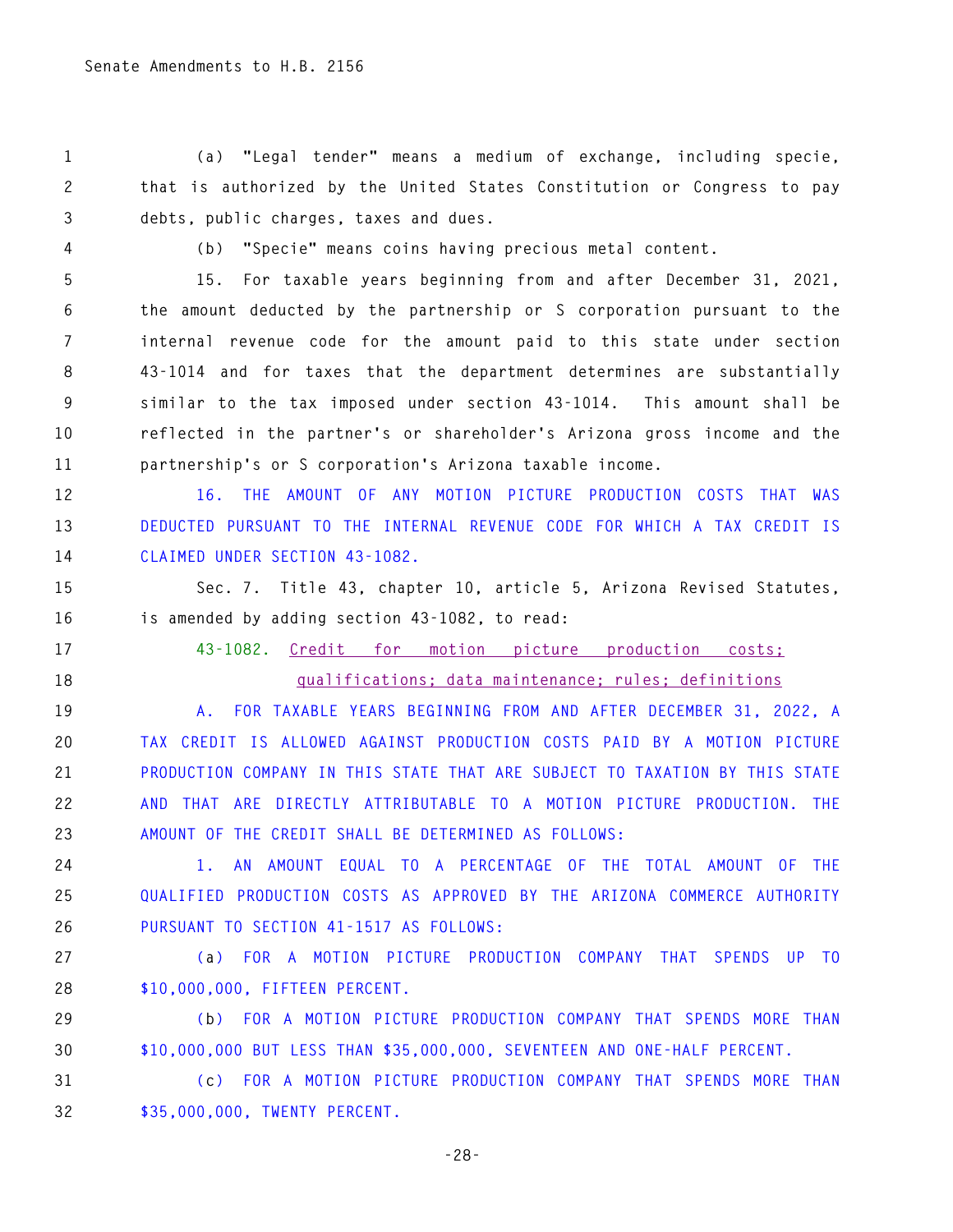**1 2. AN ADDITIONAL TWO AND ONE-HALF PERCENT OF THE MOTION PICTURE 2 PRODUCTION COMPANY'S PRODUCTION LABOR COSTS RELATED TO POSITIONS HELD BY 3 RESIDENTS OF THIS STATE AS APPROVED BY THE ARIZONA COMMERCE AUTHORITY 4 PURSUANT TO SECTION 41-1517.** 

**5 3. IF THE MOTION PICTURE PRODUCTION COMPANY EITHER:** 

**6 (a) USES A QUALIFIED PRODUCTION FACILITY IN THIS STATE TO PRODUCE 7 THE MOTION PICTURE PRODUCTION, AN ADDITIONAL TWO AND ONE-HALF PERCENT OF 8 THE TOTAL AMOUNT OF QUALIFIED PRODUCTION COSTS AS APPROVED BY THE ARIZONA 9 COMMERCE AUTHORITY PURSUANT TO SECTION 41-1517.** 

**10 (b) FILMS PRIMARILY AT A PRACTICAL LOCATION, PRODUCES AND FILMS THE 11 MOTION PICTURE PRODUCTION PRIMARILY IN THIS STATE AND PERFORMS ALL 12 PREPRODUCTION, POSTPRODUCTION AND EDITING AT A QUALIFIED PRODUCTION 13 FACILITY IN THIS STATE, AN ADDITIONAL TWO AND ONE-HALF PERCENT OF THE TOTAL 14 QUALIFIED PRODUCTION COSTS AS APPROVED BY THE ARIZONA COMMERCE AUTHORITY 15 PURSUANT TO SECTION 41-1517.** 

**16 4. AN ADDITIONAL TWO AND ONE-HALF PERCENT OF THE TOTAL AMOUNT OF 17 QUALIFIED PRODUCTION COSTS AS APPROVED BY THE ARIZONA COMMERCE AUTHORITY 18 PURSUANT TO SECTION 41-1517 IF THE MOTION PICTURE PRODUCTION IS PRODUCED 19 AND FILMED IN ASSOCIATION WITH A LONG-TERM TENANT OF A QUALIFIED PRODUCTION 20 FACILITY.** 

**21 B. TAX CREDITS UNDER THIS SECTION MAY NOT EXCEED THE AMOUNT PROVIDED 22 IN THE POSTAPPROVAL ISSUED BY THE ARIZONA COMMERCE AUTHORITY PURSUANT TO 23 SECTION 41-1517, SUBSECTION H. THE TAXPAYER MUST INCLUDE A COPY OF THE 24 POSTAPPROVAL WITH THE TAXPAYER'S INCOME TAX RETURN FOR THE TAXABLE YEAR IN 25 WHICH THE ARIZONA COMMERCE AUTHORITY ISSUED THE POSTAPPROVAL.** 

**26 C. THE DEPARTMENT MAY NOT ALLOW A TAX CREDIT UNDER THIS SECTION TO A 27 TAXPAYER WHO HAS A DELINQUENT TAX BALANCE OWED TO THE DEPARTMENT UNDER THIS 28 TITLE.** 

**29 D. TO QUALIFY FOR A TAX CREDIT UNDER THIS SECTION, THE MOTION 30 PICTURE PRODUCTION COMPANY MUST:** 

**31 1. DO EITHER OF THE FOLLOWING:** 

**-29-**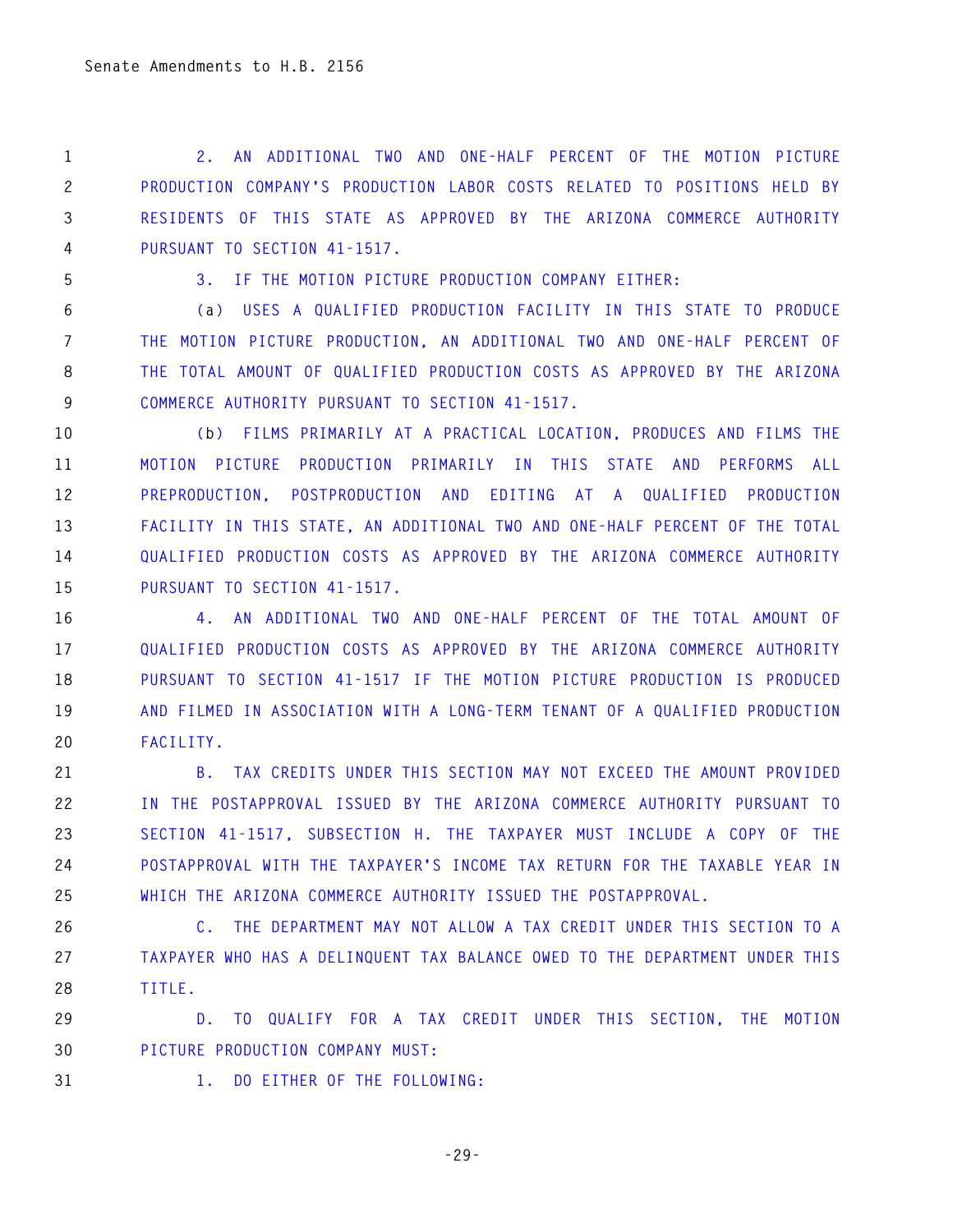**1 (a) USE A QUALIFIED PRODUCTION FACILITY IN THIS STATE TO PRODUCE THE 2 MOTION PICTURE PRODUCTION.** 

**3 (b) IF THE MOTION PICTURE PRODUCTION IS FILMED PRIMARILY AT A 4 PRACTICAL LOCATION, PRODUCE AND FILM THE MOTION PICTURE PRODUCTION 5 PRIMARILY IN THIS STATE AND PERFORM ALL PREPRODUCTION, POSTPRODUCTION AND 6 EDITING AT AN INDUSTRY STANDARD FACILITY, IF SUCH A FACILITY FOR THOSE 7 FUNCTIONS IS AVAILABLE.** 

**8 2. MAINTAIN THE MOTION PICTURE PRODUCTION COMPANY'S PRODUCTION LABOR 9 POSITIONS IN THIS STATE.** 

**10 3. INCLUDE IN THE CREDITS FOR EACH MOTION PICTURE PRODUCTION AN 11 ACKNOWLEDGMENT THAT THE PRODUCTION WAS FILMED IN ARIZONA.** 

**12 4. RECEIVE PREAPPROVAL AND POSTAPPROVAL FROM THE ARIZONA COMMERCE 13 AUTHORITY PURSUANT TO SECTION 41-1517.** 

**14 5. CLAIM THE TAX CREDIT BY USING THE FORM PRESCRIBED BY THE 15 DEPARTMENT AND INCLUDE THE FORM WITH THE MOTION PICTURE PRODUCTION 16 COMPANY'S INCOME TAX RETURN FOR THE TAXABLE YEAR IN WHICH THE ARIZONA 17 COMMERCE AUTHORITY ISSUED THE POSTAPPROVAL.** 

**18 E. CO-OWNERS OF A MOTION PICTURE PRODUCTION COMPANY, INCLUDING 19 PARTNERS IN A PARTNERSHIP, MEMBERS OF A LIMITED LIABILITY COMPANY AND 20 SHAREHOLDERS OF AN S CORPORATION, AS DEFINED IN SECTION 1361 OF THE 21 INTERNAL REVENUE CODE, MAY EACH CLAIM THE PRO RATA SHARE OF THE TAX CREDIT 22 ALLOWED UNDER THIS SECTION BASED ON OWNERSHIP INTERESTS. THE TOTAL OF THE 23 TAX CREDITS ALLOWED ALL SUCH OWNERS MAY NOT EXCEED THE AMOUNT THAT WOULD 24 HAVE BEEN ALLOWED A SOLE OWNER.** 

**25 F. IF THE ALLOWABLE TAX CREDIT FOR A TAXABLE YEAR EXCEEDS THE INCOME 26 TAXES OTHERWISE DUE ON THE CLAIMANT'S INCOME, OR IF THERE ARE NO STATE 27 INCOME TAXES DUE ON THE CLAIMANT'S INCOME, THE AMOUNT OF THE CLAIM NOT USED 28 AS AN OFFSET AGAINST INCOME TAXES SHALL BE PAID TO THE TAXPAYER IN THE SAME 29 MANNER AS A REFUND UNDER SECTION 42-1118. REFUNDS MADE PURSUANT TO THIS 30 SUBSECTION ARE SUBJECT TO SETOFF UNDER SECTION 42-1122. IF THE DEPARTMENT 31 DETERMINES THAT A REFUND IS INCORRECT OR INVALID, THE EXCESS REFUND MAY BE 32 TREATED AS A TAX DEFICIENCY PURSUANT TO SECTION 42-1108.** 

**-30-**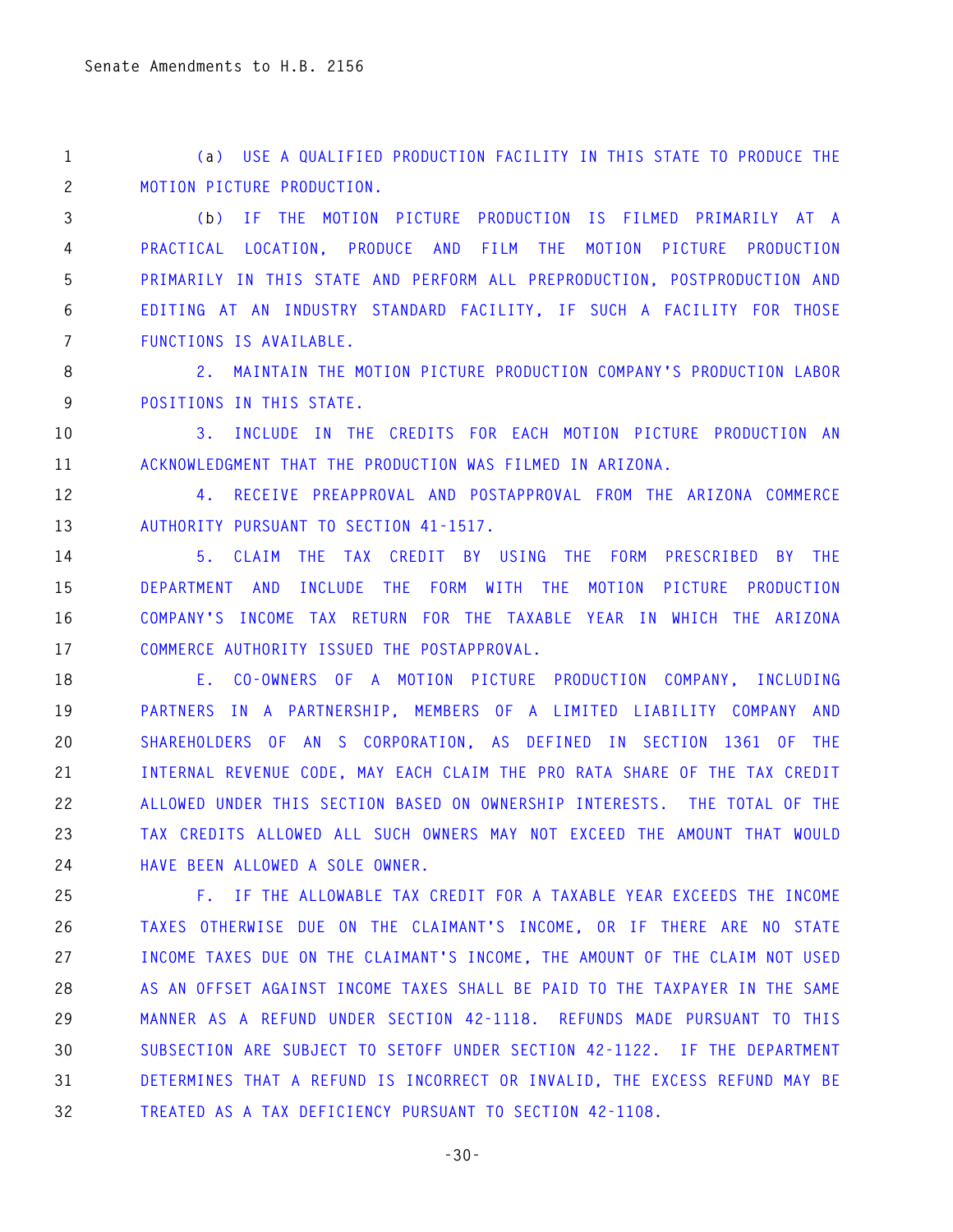**1 G. THE DEPARTMENT SHALL MAINTAIN ANNUAL DATA ON THE TOTAL AMOUNT OF 2 MONIES CREDITED PURSUANT TO THIS SECTION AND SHALL PROVIDE THE DATA TO THE 3 ARIZONA COMMERCE AUTHORITY ON REQUEST.** 

**4 H. THE DEPARTMENT SHALL ADOPT FEES AND RULES AND PUBLISH AND 5 PRESCRIBE FORMS AND PROCEDURES AS NECESSARY TO ADMINISTER THIS SECTION AND 6 PROVIDE ADMINISTRATIVE SUPPORT SERVICES.** 

**7 I. THE TAX CREDIT ALLOWED BY THIS SECTION IS IN LIEU OF ANY 8 ALLOWANCE FOR STATE TAX PURPOSES OF A DEDUCTION OF THOSE EXPENSES ALLOWED 9 BY THE INTERNAL REVENUE CODE.** 

**10 J. FOR THE PURPOSES OF THIS SECTION:** 

**11 1. "LONG-TERM TENANT" MEANS A PERSON THAT ENTERS INTO A LEASE OF AT 12 LEAST FIVE YEARS FOR THE USE OF A QUALIFIED PRODUCTION FACILITY.** 

**13 2. "MOTION PICTURE PRODUCTION" HAS THE SAME MEANING PRESCRIBED IN 14 SECTION 41-1517.** 

**15 3. "MOTION PICTURE PRODUCTION COMPANY" HAS THE SAME MEANING 16 PRESCRIBED IN SECTION 41-1517.** 

**17 4. "PRACTICAL LOCATION" HAS THE SAME MEANING PRESCRIBED IN SECTION 18 41-1517.** 

**19 5. "PRODUCTION COSTS" HAS THE SAME MEANING PRESCRIBED IN SECTION 20 41-1517.** 

**21 6. "PRODUCTION LABOR" HAS THE SAME MEANING PRESCRIBED IN SECTION 22 41-1517.** 

**23 7. "QUALIFIED PRODUCTION FACILITY" HAS THE SAME MEANING PRESCRIBED 24 IN SECTION 41-1517.** 

**25 Sec. 8. Delayed repeal**

**26 Section 43-1082, Arizona Revised Statutes, as added by this act, is 27 repealed from and after December 31, 2043.** 

**28 Sec. 9. Section 43-1121, Arizona Revised Statutes, is amended to 29 read:** 

#### **30 43-1121. Additions to Arizona gross income; corporations**

**31 In computing Arizona taxable income for a corporation, the following 32 amounts shall be added to Arizona gross income:**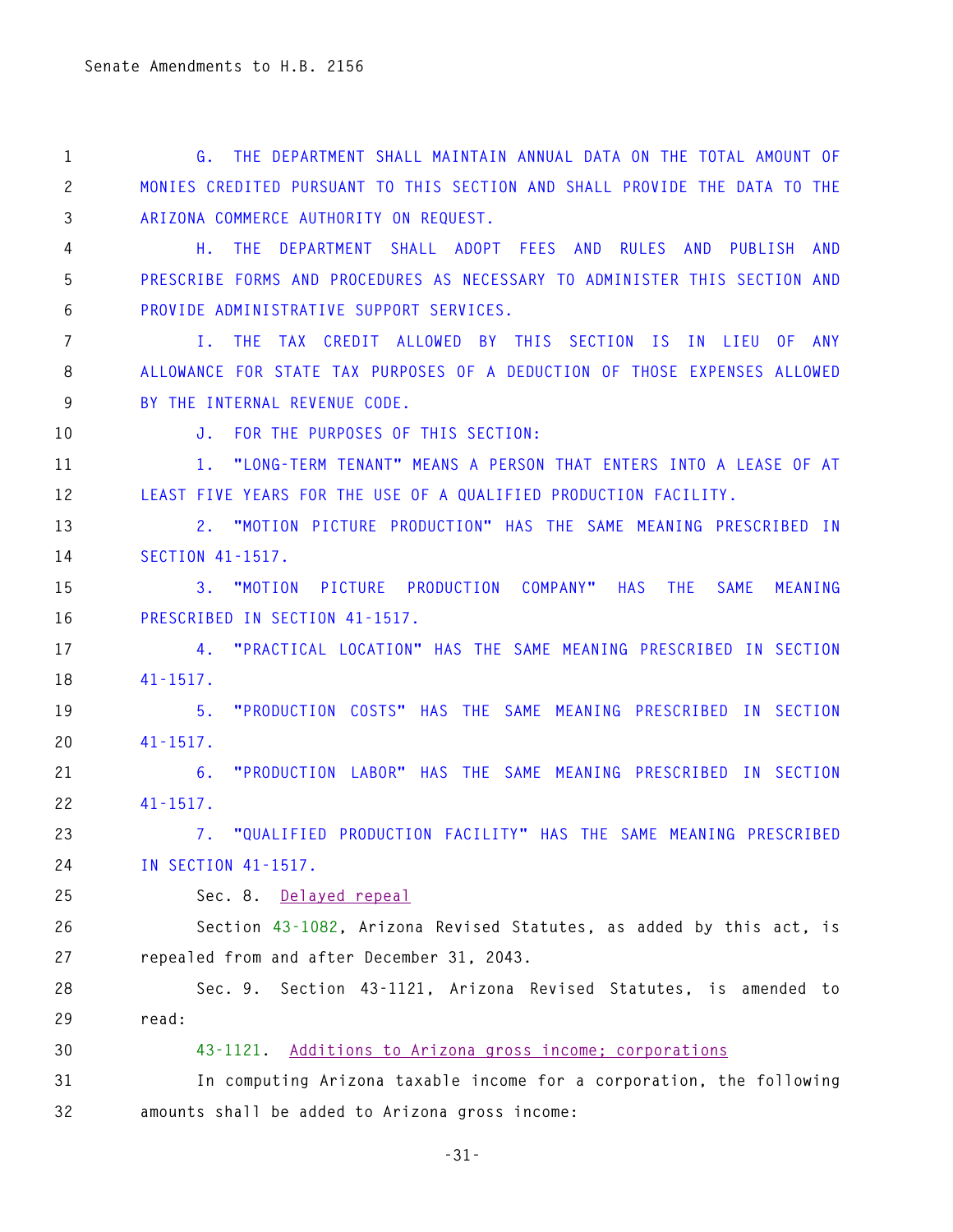**1 1. The amount of interest income received on obligations of any 2 state, territory or possession of the United States, or any political 3 subdivision thereof, located outside this state, reduced, for taxable years 4 beginning from and after December 31, 1996, by the amount of any interest 5 on indebtedness and other related expenses that were incurred or continued 6 to purchase or carry those obligations and that are not otherwise deducted 7 or subtracted in arriving at Arizona gross income.** 

**8 2. The excess of a partner's share of partnership taxable income 9 required to be included under chapter 14, article 2 of this title over the 10 income required to be reported under section 702(a)(8) of the internal 11 revenue code.** 

**12 3. The excess of a partner's share of partnership losses determined 13 pursuant to section 702(a)(8) of the internal revenue code over the losses 14 allowable under chapter 14, article 2 of this title.** 

**15 4. The amount of any depreciation allowance allowed pursuant to 16 section 167(a) of the internal revenue code to the extent not previously 17 added.** 

**18 5. The amount of dividend income received from corporations and 19 allowed as a deduction pursuant to sections 243, 245, 245A and 250(a)(1)(B) 20 of the internal revenue code.** 

**21 6. Taxes that are based on income paid to states, local governments 22 or foreign governments and that were deducted in computing federal taxable 23 income.** 

**24 7. Expenses and interest relating to tax-exempt income on 25 indebtedness incurred or continued to purchase or carry obligations the 26 interest on which is wholly exempt from the tax imposed by this title. 27 Financial institutions, as defined in section 6-101, shall be governed by 28 section 43-961, paragraph 2.** 

**29 8. Commissions, rentals and other amounts paid or accrued to a 30 domestic international sales corporation controlled by the payor 31 corporation if the domestic international sales corporation is not required 32 to report its taxable income to this state because its income is not** 

**-32-**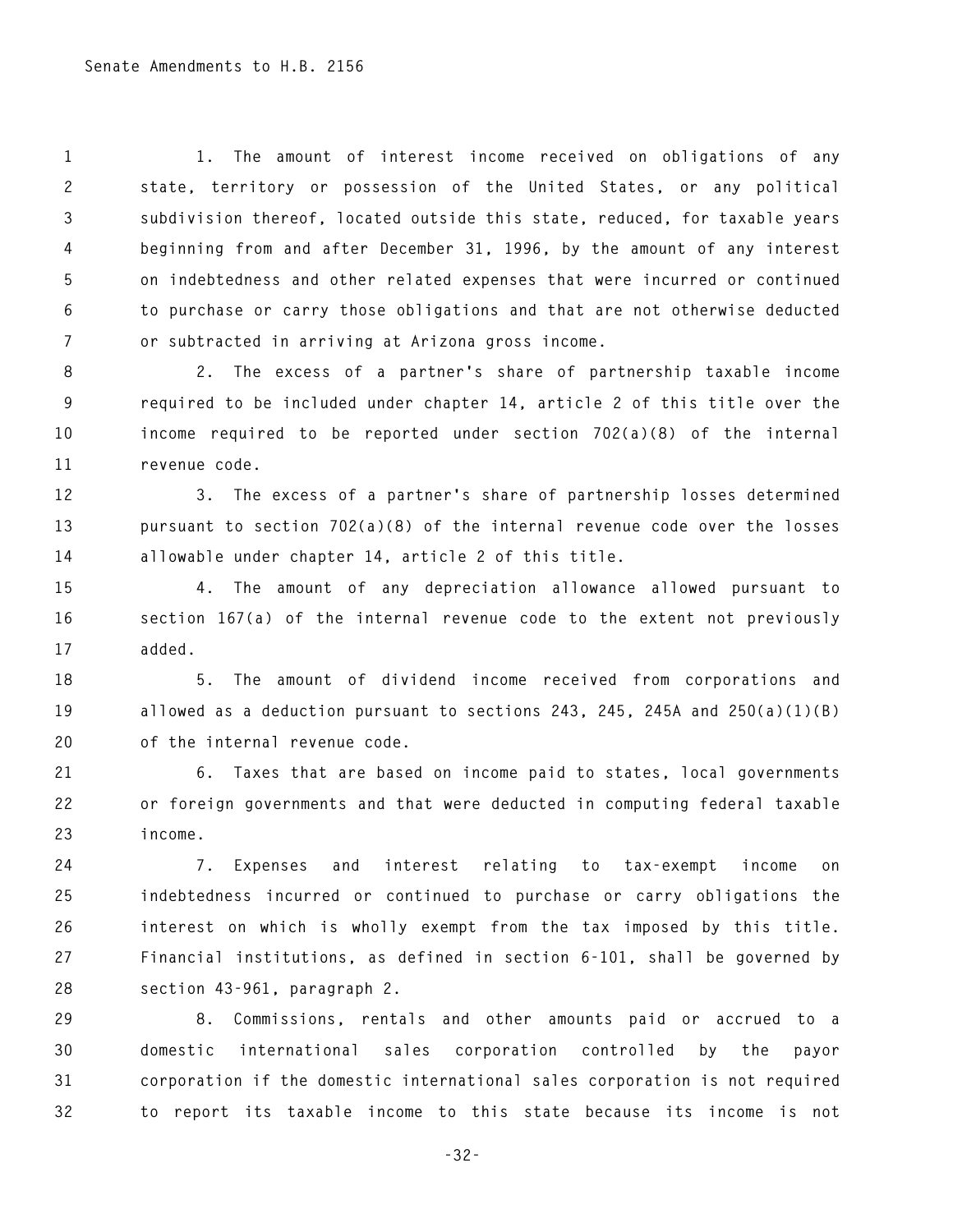**1 derived from or attributable to sources within this state. If the domestic 2 international sales corporation is subject to article 4 of this chapter, 3 the department shall prescribe by rule the method of determining the 4 portion of the commissions, rentals and other amounts that are paid or 5 accrued to the controlled domestic international sales corporation and that 6 shall be deducted by the payor. For the purposes of this paragraph, 7 "control" means direct or indirect ownership or control of fifty percent or 8 more of the voting stock of the domestic international sales corporation by 9 the payor corporation.** 

**10 9. The amount of net operating loss taken pursuant to section 172 of 11 the internal revenue code.** 

**12 10. The amount of exploration expenses determined pursuant to 13 section 617 of the internal revenue code to the extent that they exceed 14 \$75,000 and to the extent that the election is made to defer those expenses 15 not in excess of \$75,000.** 

**16 11. Amortization of costs incurred to install pollution control 17 devices and deducted pursuant to the internal revenue code or the amount of 18 deduction for depreciation taken pursuant to the internal revenue code on 19 pollution control devices for which an election is made pursuant to section 20 43-1129.** 

**21 12. The amount of depreciation or amortization of costs of child 22 care facilities deducted pursuant to section 167 or 188 of the internal 23 revenue code for which an election is made to amortize pursuant to section 24 43-1130.** 

**25 13. The loss of an insurance company that is exempt under section 26 43-1201 to the extent that it is included in computing Arizona gross income 27 on a consolidated return pursuant to section 43-947.** 

**28 14. The amount by which the depreciation or amortization computed 29 under the internal revenue code with respect to property for which a credit 30 was taken under section 43-1169 exceeds the amount of depreciation or 31 amortization computed pursuant to the internal revenue code on the Arizona 32 adjusted basis of the property.** 

**-33-**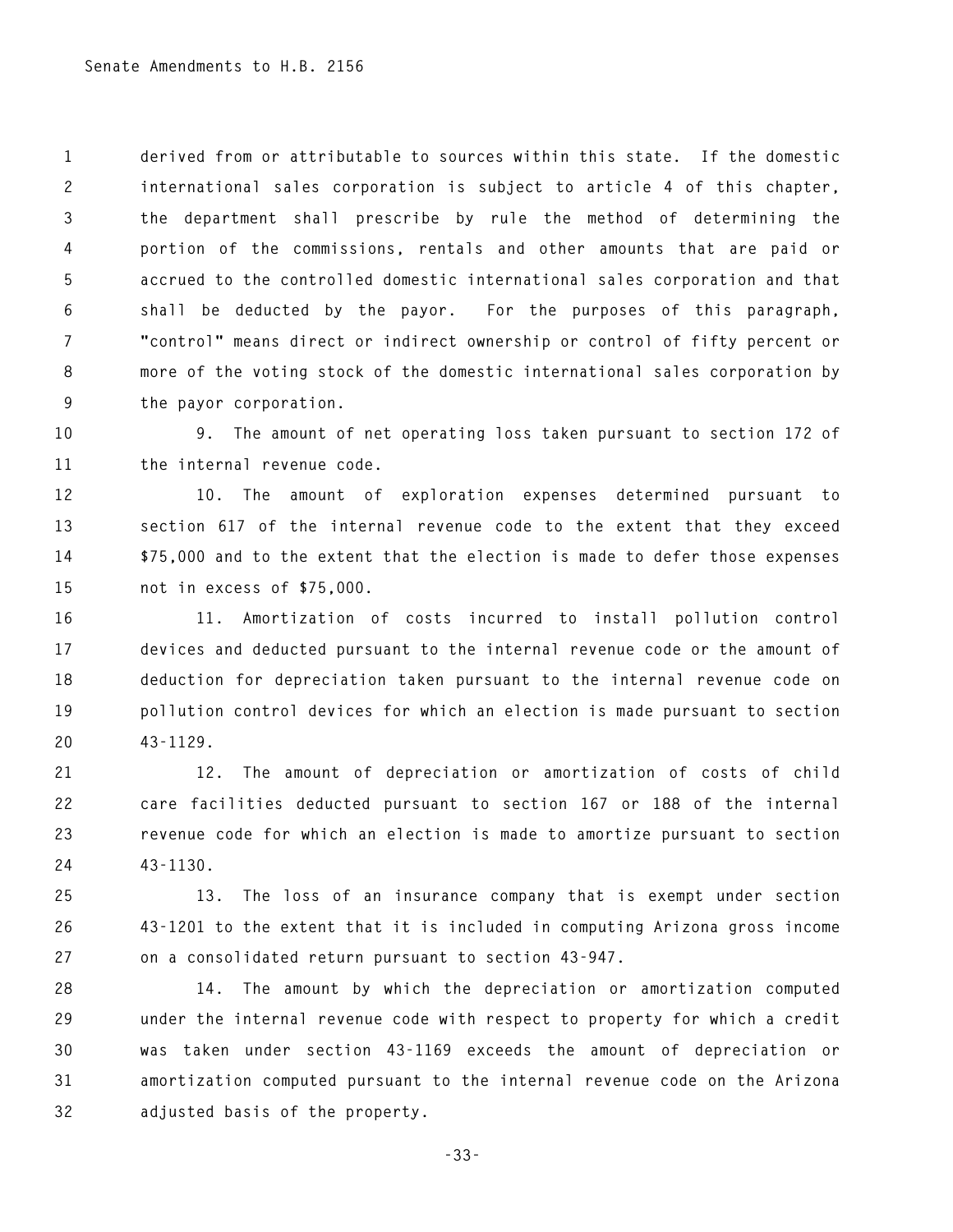**1 15. The amount by which the adjusted basis computed under the 2 internal revenue code with respect to property for which a credit was 3 claimed under section 43-1169 and that is sold or otherwise disposed of 4 during the taxable year exceeds the adjusted basis of the property computed 5 under section 43-1169.** 

**6 16. The amount by which the depreciation or amortization computed 7 under the internal revenue code with respect to property for which a credit 8 was taken under section 43-1170 exceeds the amount of depreciation or 9 amortization computed pursuant to the internal revenue code on the Arizona 10 adjusted basis of the property.** 

**11 17. The amount by which the adjusted basis computed under the 12 internal revenue code with respect to property for which a credit was 13 claimed under section 43-1170 and that is sold or otherwise disposed of 14 during the taxable year exceeds the adjusted basis of the property computed 15 under section 43-1170.** 

**16 18. The deduction referred to in section 1341(a)(4) of the internal 17 revenue code for restoration of a substantial amount held under a claim of 18 right.** 

**19 19. The amount by which a capital loss carryover allowable pursuant 20 to section 1341(b)(5) of the internal revenue code exceeds the capital loss 21 carryover allowable pursuant to section 43-1130.01, subsection F.** 

**22 20. Any wage expenses deducted pursuant to the internal revenue code 23 for which a credit is claimed under section 43-1175 and representing net 24 increases in qualified employment positions for employment of temporary 25 assistance for needy families recipients.** 

**26 21. Any amount of expenses that were deducted pursuant to the 27 internal revenue code and for which a credit is claimed under section 28 43-1178.** 

**29 22. Any amount deducted pursuant to section 170 of the internal 30 revenue code representing contributions to a school tuition organization 31 for which a credit is claimed under section 43-1183 or 43-1184.** 

```
-34-
```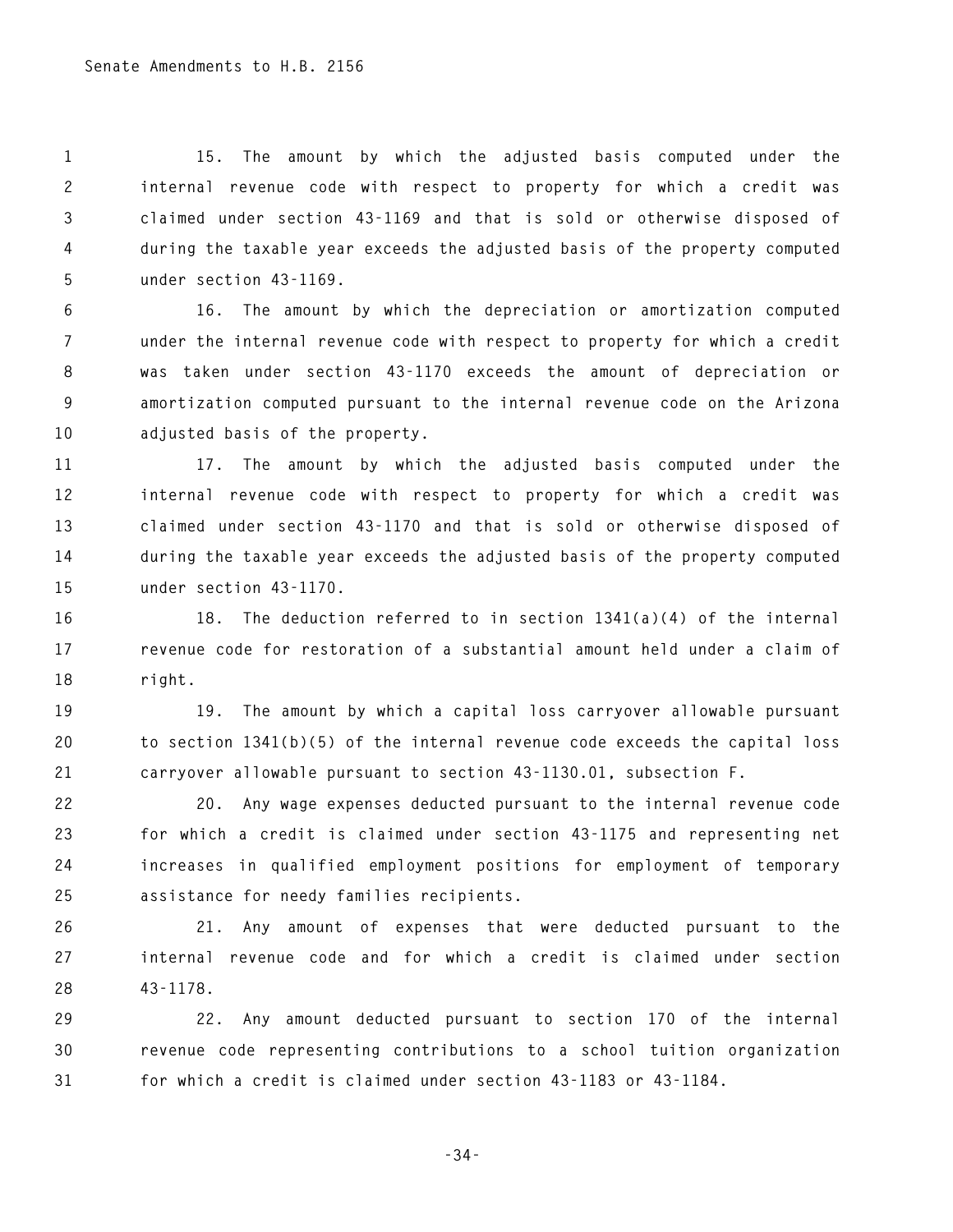**1 23. If a subtraction is or has been taken by the taxpayer under 2 section 43-1124, in the current or a prior taxable year for the full amount 3 of eligible access expenditures paid or incurred to comply with the 4 requirements of the Americans with disabilities act of 1990 (P.L. 101-336) 5 or title 41, chapter 9, article 8, any amount of eligible access 6 expenditures that is recognized under the internal revenue code, including 7 any amount that is amortized according to federal amortization schedules, 8 and that is included in computing Arizona taxable income for the current 9 taxable year.** 

**10 24. For taxable years beginning from and after December 31, 2017, 11 the amount of any net capital loss included in Arizona gross income for the 12 taxable year that is derived from the exchange of one kind of legal tender 13 for another kind of legal tender. For the purposes of this paragraph:** 

**14 (a) "Legal tender" means a medium of exchange, including specie, 15 that is authorized by the United States Constitution or Congress to pay 16 debts, public charges, taxes and dues.** 

**17 (b) "Specie" means coins having precious metal content.** 

**18 25. The amount of any deduction that is claimed in computing Arizona 19 gross income and that represents a donation of a school site for which a 20 credit is claimed under section 43-1181.** 

**21 26. THE AMOUNT OF ANY MOTION PICTURE PRODUCTION COSTS THAT WAS 22 DEDUCTED PURSUANT TO THE INTERNAL REVENUE CODE FOR WHICH A TAX CREDIT IS 23 CLAIMED UNDER SECTION 43-1165.** 

**24 Sec. 10. Title 43, chapter 11, article 6, Arizona Revised Statutes, 25 is amended by adding section 43-1165, to read:** 

## **26 43-1165. Credit for motion picture production costs; 27 qualifications; data maintenance; rules; definitions**

**28 A. FOR TAXABLE YEARS BEGINNING FROM AND AFTER DECEMBER 31, 2022, A 29 TAX CREDIT IS ALLOWED AGAINST PRODUCTION COSTS PAID BY A MOTION PICTURE 30 PRODUCTION COMPANY IN THIS STATE THAT ARE SUBJECT TO TAXATION BY THIS STATE 31 AND THAT ARE DIRECTLY ATTRIBUTABLE TO A MOTION PICTURE PRODUCTION. THE 32 AMOUNT OF THE CREDIT SHALL BE DETERMINED AS FOLLOWS:**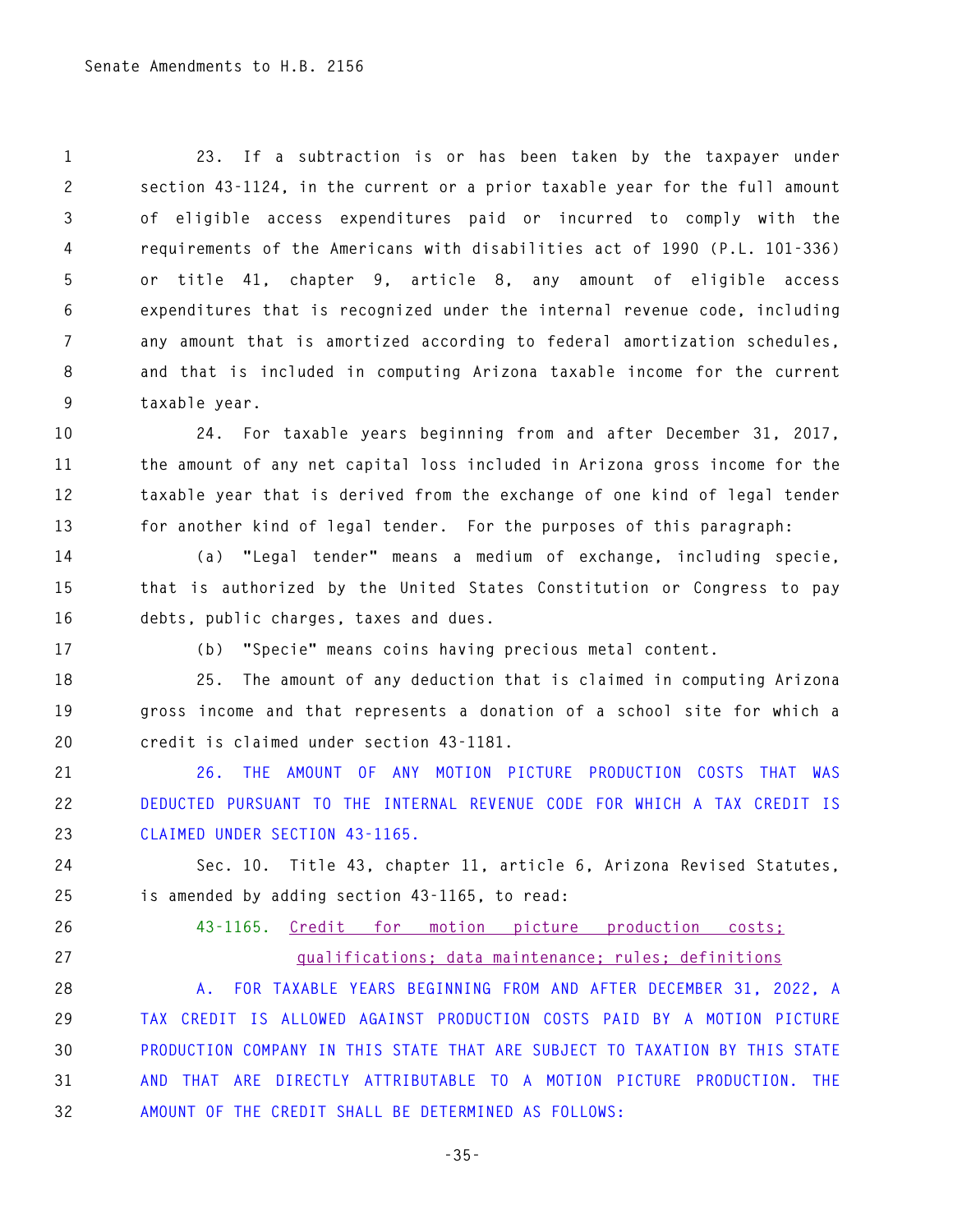**1 1. AN AMOUNT EQUAL TO A PERCENTAGE OF THE TOTAL AMOUNT OF THE 2 QUALIFIED PRODUCTION COSTS AS APPROVED BY THE ARIZONA COMMERCE AUTHORITY 3 PURSUANT TO SECTION 41-1517 AS FOLLOWS:** 

**4 (a) FOR A MOTION PICTURE PRODUCTION COMPANY THAT SPENDS UP TO 5 \$10,000,000, FIFTEEN PERCENT.** 

**6 (b) FOR A MOTION PICTURE PRODUCTION COMPANY THAT SPENDS MORE THAN 7 \$10,000,000 BUT LESS THAN \$35,000,000, SEVENTEEN AND ONE-HALF PERCENT.** 

**8 (c) FOR A MOTION PICTURE PRODUCTION COMPANY THAT SPENDS MORE THAN 9 \$35,000,000, TWENTY PERCENT.** 

**10 2. AN ADDITIONAL TWO AND ONE-HALF PERCENT OF THE MOTION PICTURE 11 PRODUCTION COMPANY'S PRODUCTION LABOR COSTS RELATED TO POSITIONS HELD BY 12 RESIDENTS OF THIS STATE AS APPROVED BY THE ARIZONA COMMERCE AUTHORITY 13 PURSUANT TO SECTION 41-1517.** 

**14 3. IF THE MOTION PICTURE PRODUCTION COMPANY EITHER:** 

**15 (a) USES A QUALIFIED PRODUCTION FACILITY IN THIS STATE TO PRODUCE 16 THE MOTION PICTURE PRODUCTION, AN ADDITIONAL TWO AND ONE-HALF PERCENT OF 17 THE TOTAL AMOUNT OF QUALIFIED PRODUCTION COSTS AS APPROVED BY THE ARIZONA 18 COMMERCE AUTHORITY PURSUANT TO SECTION 41-1517.** 

**19 (b) FILMS PRIMARILY AT A PRACTICAL LOCATION, PRODUCES AND FILMS THE 20 MOTION PICTURE PRODUCTION PRIMARILY IN THIS STATE AND PERFORMS ALL 21 PREPRODUCTION, POSTPRODUCTION AND EDITING AT A QUALIFIED PRODUCTION 22 FACILITY IN THIS STATE, AN ADDITIONAL TWO AND ONE-HALF PERCENT OF THE TOTAL 23 QUALIFIED PRODUCTION COSTS AS APPROVED BY THE ARIZONA COMMERCE AUTHORITY 24 PURSUANT TO SECTION 41-1517.** 

**25 4. AN ADDITIONAL TWO AND ONE-HALF PERCENT OF THE TOTAL AMOUNT OF 26 QUALIFIED PRODUCTION COSTS AS APPROVED BY THE ARIZONA COMMERCE AUTHORITY 27 PURSUANT TO SECTION 41-1517 IF THE MOTION PICTURE PRODUCTION IS PRODUCED 28 AND FILMED IN ASSOCIATION WITH A LONG-TERM TENANT OF A QUALIFIED PRODUCTION 29 FACILITY.** 

**30 B. TAX CREDITS UNDER THIS SECTION MAY NOT EXCEED THE AMOUNT PROVIDED 31 IN THE POSTAPPROVAL ISSUED BY THE ARIZONA COMMERCE AUTHORITY PURSUANT TO 32 SECTION 41-1517, SUBSECTION H. THE TAXPAYER MUST INCLUDE A COPY OF THE** 

**-36-**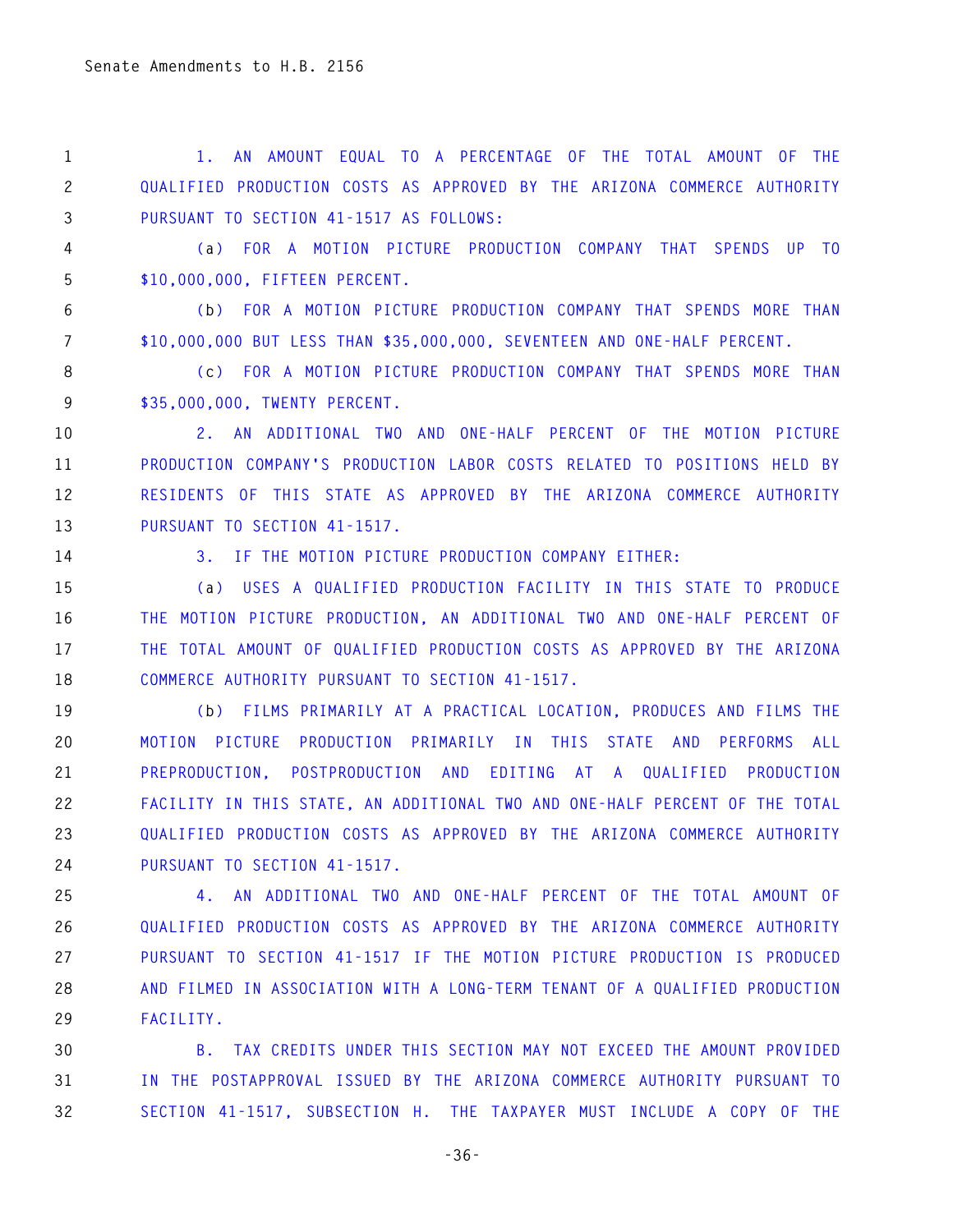**1 POSTAPPROVAL WITH THE TAXPAYER'S INCOME TAX RETURN FOR THE TAXABLE YEAR IN 2 WHICH THE ARIZONA COMMERCE AUTHORITY ISSUED THE POSTAPPROVAL.** 

**3 C. THE DEPARTMENT MAY NOT ALLOW A TAX CREDIT UNDER THIS SECTION TO A 4 TAXPAYER THAT HAS A DELINQUENT TAX BALANCE OWED TO THE DEPARTMENT UNDER 5 THIS TITLE.** 

**6 D. TO QUALIFY FOR A TAX CREDIT UNDER THIS SECTION, THE MOTION 7 PICTURE PRODUCTION COMPANY MUST:** 

**8 1. DO EITHER OF THE FOLLOWING:** 

**9 (a) USE A QUALIFIED PRODUCTION FACILITY IN THIS STATE TO PRODUCE THE 10 MOTION PICTURE PRODUCTION.** 

**11 (b) IF THE MOTION PICTURE PRODUCTION IS FILMED PRIMARILY AT A 12 PRACTICAL LOCATION, PRODUCE AND FILM THE MOTION PICTURE PRODUCTION 13 PRIMARILY IN THIS STATE AND PERFORM ALL PREPRODUCTION, POSTPRODUCTION AND 14 EDITING AT AN INDUSTRY STANDARD FACILITY, IF SUCH A FACILITY FOR THOSE 15 FUNCTIONS IS AVAILABLE.** 

**16 2. MAINTAIN THE MOTION PICTURE PRODUCTION COMPANY'S PRODUCTION LABOR 17 POSITIONS IN THIS STATE.** 

**18 3. INCLUDE IN THE CREDITS FOR EACH MOTION PICTURE PRODUCTION AN 19 ACKNOWLEDGMENT THAT THE PRODUCTION WAS FILMED IN ARIZONA.** 

**20 4. RECEIVE PREAPPROVAL AND POSTAPPROVAL FROM THE ARIZONA COMMERCE 21 AUTHORITY PURSUANT TO SECTION 41-1517.** 

**22 5. CLAIM THE TAX CREDIT BY USING THE FORM PRESCRIBED BY THE 23 DEPARTMENT AND INCLUDE THE FORM WITH THE MOTION PICTURE PRODUCTION 24 COMPANY'S INCOME TAX RETURN FOR THE TAXABLE YEAR IN WHICH THE ARIZONA 25 COMMERCE AUTHORITY ISSUED THE POSTAPPROVAL.** 

**26 E. CO-OWNERS OF A MOTION PICTURE PRODUCTION COMPANY, INCLUDING 27 CORPORATE PARTNERS IN A PARTNERSHIP, MAY EACH CLAIM THE PRO RATA SHARE OF 28 THE TAX CREDIT ALLOWED UNDER THIS SECTION BASED ON OWNERSHIP INTEREST. THE 29 TOTAL OF THE TAX CREDITS ALLOWED ALL SUCH OWNERS MAY NOT EXCEED THE AMOUNT 30 THAT WOULD HAVE BEEN ALLOWED A SOLE OWNER.** 

**31 F. IF THE ALLOWABLE TAX CREDIT FOR A TAXABLE YEAR EXCEEDS THE INCOME 32 TAXES OTHERWISE DUE ON THE CLAIMANT'S INCOME, OR IF THERE ARE NO STATE** 

**-37-**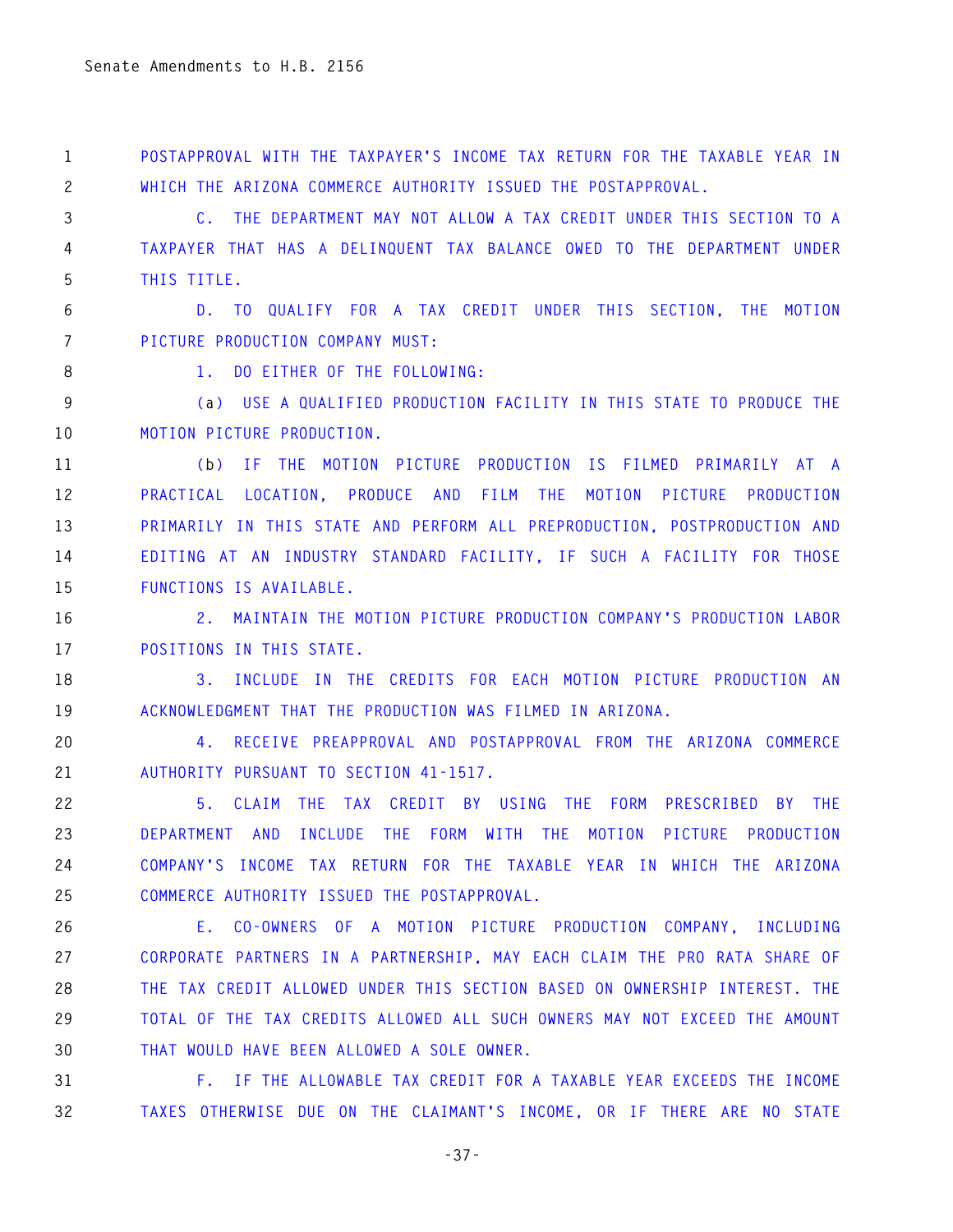**1 INCOME TAXES DUE ON THE CLAIMANT'S INCOME, THE AMOUNT OF THE CLAIM NOT USED 2 AS AN OFFSET AGAINST INCOME TAXES SHALL BE PAID TO THE TAXPAYER IN THE SAME 3 MANNER AS A REFUND UNDER SECTION 42-1118. REFUNDS MADE PURSUANT TO THIS 4 SUBSECTION ARE SUBJECT TO SETOFF UNDER SECTION 42-1122. IF THE DEPARTMENT 5 DETERMINES THAT A REFUND IS INCORRECT OR INVALID, THE EXCESS REFUND MAY BE 6 TREATED AS A TAX DEFICIENCY PURSUANT TO SECTION 42-1108.** 

**7 G. THE DEPARTMENT SHALL MAINTAIN ANNUAL DATA ON THE TOTAL AMOUNT OF 8 MONIES CREDITED PURSUANT TO THIS SECTION AND SHALL PROVIDE THE DATA TO THE 9 ARIZONA COMMERCE AUTHORITY ON REQUEST.** 

**10 H. THE DEPARTMENT SHALL ADOPT FEES AND RULES AND PUBLISH AND 11 PRESCRIBE FORMS AND PROCEDURES AS NECESSARY TO ADMINISTER THIS SECTION AND 12 PROVIDE ADMINISTRATIVE SUPPORT SERVICES.** 

**13 I. THE TAX CREDIT ALLOWED BY THIS SECTION IS IN LIEU OF ANY 14 ALLOWANCE FOR STATE TAX PURPOSES OF A DEDUCTION OF THOSE EXPENSES ALLOWED 15 BY THE INTERNAL REVENUE CODE.** 

**16 J. FOR THE PURPOSES OF THIS SECTION:** 

**17 1. "LONG-TERM TENANT" MEANS A PERSON THAT ENTERS INTO A LEASE OF AT 18 LEAST FIVE YEARS FOR THE USE OF A QUALIFIED PRODUCTION FACILITY.** 

**19 2. "MOTION PICTURE PRODUCTION" HAS THE SAME MEANING PRESCRIBED IN 20 SECTION 41-1517.** 

**21 3. "MOTION PICTURE PRODUCTION COMPANY" HAS THE SAME MEANING 22 PRESCRIBED IN SECTION 41-1517.** 

**23 4. "PRACTICAL LOCATION" HAS THE SAME MEANING PRESCRIBED IN SECTION 24 41-1517.** 

**25 5. "PRODUCTION COSTS" HAS THE SAME MEANING PRESCRIBED IN SECTION 26 41-1517.** 

**27 6. "PRODUCTION LABOR" HAS THE SAME MEANING PRESCRIBED IN SECTION 28 41-1517.** 

**29 7. "QUALIFIED PRODUCTION FACILITY" HAS THE SAME MEANING PRESCRIBED 30 IN SECTION 41-1517.**

**31 Sec. 11. Delayed repeal**

**-38-**